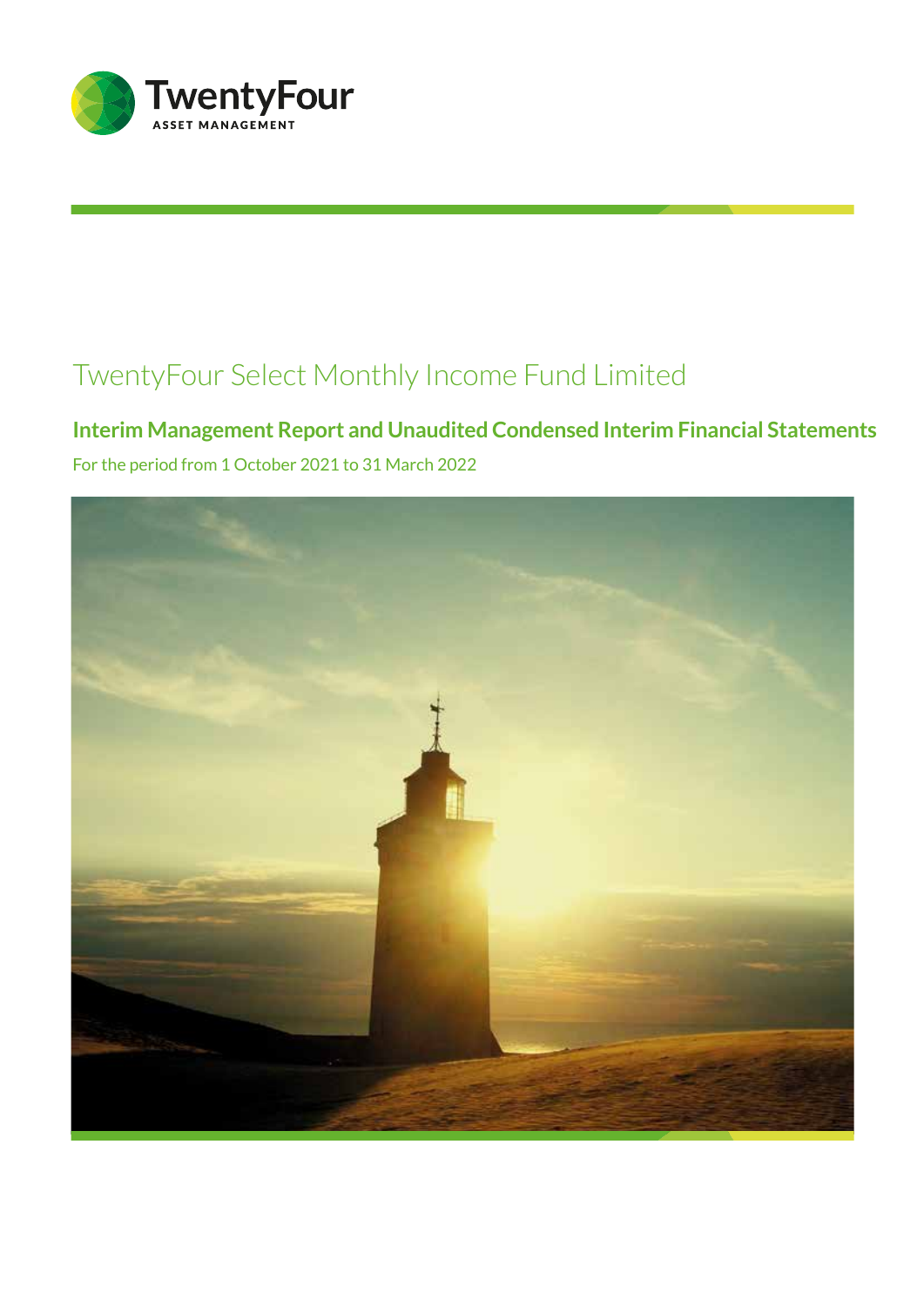## $\_$  , and the set of the set of the set of the set of the set of the set of the set of the set of the set of the set of the set of the set of the set of the set of the set of the set of the set of the set of the set of th **CONTENTS**

## **Interim Management Report**

| Corporate Information                                         | $\overline{2}$  |
|---------------------------------------------------------------|-----------------|
| Summary Information                                           | 3               |
| Chairperson's Statement                                       | 5               |
| Portfolio Manager's Report                                    | 8               |
| <b>Top Twenty Holdings</b>                                    | 11              |
| <b>Board Members</b>                                          | 12              |
| Statement of Principal Risks and Uncertainties                | 14              |
| <b>Responsibility Statement</b>                               | 16              |
| <b>Unaudited Financial Information</b>                        |                 |
| Independent Review Report                                     | 17 <sup>2</sup> |
| Unaudited Condensed Interim Financial Statements              |                 |
| Condensed Statement of Comprehensive Income                   | 19              |
| <b>Condensed Statement of Financial Position</b>              | 20              |
| Condensed Statement of Changes in Equity                      | 21              |
| <b>Condensed Statement of Cash Flows</b>                      | 22              |
| Notes to the Unaudited Condensed Interim Financial Statements | 23              |
| Glossary of Terms and Alternative Performance Measures        | 39              |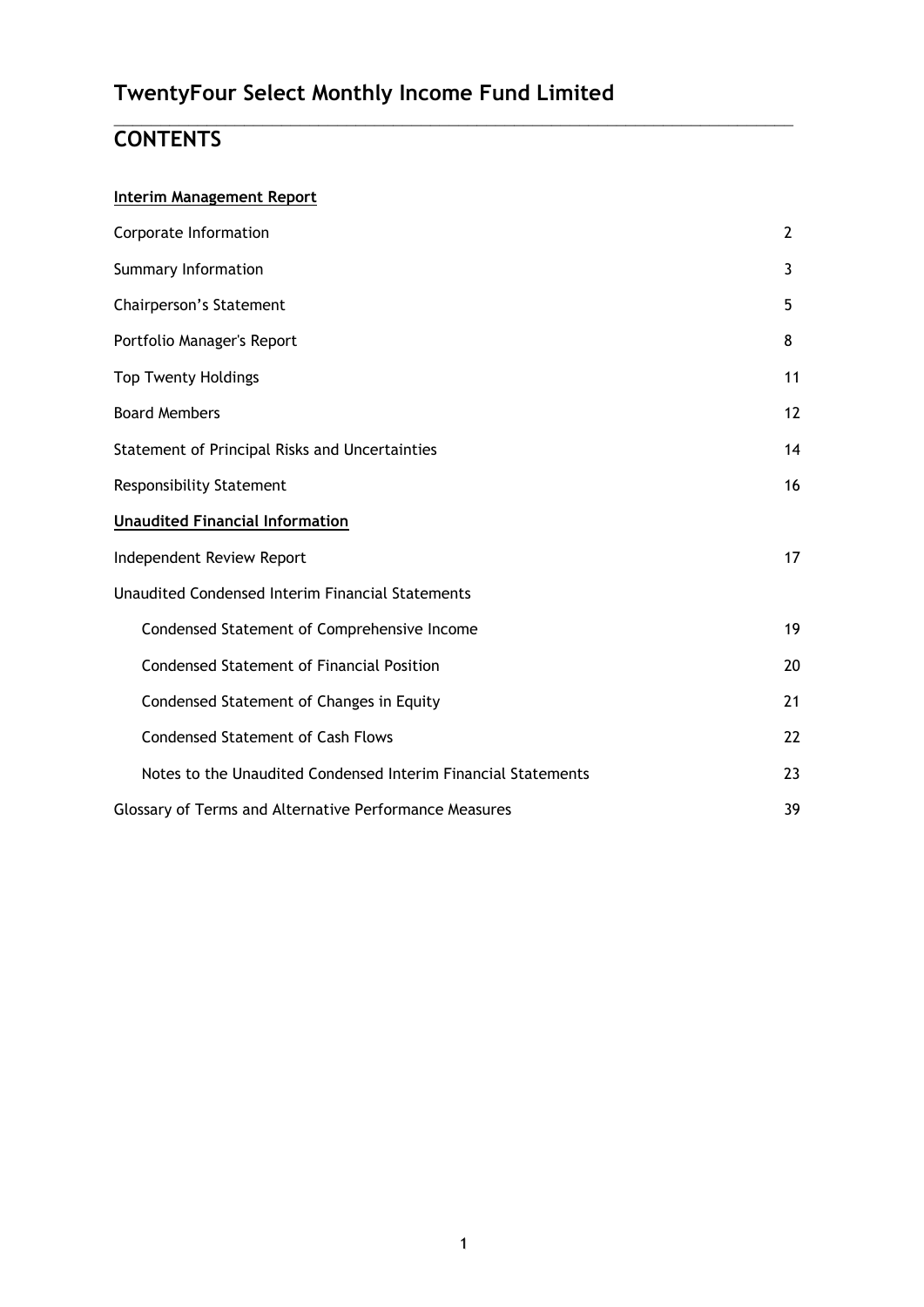$\_$  , and the set of the set of the set of the set of the set of the set of the set of the set of the set of the set of the set of the set of the set of the set of the set of the set of the set of the set of the set of th

## **CORPORATE INFORMATION**

#### **Directors**

Claire Whittet (Chair) Christopher Legge (resigned 31 January 2022) Ian Martin<br>
Ashley Paxton (appointed 1 November 2021) Bristol, BS13 8AE Ashley Paxton (appointed 1 November 2021)

Trafalgar Court **County County County County County County County County County County County County County County County County County County County County County County County County County County County County County Co** St Peter Port Guernsey, GY1 3QL

TwentyFour Asset Management LLP<br>8th Floor Carey House The Monument Building<br>
11 Monument Street<br>
11 Monument Street<br>
Contract Assembly the Street<br>
Street Port 11 Monument Street London, EC3R 8AF Guernsey, GY1 4BZ

## **Alternative Investment Fund Manager Independent Auditor**

Maitland Institutional Services Limited PricewaterhouseCoopers CI LLP Hamilton Centre **PO** Box 321 Rodney Way **Roof Royal Bank Place** Chelmsford, CM1 3BY Glategny Esplanade

## **Custodian, Principal Banker and Depositary Registrar**

Northern Trust (Guernsey) Limited PO Box 71 **Trafalgar Court** Les Banques Tudor House St Peter Port Guernsey, GY1 3DA St Peter Port

## **Administrator and Company Secretary Broker and Financial Adviser**

Northern Trust International Fund Administration Services (Guernsey) Limited<br>PO Box 255 Trafalgar Court Les Banques St Peter Port Guernsey, GY1 3QL

## **Receiving Agent**

Computershare Investor Services PLC<br>The Pavillions

**Registered Office UK Legal Adviser to the Company** PO Box 255 Eversheds Sutherland Les Banques **Les Banques** London, EC2V 7WS

## **Portfolio Manager Guernsey Legal Adviser to the Company**

Carey House

 St Peter Port Guernsey, GY1 4ND

 Computershare Investor Services (Guernsey) Limited<br>1st Floor Guernsey, GY1 1DB

 Numis Securities Limited 45 Gresham Street London, EC2V 7BF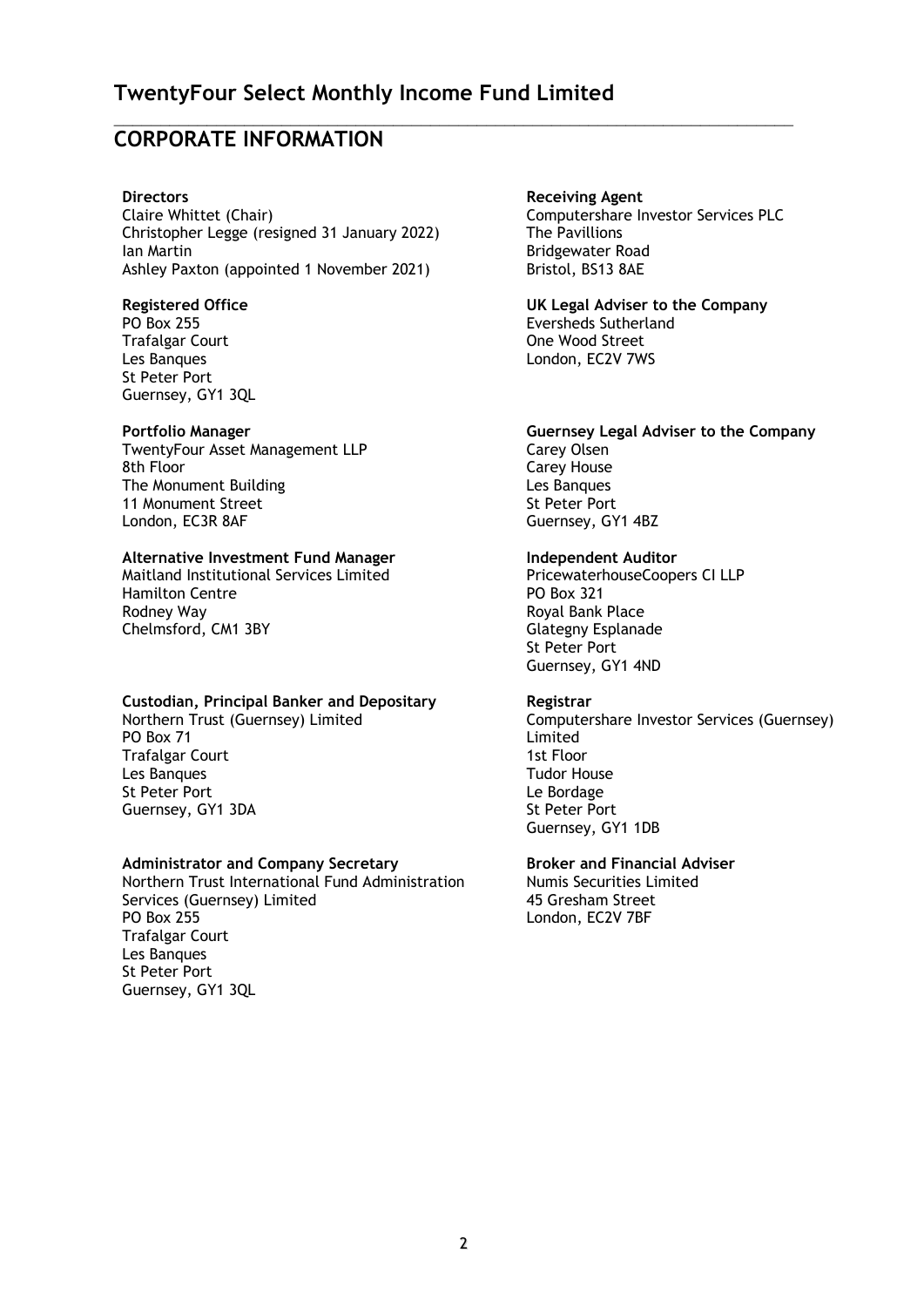## **SUMMARY INFORMATION**

## **The Company**

TwentyFour Select Monthly Income Fund Limited (the "Company") was incorporated with limited liability in Guernsey, as a closed-ended investment company on 12 February 2014. The Company's Shares were listed with a Premium Listing on the Official List of the UK Listing Authority and admitted to trading on the Main Market of the London Stock Exchange ("LSE") on 10 March 2014.

 $\_$  , and the set of the set of the set of the set of the set of the set of the set of the set of the set of the set of the set of the set of the set of the set of the set of the set of the set of the set of the set of th

## **Investment Objective and Investment Policy**

The Company's investment objective is to generate attractive risk adjusted returns, principally through income distributions.

The Company's investment policy is to invest in a diversified portfolio of credit securities.

The portfolio can be comprised of any category of credit security, including, without prejudice to the generality of the foregoing, bank capital, corporate bonds, high yield bonds, leveraged loans, payment-in kind notes and asset backed securities. The portfolio will include securities of a less liquid nature. The portfolio will be dynamically managed by TwentyFour Asset Management LLP (the "Portfolio Manager" or "PMs") and, in particular, will not be subject to any geographical restrictions.

The Company maintains a portfolio diversified by issuer; the portfolio comprises at least 50 Credit Securities. No more than 5% of the portfolio value will be invested in any single Credit Security or issuer of Credit Securities, tested at the time of making or adding to an investment in the relevant Credit Security. Uninvested cash, surplus capital or assets may be invested on a temporary basis in:

- Cash or cash equivalents, money market instruments, bonds, commercial paper or other debt obligations with banks or other counterparties having a "single A" or higher credit rating as determined by any internationally recognised rating agency which, may or may not be registered in the EU;
- Any "government and public securities" as defined for the purposes of the Financial Conduct Authority (the "FCA") Rules; and
- The Company may hold up to 10% in cash but works on the basis of an operational limit of 5%.

Efficient portfolio management techniques are employed by the Company, including currency and interest rate hedging and the use of derivatives to manage key risks such as interest rate sensitivity and to mitigate market volatility. The Company's currency hedging policy will only be used for efficient portfolio management and not to attempt to enhance investment returns.

The Company will not employ gearing or derivatives for investment purposes. The Company may use borrowing for short-term liquidity purposes, which could be achieved through arranging a loan facility or other types of collateralised borrowing instruments including repurchase transactions and stock lending. The Articles restrict the borrowings of the Company to 10% of the Company's Net Asset Value ("NAV") at the time of drawdown. No arrangements for borrowing are currently in place.

At launch, the Company had a target net total return on the original issue price of between 8% and 10% per annum. This comprised a target dividend payment of 6p per share per annum and a target capital return of 2p-4p, both based on the original issue amount of 100p. There is no guarantee that this can or will be achieved, particularly given the current low interest rate environment although interest rates are expected to rise in the period ahead. Net asset value total return for the period ended 31 March 2022 was -3.34% and the 6p per share dividend per annum target has consistently been met. The Portfolio Manager is confident, based on the current outlook, that this dividend target will be maintained in the current financial year. Refer to note 18 to the Unaudited Condensed Interim Financial Statements for details of the Company's dividend policy.

In accordance with the Listing Rules, the Company can only make a material change to its investment policy with the approval of its Shareholders by Ordinary Resolution.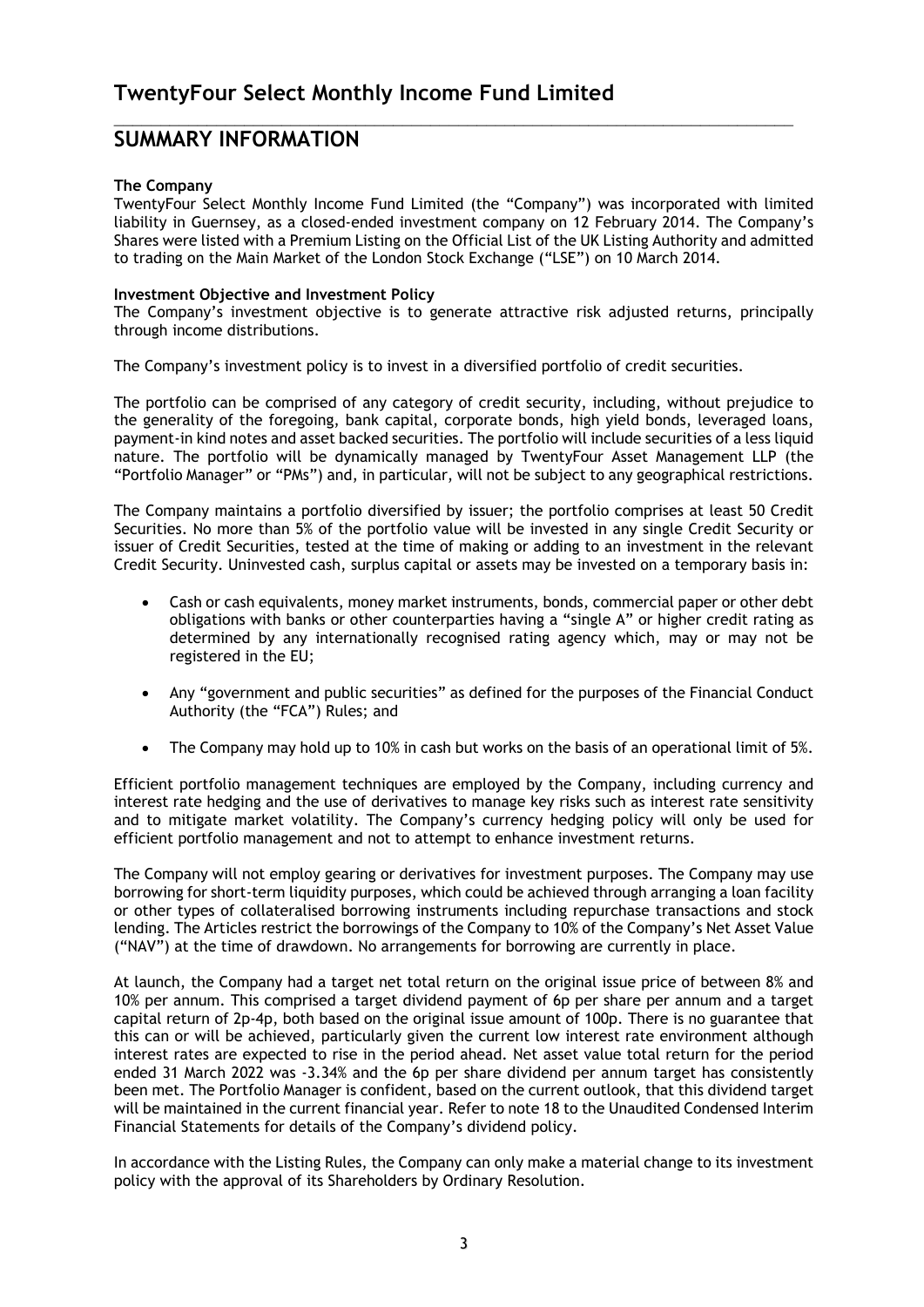## **SUMMARY INFORMATION continued**

## **Shareholder Information**

Maitland Institutional Services Limited ("Maitland") is responsible for calculating the NAV per share of the Company. Maitland delegated this responsibility to Northern Trust International Fund Administration Services (Guernsey) Limited (the "Administrator"). However, Maitland still performs an oversight function. The unaudited NAV per Ordinary Share will be calculated as at the close of business on every Wednesday that is also a business day and the last business day of every month and will be announced by a Regulatory Information Service the following business day.

 $\_$  , and the set of the set of the set of the set of the set of the set of the set of the set of the set of the set of the set of the set of the set of the set of the set of the set of the set of the set of the set of th

## **Financial Highlights**

|                                           | For the period<br>from 01.10.21<br>to 31.03.22 | 30.09.21          | For the period<br>Year ended from 01.10.20<br>to 31.03.21 |
|-------------------------------------------|------------------------------------------------|-------------------|-----------------------------------------------------------|
| <b>Total Net Assets</b>                   | £176,738,760                                   | £178,003,225      | £171,730,690                                              |
| Net Asset Value per Share                 | 86.44p                                         | 93.32p            | 92.41 <sub>p</sub>                                        |
| Share price                               | 89.00p                                         | 96.20p            | 94.20p                                                    |
| Net Asset Value total return              | $-3.34%$                                       | 14.94%            | 10.09%                                                    |
| Premium to NAV                            | 2.96%                                          | 3.09%             | 1.94%                                                     |
| Dividends declared during the period/year | 3.00 <sub>p</sub>                              | 6.52p             | 3.00 <sub>p</sub>                                         |
| Dividends paid during the period/year     | 3.52p                                          | 6.14 <sub>p</sub> | 3.14 <sub>p</sub>                                         |

As at 25 May 2022, the premium had moved to 4.20%. The estimated NAV per share and share price stood at 81.57p and 85.00p, respectively.

## **Ongoing Charges**

Ongoing charges for the six-month period ended 31 March 2022 have been calculated in accordance with the Association of Investment Companies (the "AIC") recommended methodology. The ongoing charges for the six-month period ended 31 March 2022 were 1.20% (31 March 2021: 1.18%) on an annualised basis.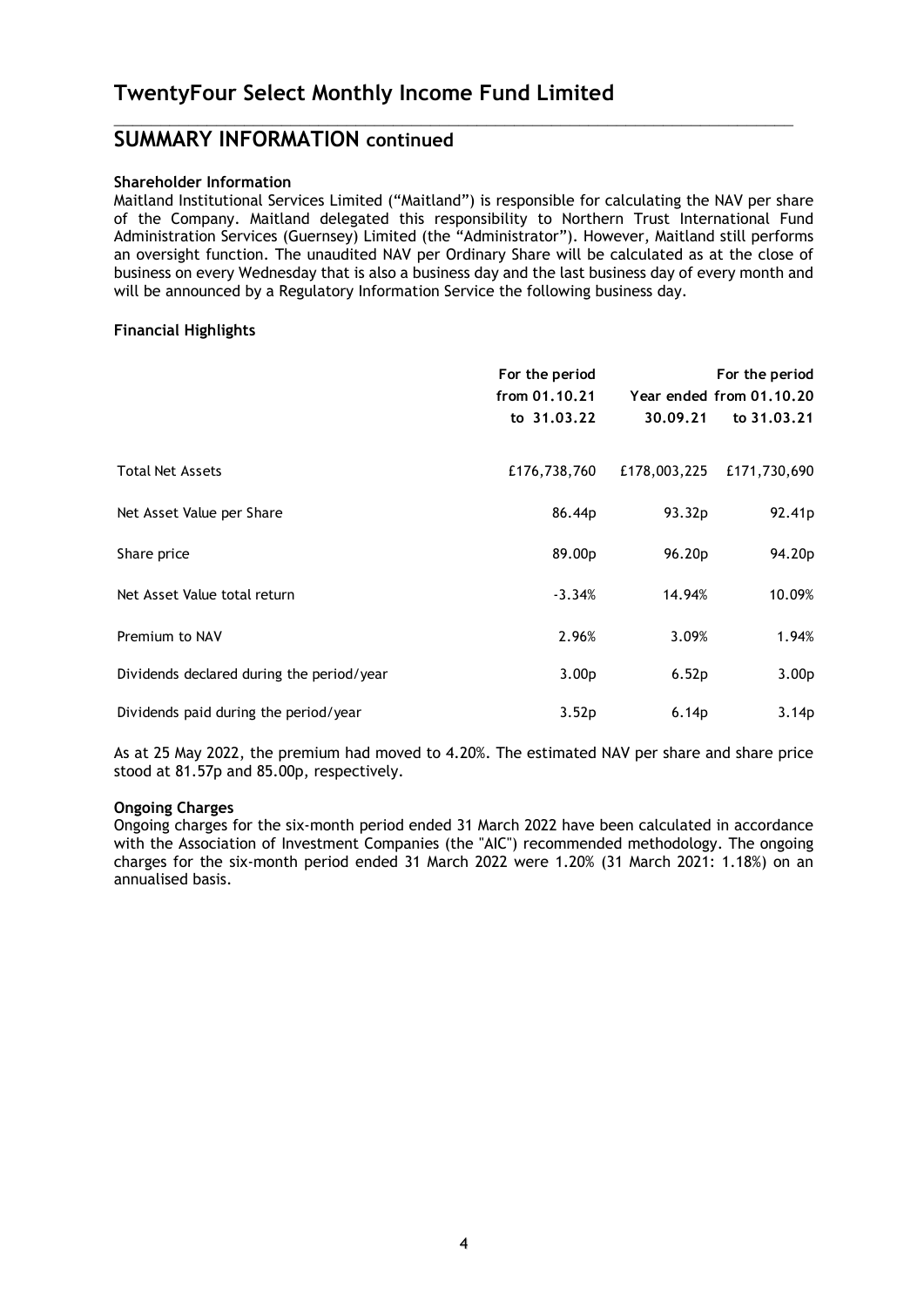## **CHAIRPERSON'S STATEMENT**

For the period from 1 October 2021 to 31 March 2022

The first paragraph of my statement for the previous Interim Report covering the period 1 October 2020 to 31 March 2021 stated the following;-

 $\_$  , and the set of the set of the set of the set of the set of the set of the set of the set of the set of the set of the set of the set of the set of the set of the set of the set of the set of the set of the set of th

"The often quoted "May you live in interesting times" is a translation of a Chinese curse implying that less interesting times may sometimes be preferable to stimulating ones. Today there is no shortage of interesting matters including a rich mix of political, economic and policy activity combined with transformational technological progress and shifting geopolitical power."

I don't have any psychic powers but this opening statement still rings true a year later.

## **Market Background and Positioning**

The six-month interim period ending 31 March 2022 proved to be an extremely challenging one for market participants.

In the last quarter of 2021, the Central Banks finally recognised that rising inflation was not merely transitory but had become imbedded in various economies. This resulted in a complete pivot by the Federal Reserve System (the "Fed"), the impact of which was an immediate increase in interest rates and yields with a flattening of the yield curve. Likewise, the Monetary Policy Committee (the "MPC") increased UK base-rates to 0.75% in the first quarter of 2022 and the expectation is for further hikes to above 2% by the financial year-end. Furthermore, the European Central Bank (the "ECB") has become hawkish in its rhetoric and has indicated an end to asset purchases in the first half of 2022 and an expectation of a positive deposit interest rate by the year-end. This has resulted in a sell-off of risk assets and a widening of credit spreads as investor sentiment deteriorates on concerns of aggressive monetary policy impacting economic growth. However, at the start of 2022, the market regained some buoyancy as a light new issuance calendar fed into an already strong technical backdrop leading to a tightening of secondary credit-spreads, particularly as market professionals were caught with minimal inventory.

This all changed again on 24 February 2022 when Russian troops invaded Ukraine. Not only has this been a human disaster but it further invigorated already strong energy-prices, adding to general supply-chain pressure and fears of higher inflation. Increased concerns regarding an economic recession in Europe, particularly if Germany succumbs to pressure and applies full sanctions against Russia to include the ending of oil and gas imports further added to the 'wall of worry'. Correlations broke down again, risk assets weakened and as yields rose our NAV has fallen over the period. The Company did not have any direct exposure to Russia, and had only limited exposure to Ukraine, which amounted to less than 0.5% spread across two companies, MHP and Kernel, and had an impact of 31bp on NAV.

The Portfolio Manager had expected the cycle to move to a more mature phase and therefore in November they positioned an interest rate swap (10% of the Company's notional value) to help mitigate the expected headwind of duration and in anticipation of a pick-up in monetary policy and higher interest rates. Unfortunately, the base case did not include a Russian invasion of Ukraine and so the volatility in credit spreads has been more marked than anticipated. However, as is normal in periods of extreme uncertainty, the contagion across to those assets which are relatively immune from such events does take place and this has created opportunities for the PMs. This in turn has meant that the PMs have supported the issuance of new shares in order to add favoured credits (particularly those that exhibit pricing power to combat inflationary pressures) and enhance the gross portfolio yield. One additional headwind created by the Russian invasion was the adverse contagion on the emerging market sector which was already suffering from investor concerns over regulatory changes in the Chinese credit market (particularly in the Chinese domestic real estate sector) which the PMs had been exiting over the period. Exposure to the Chinese developer sector cost the Fund approx. 83bps during the reporting period. However, on the positive side, European CLOs have outperformed the general market, helped by the floating rate coupons of that product which increase with underlying rates. The volatility over the past few months has eased the apprehensions regarding re-investment which had concerned the PMs over recent years and the Company is now better positioned for the expected challenging period ahead.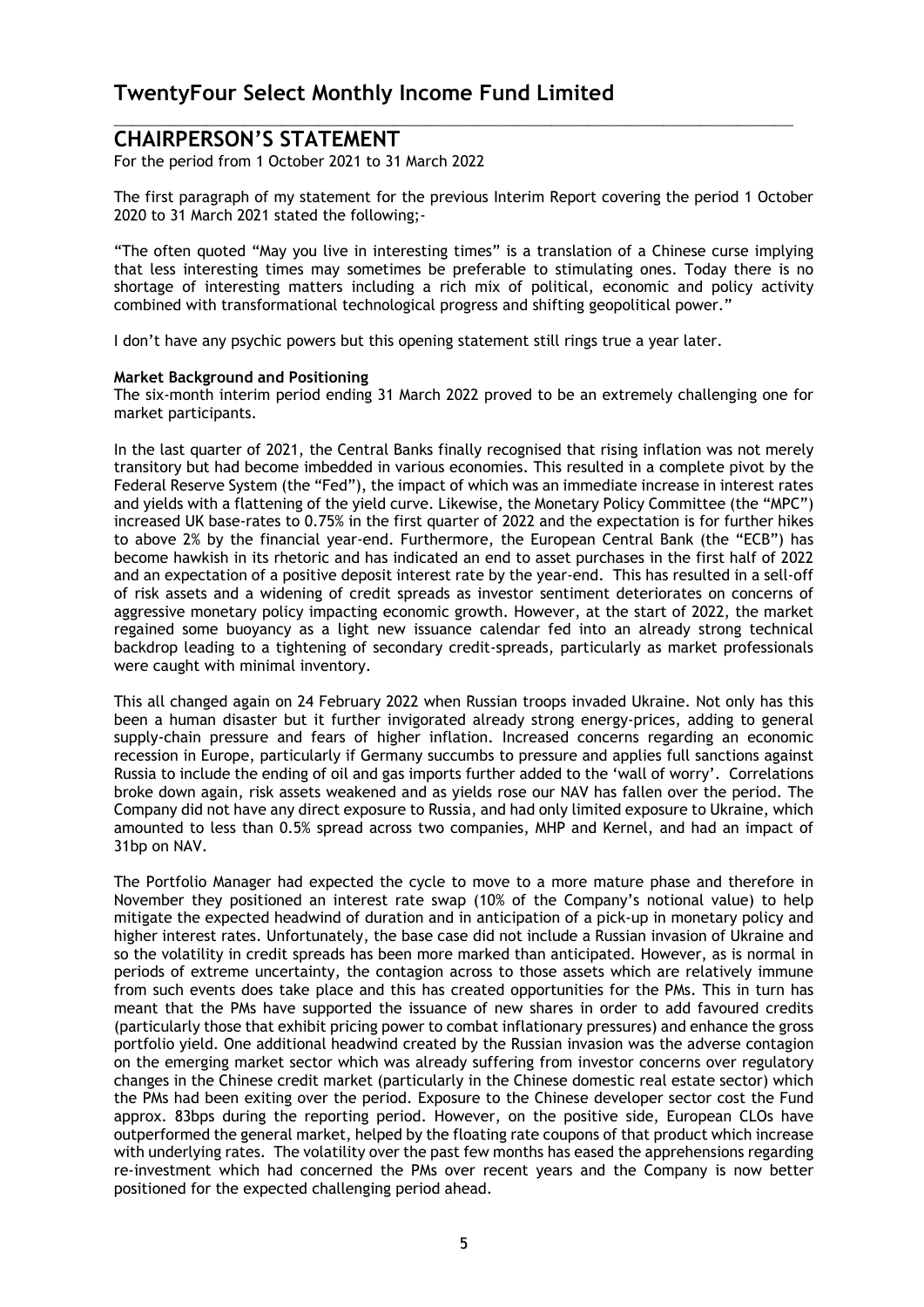## **CHAIRPERSON'S STATEMENT continued**

For the period from 1 October 2021 to 31 March 2022

#### **Share Issuance and Net Asset Value (NAV)**

Strong and persistent investor demand in the interim period has meant that the Company's shares have traded at an average premium to NAV of 4%, closing, all bar one trading day, at a premium to NAV, with average daily trading volumes of 355,000 shares. A total of only 143,253 shares were submitted for tender in the two quarterly tender offers in the period (74,099 for the quarter ending 31 December 2021 and 69,154 for the quarter ending 31 March 2022), and these shares were subsequently successfully placed or purchased by the Company's Broker and Financial Adviser, Numis.

 $\_$  , and the set of the set of the set of the set of the set of the set of the set of the set of the set of the set of the set of the set of the set of the set of the set of the set of the set of the set of the set of th



As detailed above, due to macroeconomic developments in the six-month interim period, the PMs took the opportunity to seize the investment opportunities within the Company's universe that offered attractive return and risk characteristics. In order to capture these opportunities, the Company accelerated the tap issuance programme by issuing at a reduced premium to NAV but at the same time ensuring the issuance remained accretive to existing shareholders. Pleasingly, investor demand led to the issuance of 13,725,000 shares in the six-month interim period, with a further 3,700,000 shares being issued since the end of the interim period, thereby providing firepower for the PMs to invest in suitable assets at or above the Company's target return. Importantly, tap issues are only authorised by the PMs and the Board if attractive and accretive opportunities exist.

#### **Dividend**

On formation, the Company's dividend objective was to generate a return of 8-10% with a 0.5p dividend payment each month and the balance of net income for the financial year being paid as the final monthly dividend of the financial year. Whilst the Company has failed to achieve the original targeted returns due to the markets, it has been able to maintain the 0.5p monthly dividend payment and paid out the surplus net income so as to achieve a return in excess of 6p per annum per share. A Committee of the Board meets each month to approve the monthly payment of 0.5 pence per share and the Board monitors the sustainability of these payments very closely. The PMs are confident that due to the recent opportunities outlined above and the changes to the portfolio which have resulted in improved yields, the current monthly payments are achievable. However, there is no guarantee that the Company will be able to continue distributing 0.5p per month per share in the periods ahead.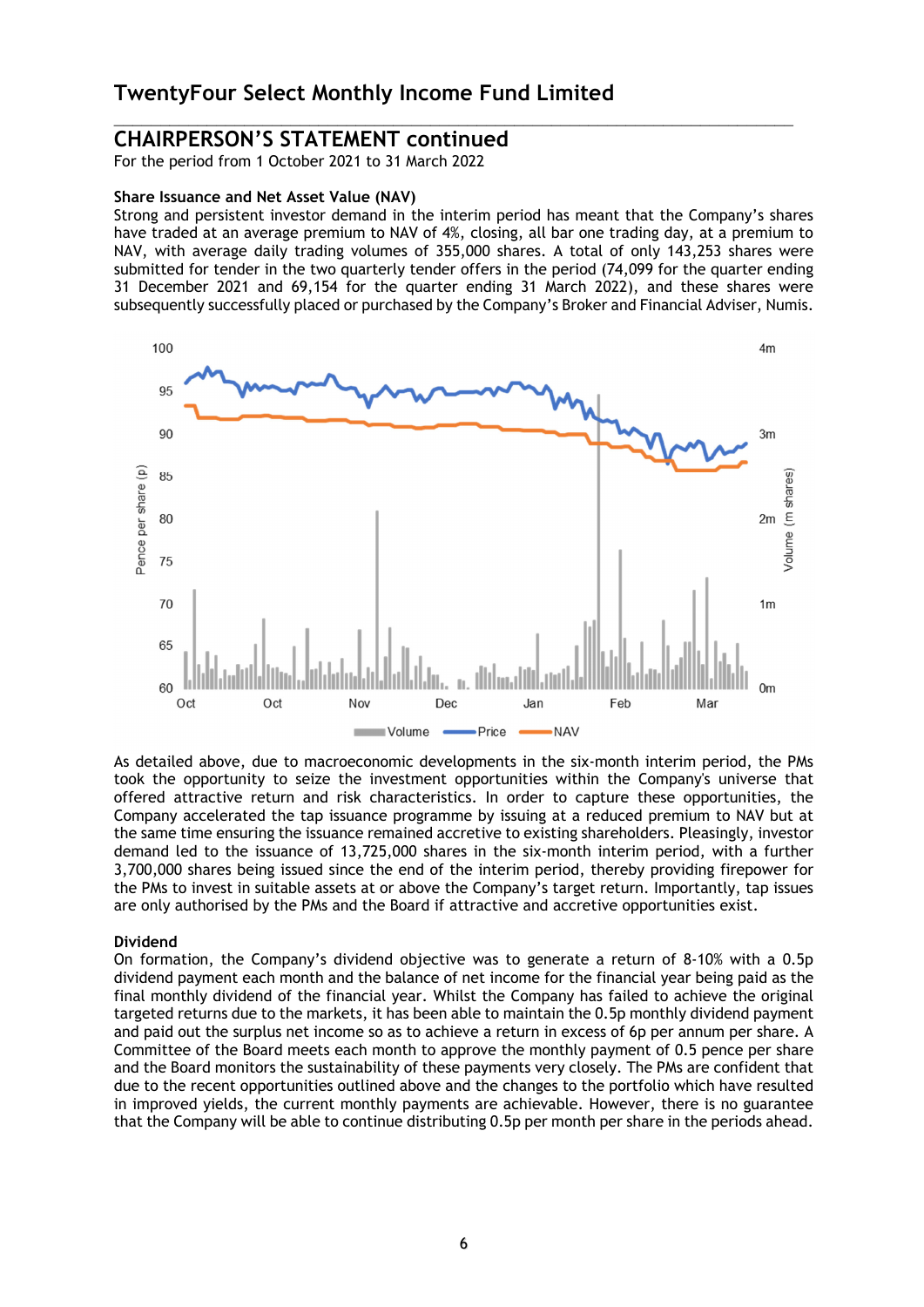## **CHAIRPERSON'S STATEMENT continued**

For the period from 1 October 2021 to 31 March 2022

## **Other**

Despite the challenges of the COVID-19 pandemic, the services provided to the Company by the PMs and other service providers have continued on an uninterrupted basis and many of their staff have returned to the office on a flexible basis. The PMs continue to provide excellent material on their website including written commentary and podcasts.

 $\_$  , and the set of the set of the set of the set of the set of the set of the set of the set of the set of the set of the set of the set of the set of the set of the set of the set of the set of the set of the set of th

On behalf of the Board, I would like to thank the shareholders for their continued support.

Claire Whittet Chair 30 May 2022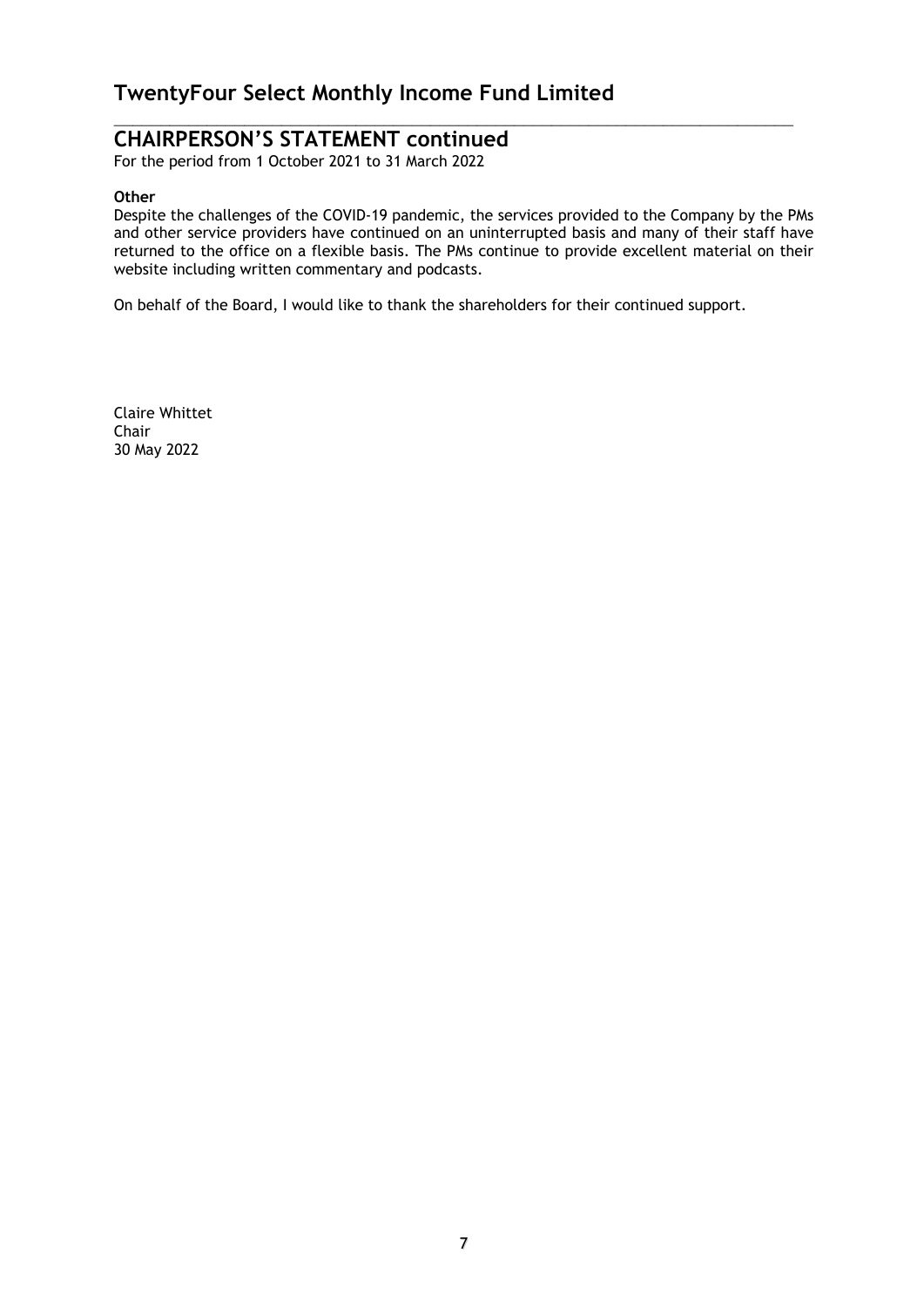## **PORTFOLIO MANAGER'S REPORT**

For the period from 1 October 2021 to 31 March 2022

The reporting period was initially dominated by the expectation of base rate hikes, as Central Banks focused on reducing high inflation until Russia invaded Ukraine. Consequently, the invasion led to widespread sanctions on Russia, contributing to a global commodity price shock and pushing inflation even higher. The increasingly inflationary conditions forced Central Banks to become even more hawkish. The increased hawkishness raised the possibility of a recession in 2023 and forced fixed income spreads wider, making Q1 2022 one of the worst starts to the year for financial markets in recent memory.

 $\_$  , and the set of the set of the set of the set of the set of the set of the set of the set of the set of the set of the set of the set of the set of the set of the set of the set of the set of the set of the set of th

The period began amid volatility in rates markets, causing credit to weaken. However, equity markets continued to defy the inflationary pressures and found new highs. While the Fed stuck to its "transitory inflation" message, even as CPI hit 5.4%, the Bank of England (BoE) voiced the need to tackle inflation, and participants regarded November's Monetary Policy Meeting as 'live', expecting a rise in the UK's rate rise. Markets subsequently began to build in the expectation of an aggressive rate hiking policy, only for the BoE to vote to remain unchanged, which generated complaints of poor forward guidance from Governor Bailey early into this tenure.

As reports of a new Covid variant, Omicron, began to surface, rates rallied, with 10-year US Treasury yields hitting 1.45%, even as some Fed officials began to turn much more hawkish on rate rises. The BoE also finally hiked in December 2021, while the ECB announced that their Pandemic Emergency Purchase Programme would end in March 2022. Finally, in December 2021, the Fed confirmed its pivot with Powell dropping the "transitory" term and the new set of Dot Plots indicating three rate hikes in 2022.

With the new Omicron variant looking less severe than initially feared, markets rallied strongly, despite fears of inflation and CPI inflation reaching 6.8% year on year, the highest reading since 1982. Despite the Fed pivot, 10-year Treasury yields ended 2021 at 1.5%. Meanwhile, the S&P rallied over 4%, the EuroStoxx50 by almost 6%, and the iTraxx Crossover Index ended 46bp tighter, at just 242bp.

Conditions in January became much more difficult for markets as the Fed's hawkish pivot became apparent and tensions flared between Russia and Ukraine, causing equity and credit markets to reverse their December gains.

At the beginning of the month, the Fed minutes showed a level of hawkishness that surprised the market to the upside, and concerns increased after a US inflation print of 7% year on year and a continuing tightening of the Labour market, with the Unemployment rate coming in at 3.9%. The Fed had its first meeting of 2022 in late January, with Powell's press conference confirming the hawkish leaning. The Fed chair reflected that every meeting this year could be live and described inflation as prolonged rather than transitory. Markets subsequently began to price in five hikes for 2022, and a clear preference emerged for higher rates and possible quantitative tightening, which led to a steep sell-off in stocks.

In addition, tensions on the Russia/Ukraine border intensified as Russia increased their troops in the area leading to a war of words between NATO and Russia. Despite the provocation, there was widespread shock when Russia launched a full-scale invasion in February, targeting Kyiv and other major cities. The West responded with far-reaching sanctions encompassing almost everything except energy. The imposition of sanctions threw Russian markets into disarray as the rouble plummeted and stock trading froze. Further afield, markets fell as investors attempted to clarify the quickly evolving situation and the impacts it may have.

The BoE also surprised the market by only narrowly voting against a 50bp hike. The Monetary Policy Committee's concerns about entrenched inflation due to wage pressures led the market to price in a UK bank rate of 2% by the end of the year, up from 1.5% at the beginning of the month.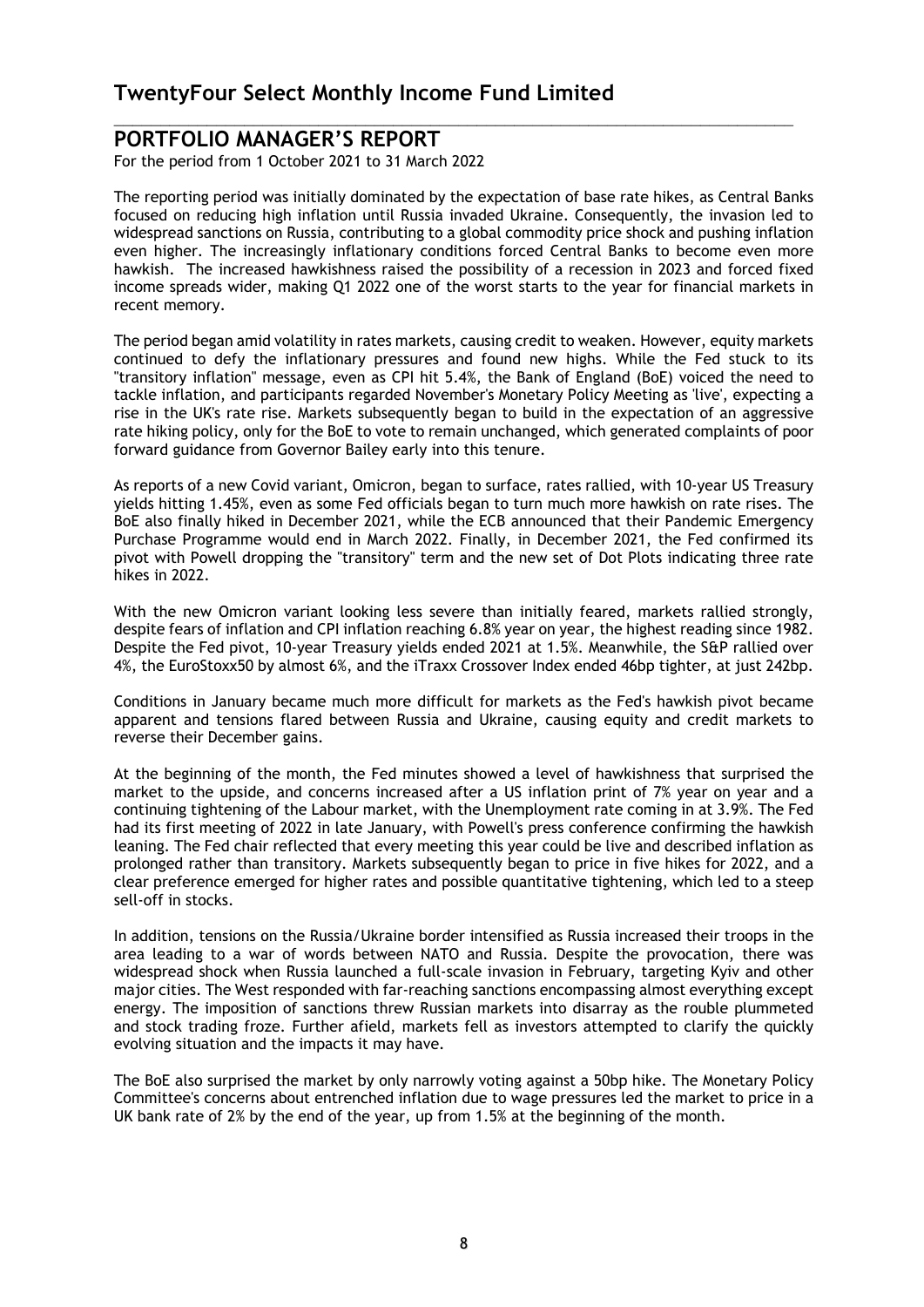## **PORTFOLIO MANAGER'S REPORT continued**

For the period from 1 October 2021 to 31 March 2022

Meanwhile, after the ECB's February meeting, it was clear that a hike was on the table for 2022, something considered extremely unlikely at its previous December meeting. As a result, European government bond yields moved sharply higher, particularly in the periphery economies. In the US, the short end of the Treasury curve shifted up further after a strong Nonfarm Payroll release and another inflation beat of 7.5% year-on-year as the market began to price in 7 hikes from the Fed for 2022.

 $\_$  , and the set of the set of the set of the set of the set of the set of the set of the set of the set of the set of the set of the set of the set of the set of the set of the set of the set of the set of the set of th

The period ended with the West increasing sanctions on Russia, following increasing reports of atrocities, with Putin retaliating by announcing that any payments for Russian gas would have to be in roubles, a stance immediately rejected by his European counterparts. These exchanges cast an ominous cloud over the introduction of full sanctions against Russia and the huge effect potentially wrought on the Eurozone economy. Markets remained weak as the impact of the sanctions became clearer, along with the bottom up impact on corporates, as a wholesale withdrawal from Russia began. Combined with a global commodity price shock, the impact of sanctions elevated fears of recession.

Central Banks met in March after some historically high inflation prints. With US CPI at 7.9% year-onyear, the Fed began its hiking cycle at the March meeting, pointing to seven rate hikes in 2022 and Fed Funds Rate reaching 2.75% in 2023. However, these projections represented the 'median member', and there was a significant variation between voting members of the Federal Open Market Committee. In addition, the Fed's projections proved much more hawkish than market expectations. As a result, the curve shifted up, especially in the short end, resulting in a curve flattening and the 2-10 yield curve briefly inverting by the end of the month.

Meanwhile, the ECB adopted a surprisingly hawkish stance, reducing the size of its Asset Purchase Programme and signalling the programme might end in Q3 2022 – a move that possibly increases the likelihood of rate hikes this year. Finally, the BoE made its third successive hike in March, taking rates to 0.75%. Nonetheless, it could be described as a 'dovish hike' as the Monetary Policy Committee warned of a cost of living crisis in the UK and alluded to the market getting carried away with the number of hikes.

#### **Portfolio Commentary**

Due to the widespread headwinds faced by markets over the reporting period, most fixed income and equity indices struggled to provide positive returns.

The Company did not have any direct exposure to Russia, and had only limited exposure to Ukraine, which amounted to less than 0.5% spread across two companies, MHP and Kernel, and had an impact of 31bp on NAV.

Yields in rates markets moved significantly higher, with 10-year Treasuries adding almost 100bp, which saw the treasury index return a negative 6.10% over the period. Higher yielding indices performed slightly better, helped by the higher carry on offer, with US high yield down by 3.9%, euro high yield down over 5% and sterling high yield lower by almost 4%. In addition, the COCO bond index saw losses of 6%.

The Portfolio Managers took advantage of the more difficult markets by switching out of lower coupon bonds to add income to the Company and by reinvesting maturity bonds in very attractive relative value opportunities.

The Board also took advantage of the better opportunities by issuing further share capital, allowing the Company to benefit from additional yield. Of course, raising capital was difficult in such a volatile period, but the additional raise did help the diversity and yield of the Company. In addition, the Portfolio Managers added a sterling interest rate swap to the Company in December, which helped to smooth some of the volatility as Gilt yields moved higher.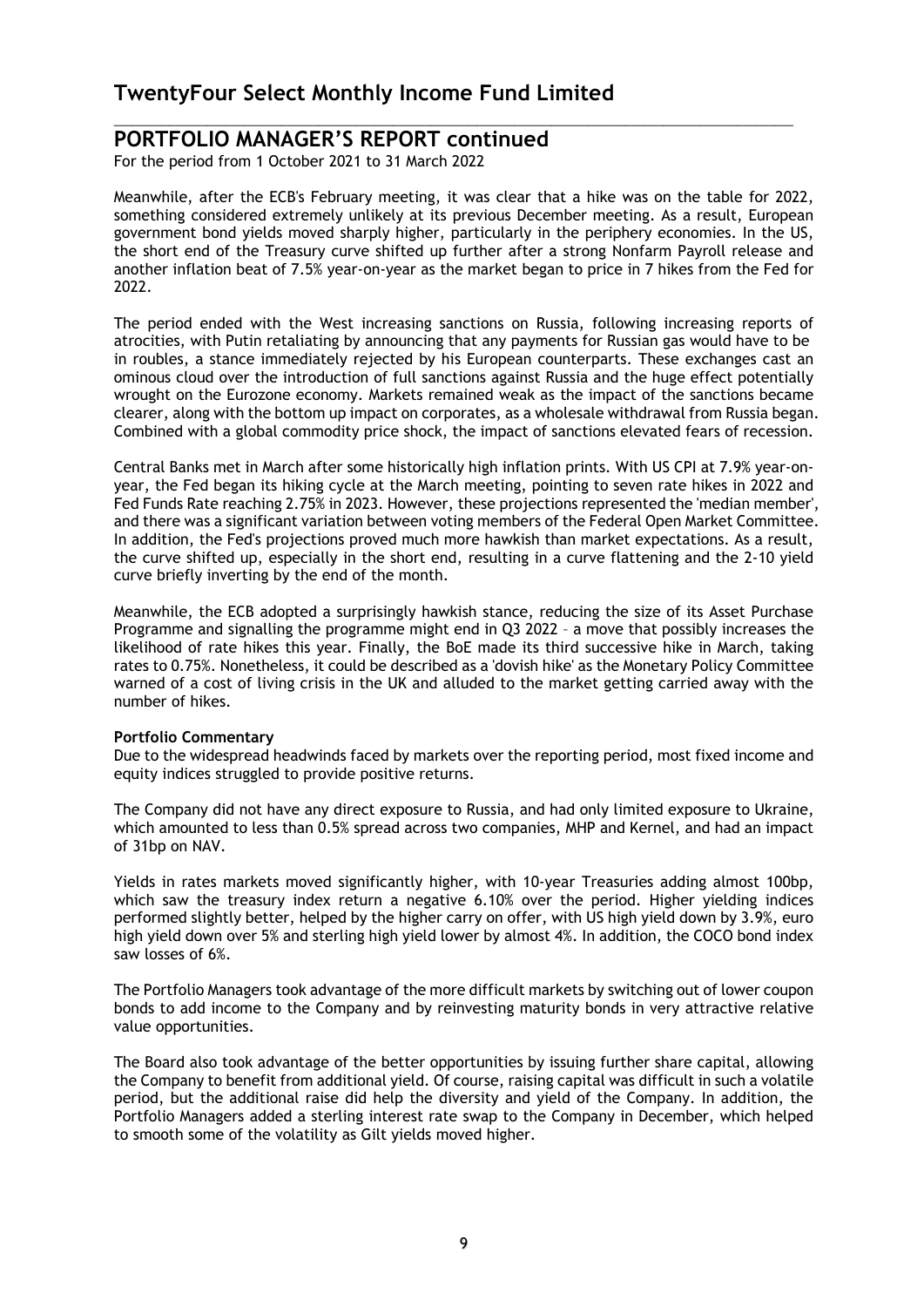## **PORTFOLIO MANAGER'S REPORT continued**

For the period from 1 October 2021 to 31 March 2022

Despite the tough markets, the Company performed relatively well, returning -3.34% (NAV per Share total return, for the 6 month period), with floating rate CLOs outperforming, along with the interest rate swap. Emerging market bonds performed worst, with the war in Ukraine focusing attention on the sector and the Chinese property developer sector continuing to underperform, and overall, the EM index lost 13.25% during the reporting period.

 $\_$  , and the set of the set of the set of the set of the set of the set of the set of the set of the set of the set of the set of the set of the set of the set of the set of the set of the set of the set of the set of th

## **Market Outlook**

Market sentiment will closely align with developments related to Ukraine, with close attention on the application of full sanctions and the potential switching off of Russian gas exports into Europe.

In addition to key economic data, the team will pay particular attention to central bank rhetoric; future monetary policy needs to be balanced against the continuing headwinds of inflation and the knock-on effects of the current supply-side shock while maintaining economic growth.

The Portfolio Managers will continue investing selectively in relative value opportunities, particularly in those companies that exhibit pricing power in the current inflationary environment. In addition, the team will not invest in names with direct or material indirect exposure to the crisis and will seek to improve the portfolio's overall credit quality. Finally, the Portfolio Managers remain wary of interest rate duration, believing inflationary pressures remain to the upside.

**TwentyFour Asset Management LLP**  30 May 2022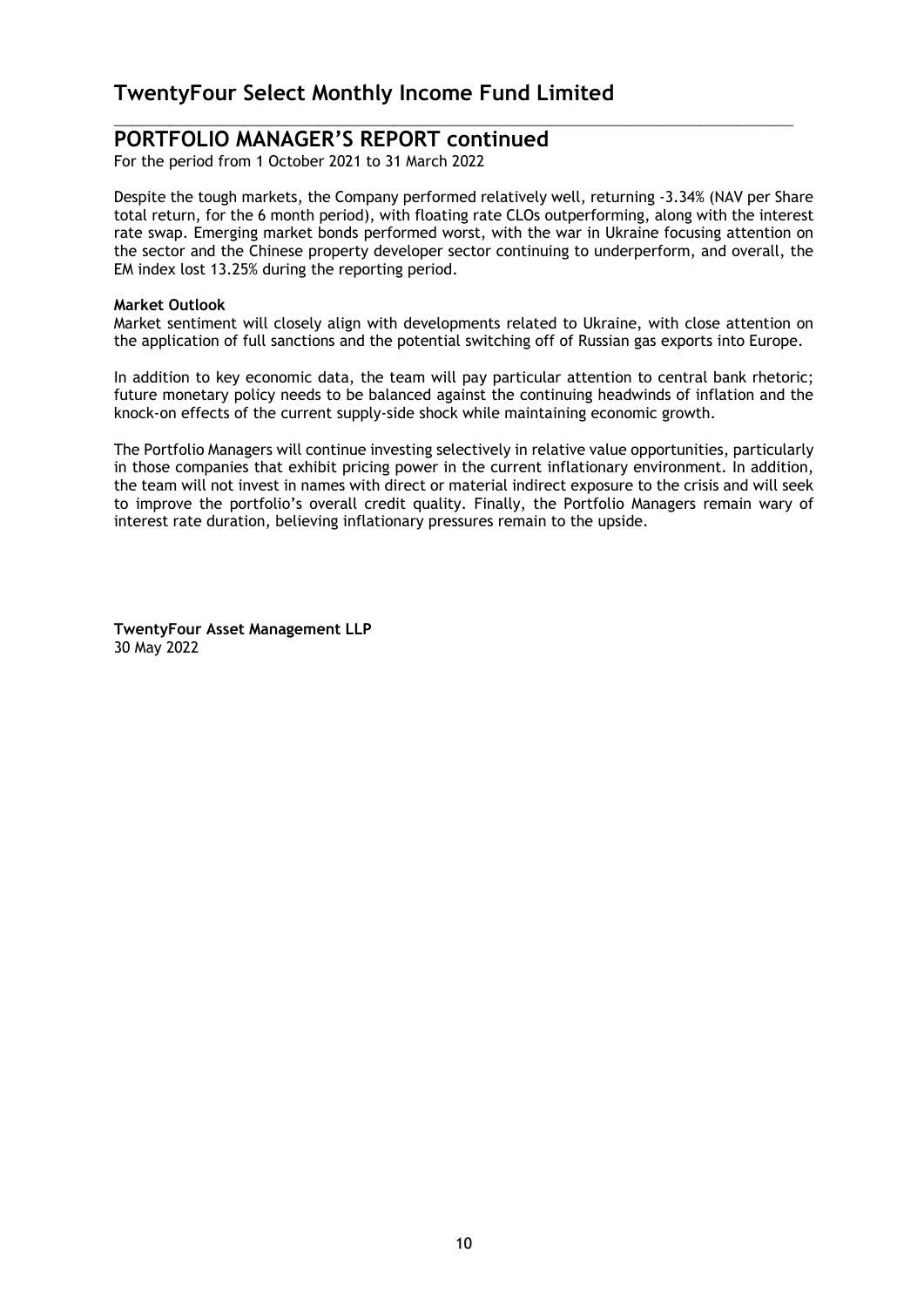## **TOP TWENTY HOLDINGS**

As at 31 March 2022

|                                              |               | Credit                |              | Percentage of    |
|----------------------------------------------|---------------|-----------------------|--------------|------------------|
|                                              | Nominal/      | Security #            | Fair Value * | <b>Net Asset</b> |
|                                              | <b>Shares</b> | Sector                | £            | Value            |
| Nationwide Building Society 10.25 29/06/2049 | 40,960        | Financial - Banks     | 7,064,462    | 4.00             |
| Rothesay Life 6.875 31/12/2049               | 4,542,000     | Financial - Insurance | 4,818,140    | 2.73             |
| Coventry Building Society 6.875 31/12/2049   | 4,560,000     | Financial - Banks     | 4,747,872    | 2.69             |
| Armada Euro Clo 15/07/2033                   | 4,000,000     | <b>ABS</b>            | 3,314,518    | 1.88             |
| Santander UK                                 | 2,000,000     | Financial - Banks     | 3,176,670    | 1.80             |
| Arbour Clo II FRN 15/04/2034                 | 4,000,000     | ABS                   | 3,105,775    | 1.76             |
| Oaknorth Bank 7.75 01/06/2028                | 3,000,000     | Financial - Banks     | 3,048,750    | 1.73             |
| Aareal Bank AG 29/11/2049                    | 3,600,000     | Financial - Banks     | 2,998,285    | 1.70             |
| Avoca Clo XIII FRN 15/04/2034                | 3,500,000     | ABS                   | 2,766,434    | 1.57             |
| OneSavings Bank, 6% perp                     | 2,800,000     | Financial - Banks     | 2,744,932    | 1.55             |
| UnipolSai Assicurazioni, 6.375% perp         | 3,100,000     | Financial - Insurance | 2,723,102    | 1.54             |
| Phoenix Group 5.75 31/12/2049                | 2,780,000     | Financial - Insurance | 2,719,781    | 1.54             |
| Investec 6.75 FRN 31/12/2049                 | 2,700,000     | Financial - Banks     | 2,661,984    | 1.51             |
| Banco de Sabadell, 5% perp                   | 3,400,000     | Financial - Banks     | 2,608,750    | 1.48             |
| Volksbank Wien-baden A.G 7.75 31/12/2049     | 2,600,000     | Financial - Banks     | 2,286,557    | 1.29             |
| St Pauls Clo 25/04/2030                      | 2,835,000     | ABS                   | 2,226,995    | 1.26             |
| Burford Capital 5.00% 01/12/2026             | 2,209,400     | High Yield - European | 2,149,211    | 1.22             |
| VSK Holdings Limited VAR 31/7/2061           | 297,000       | <b>ABS</b>            | 2,076,007    | 1.17             |
| Pension Insurance Corporation, 7.375% perp   | 1,900,000     | Financial - Insurance | 2,044,921    | 1.16             |
| Dryden 62 Euro Clo 5.887% 15/07/2031         | 2,500,000     | <b>ABS</b>            | 1,949,755    | 1.10             |
| Total                                        |               |                       | 61,232,901   | 34.68            |

 $\_$  , and the set of the set of the set of the set of the set of the set of the set of the set of the set of the set of the set of the set of the set of the set of the set of the set of the set of the set of the set of th

\* Fair value is the price that would be received to sell an asset or paid to transfer a liability in an orderly transaction between market participants at the measurement date. # Asset backed securities ("ABS"). All other securities are Corporate Bonds.

The full portfolio listing of bonds and asset backed securities ("ABS") as at 31 March 2022 can be obtained from the Administrator on request.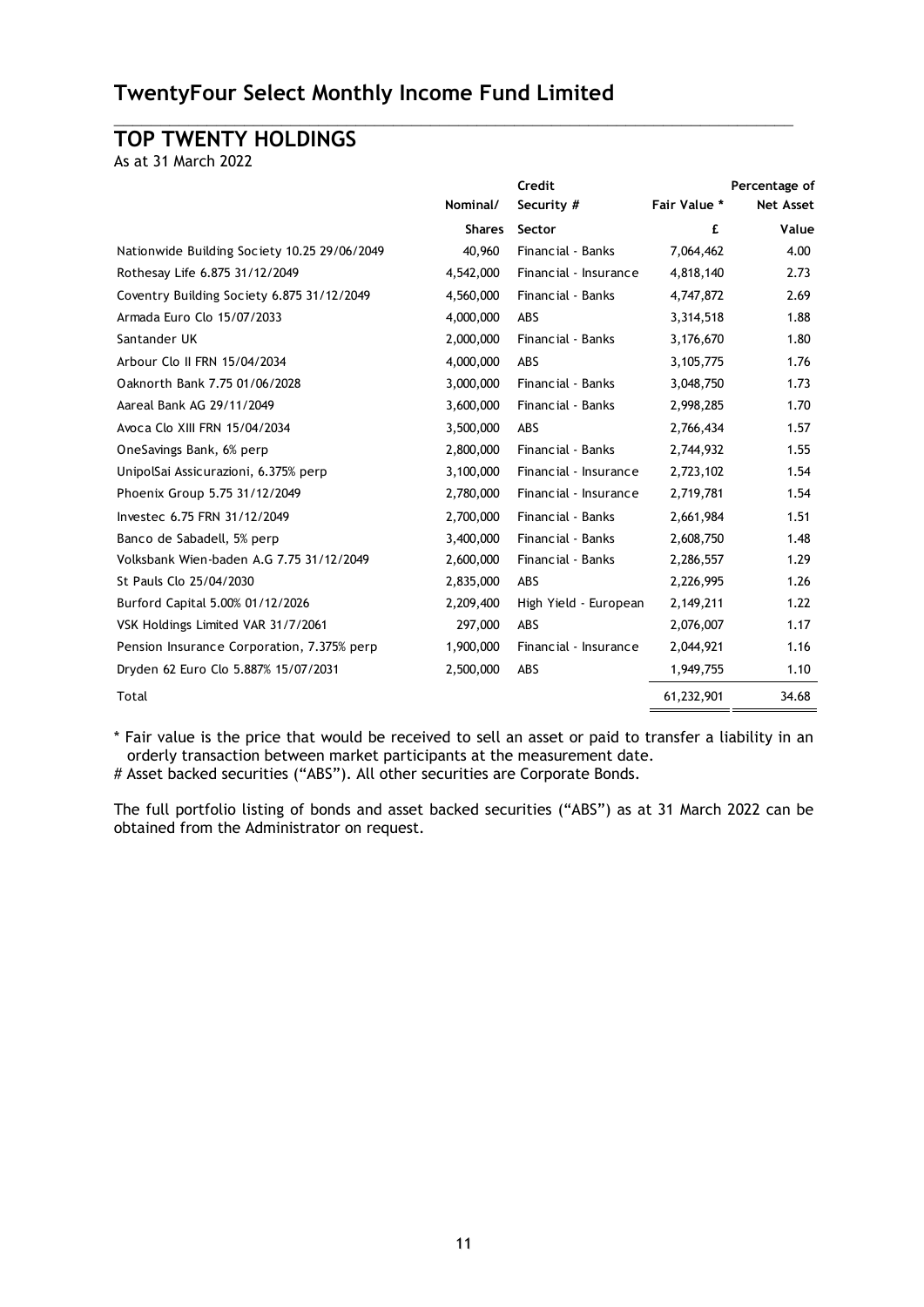## **BOARD MEMBERS**

Biographical details of the Directors are as follows:

## **Claire Whittet – (Chair) (age 67)**

Ms Whittet is a resident of Guernsey and has over 40 years' experience in the banking industry. She joined Rothschild and Co Bank International Ltd as a Director in 2003 and was latterly Managing Director and Co-Head before becoming a Non-Executive Director on her retirement in 2016. She began her career at the Bank of Scotland where she was for 19 years in a variety of personal and corporate finance roles and subsequently, joined Bank of Bermuda as Global Head of Private Client Credit before joining Rothschild.

 $\_$  , and the set of the set of the set of the set of the set of the set of the set of the set of the set of the set of the set of the set of the set of the set of the set of the set of the set of the set of the set of th

Ms Whittet has extensive non-executive director experience and is a Non-Executive Director of a number of listed investment funds and PE entities which invest in a wide range of assets.

Ms Whittet holds an MA from Edinburgh University, is a member of the Chartered Institute of Bankers in Scotland, a member of the Chartered Insurance Institute, a Chartered Banker, a member of the Institute of Directors and holds the Institute of Directors Diploma in Company Direction. Ms Whittet was appointed to the Board on 12 February 2014.

## **Ian Martin - (Non-executive Director) (age 58)**

Mr Martin has over 38 years' experience in finance gathered in a variety of multi asset investment focused roles in the UK, Asia, Switzerland and South America. More recently he was the Chief Investment Officer (CIO) and Head of Asset Management and Research at Lloyds Bank in Geneva and then Head of Bespoke Portfolio Management and Advisory for key clients in UBP Bank in Geneva. Previous roles have included senior roles in equity derivatives and multi asset trading as well as CIO and Managing Director of a Fund of Hedge funds company.

Mr Martin has an MSc, is a Fellow of the Institute of Directors (IOD) holding the Chartered Director qualification as well as being a Chartered Member of the Chartered Institute of Securities and Investment (CISI). Mr Martin was appointed to the Board on 15 July 2014.

#### **Ashley Paxton - (Non-executive Director) (age 54)**

Mr Paxton is a Guernsey resident and has worked in the financial services sector for nearly 30 years, with deep sectoral experience supporting listed funds in both London and Guernsey throughout that time. He trained as a Chartered Accountant with MacIntyre & Co in London before moving to KPMG's financial services group upon qualification in 1996. He moved to Guernsey in 2002 having accepted an audit partner appointment with KPMG in the Channel Islands. In 2008, Mr Paxton transitioned from audit and developed a Channel Islands advisory practice for the firm, growing it into a full taxonomy of services across transactions, restructuring, management and risk consulting. He remained as C.I. Head of Advisory for the firm through to his retirement in 2019.

Mr Paxton holds a number of Non-Executive Directorships across the financial services sector, including the listed fund sector. He also plays an important role in the local third sector as chairman of the Youth Commission for Guernsey & Alderney.

Mr Paxton is a Fellow of the Institute of Chartered Accountants in England and Wales and holds an Economics degree from the University of Warwick. Mr Paxton was appointed to the Board on 1 November 2021.

#### **Christopher F. L. Legge – (Non-executive Director, resigned 31 January 2022) (age 66)**

Mr Legge resigned from the Board on 31 January 2022. He is a Guernsey resident and worked for Ernst & Young in Guernsey from 1983 to 2003. Having joined the firm as an audit manager in 1983, he was appointed a partner in 1986 and managing partner in 1998. From 1990 to 1998, he was head of Audit and Accountancy and was responsible for the audits of a number of banking, insurance, investment fund, property fund and other financial services clients. He also had responsibility for the firm's training, quality control and compliance functions. He was appointed managing partner for the Channel Islands region in 2000 and merged the business with Ernst & Young LLP in the United Kingdom. He retired from Ernst & Young in 2003.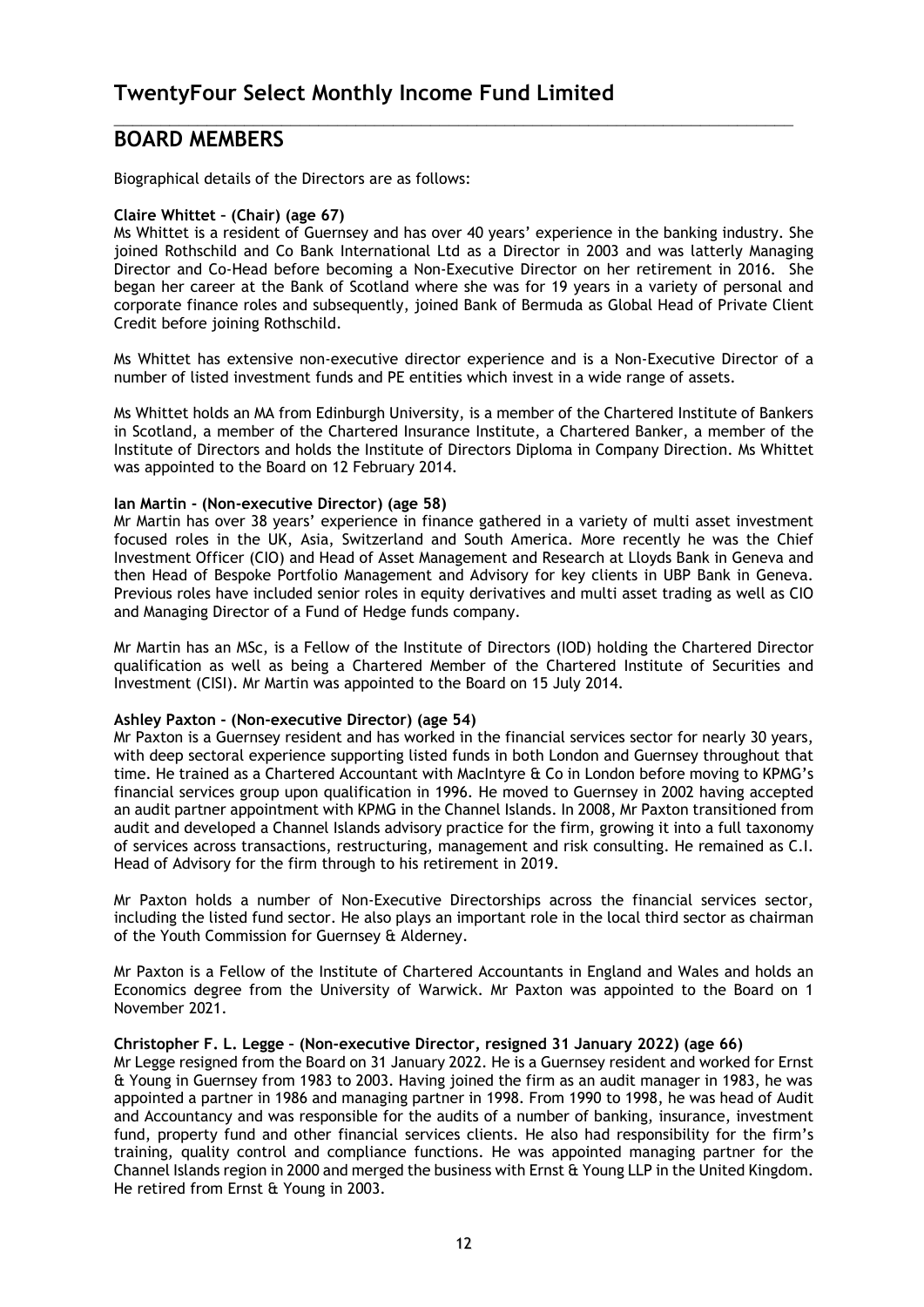# **BOARD MEMBERS continued**

## **Christopher F. L. Legge – (Non-executive Director, resigned 31 January 2022) (age 66)**

Mr Legge currently holds a number of Non-Executive Directorships in the financial services sector and also chairs the Audit Committees of several UK listed companies. He is a Chartered Accountant and holds a BA (Hons) in Economics from the University of Manchester. Mr Legge was appointed to the Board on 12 February 2014.

 $\_$  , and the set of the set of the set of the set of the set of the set of the set of the set of the set of the set of the set of the set of the set of the set of the set of the set of the set of the set of the set of th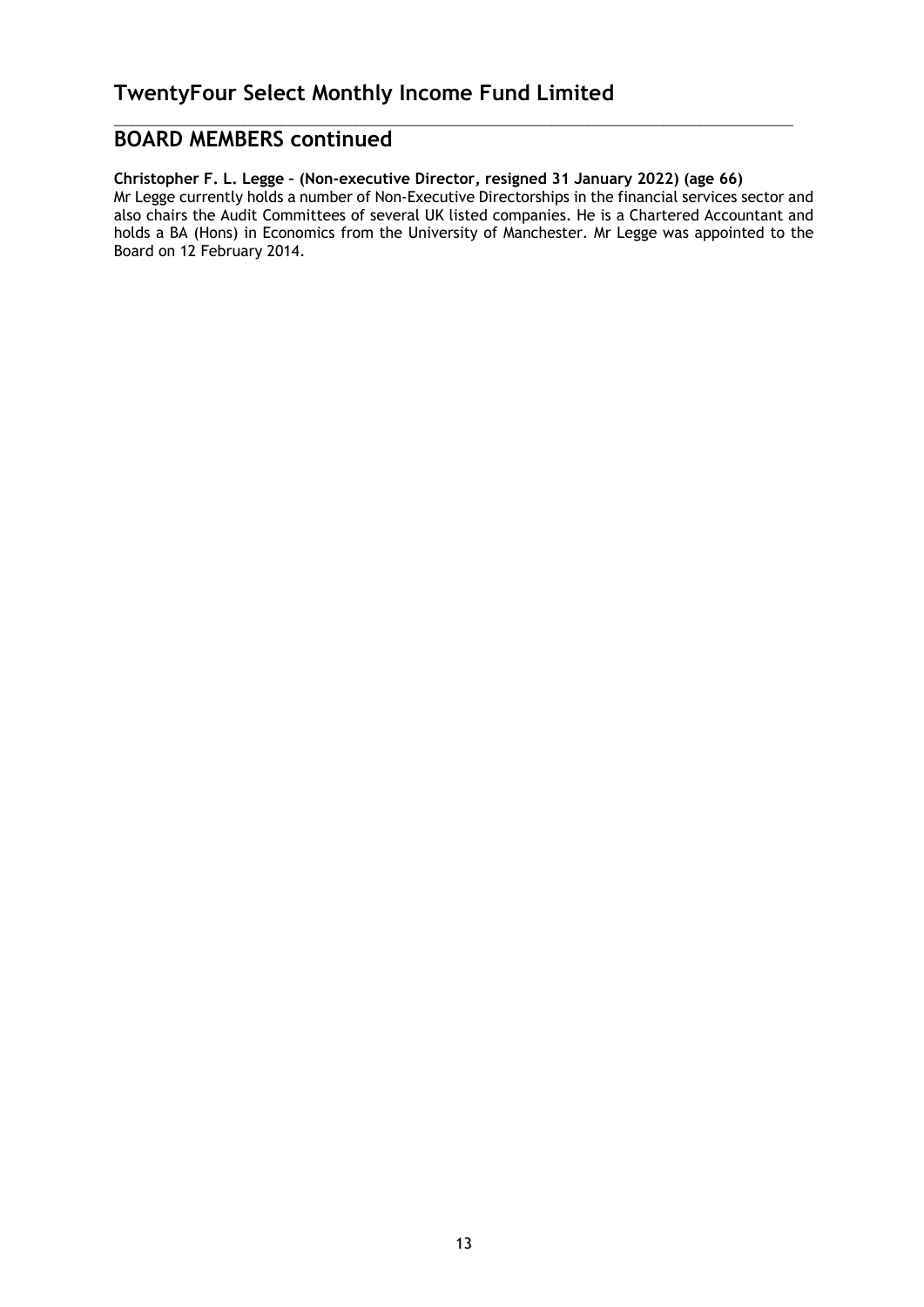## $\_$  , and the set of the set of the set of the set of the set of the set of the set of the set of the set of the set of the set of the set of the set of the set of the set of the set of the set of the set of the set of th **STATEMENT OF PRINCIPAL RISKS AND UNCERTAINTIES**

The Company's assets are comprised of Bonds and Asset Backed Securities carrying exposure to risks related to the underlying assets backing the security or the originator of the security. The Company's principal risks are therefore market or economic in nature.

The principal risks assessed by the Board relating to the Company were disclosed in the Annual Report and Audited Financial Statements for the year ended 30 September 2021. The principal risks disclosed include market risk, liquidity risk, credit risk, foreign currency risk and reinvestment risk. A detailed explanation of these can be found in the annual report.

The Board and Portfolio Manager consider these risk categories remain relevant for the six months covered by this report.

Market risk

Market risk is risk associated with changes in market prices including spreads, interest rates, economic uncertainty, changes in laws and national and international political circumstances and global events.

• Reinvestment risk

Reinvestment risk is the risk that any monies resulting from principal and income payments from a bond are reinvested at a lower interest rate than that captured when the bond was initially purchased.

• Credit risk

The investment portfolio is comprised of Asset Backed Securities and Bonds which expose the Company to credit risk, being the risk that a counterparty will default on its contractual obligations resulting in financial loss to the Company. The Company may also use credit default swaps to mitigate the effects of market volatility on credit risk.

Liquidity risk

Liquidity risk is that the Company does not have sufficient cash resources to meet obligations, including the dividend target and tenders as they fall due or can only do so on terms that are materially disadvantageous.

• Foreign currency risk

Foreign currency risk is the risk that the value of a financial instrument will fluctuate due to changes in foreign exchange rates. The Company is exposed to foreign currency risk through its investment in predominantly Euro denominated assets and mitigates this risk through hedging.

Operational risks

The Company is exposed to the risk arising from any failures of systems and controls in the operations of the Portfolio Manager, Administrator, AIFM and the Custodian and Depositary amongst others.

- Accounting, legal and regulatory risks The Company is exposed to the risk that it may fail to maintain accurate accounting records, fail to comply with requirements of its Admission document and fail to meet listing obligations.
- Cyber security risks The Company is exposed to risk arising from a successful cyber-attack through its service providers.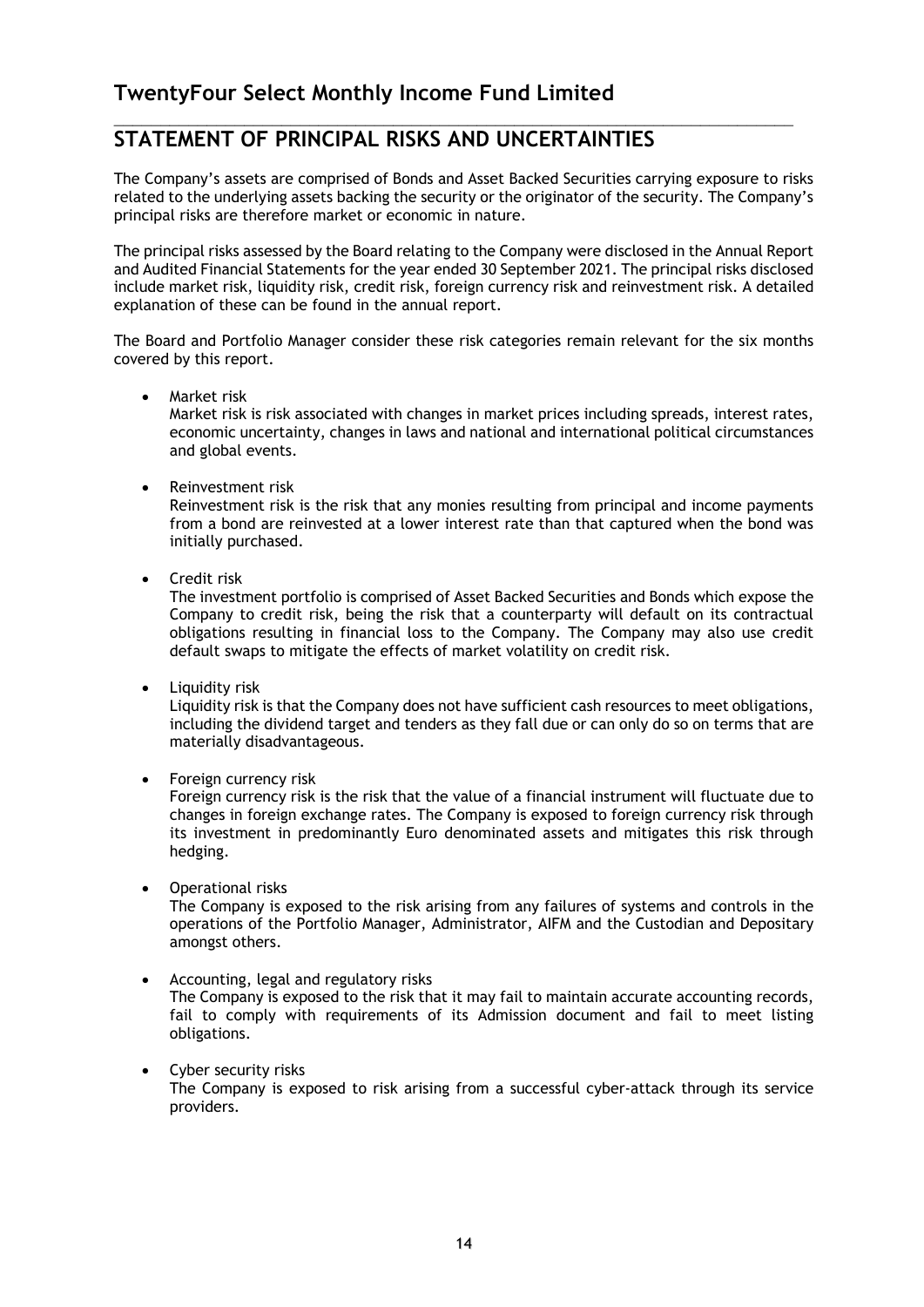## $\_$  , and the set of the set of the set of the set of the set of the set of the set of the set of the set of the set of the set of the set of the set of the set of the set of the set of the set of the set of the set of th **STATEMENT OF PRINCIPAL RISKS AND UNCERTAINTIES continued**

- Pandemic risk (currently COVID-19) Pandemic risk is the risk of business interruption currently caused by the COVID-19 pandemic, along with the potential impact it has on the valuation of investments.
- Climate risk

The Financial Stability Board ("FSB") formed the Task Force on Climate-related Financial Disclosures ("TCFD") in December 2015 to address the impact climate change is having on companies and the global financial system through disclosure. On 2 July 2019 the UK Government announced, in its Green Finance Strategy, the expectation that listed companies and large asset owners should disclose in line with the TCFD.

 Environmental, Social and Governance ("ESG") risk The PMs consider environmental, social and governance (ESG) factors in the investment process, utilising an integrated approach.

## **Related Parties**

Related party balances and transactions are disclosed in note 13 of these Unaudited Condensed Interim Financial Statements.

## **Going Concern**

Under the 2018 UK Corporate Governance Code and applicable regulations, the Directors are required to satisfy themselves that it is reasonable to assume that the Company is a going concern and to identify any material uncertainties to the Company's ability to continue as a going concern for at least 12 months from the date of approving these Unaudited Condensed Interim Financial Statements.

The Board believes that it is appropriate to adopt the going concern basis in preparing the Unaudited Condensed Interim Financial Statements in view of its holding in cash and cash equivalents and certain more liquid investments within the portfolio and the income deriving from those investments, meaning the Company has adequate financial resources to meet its liabilities as they fall due.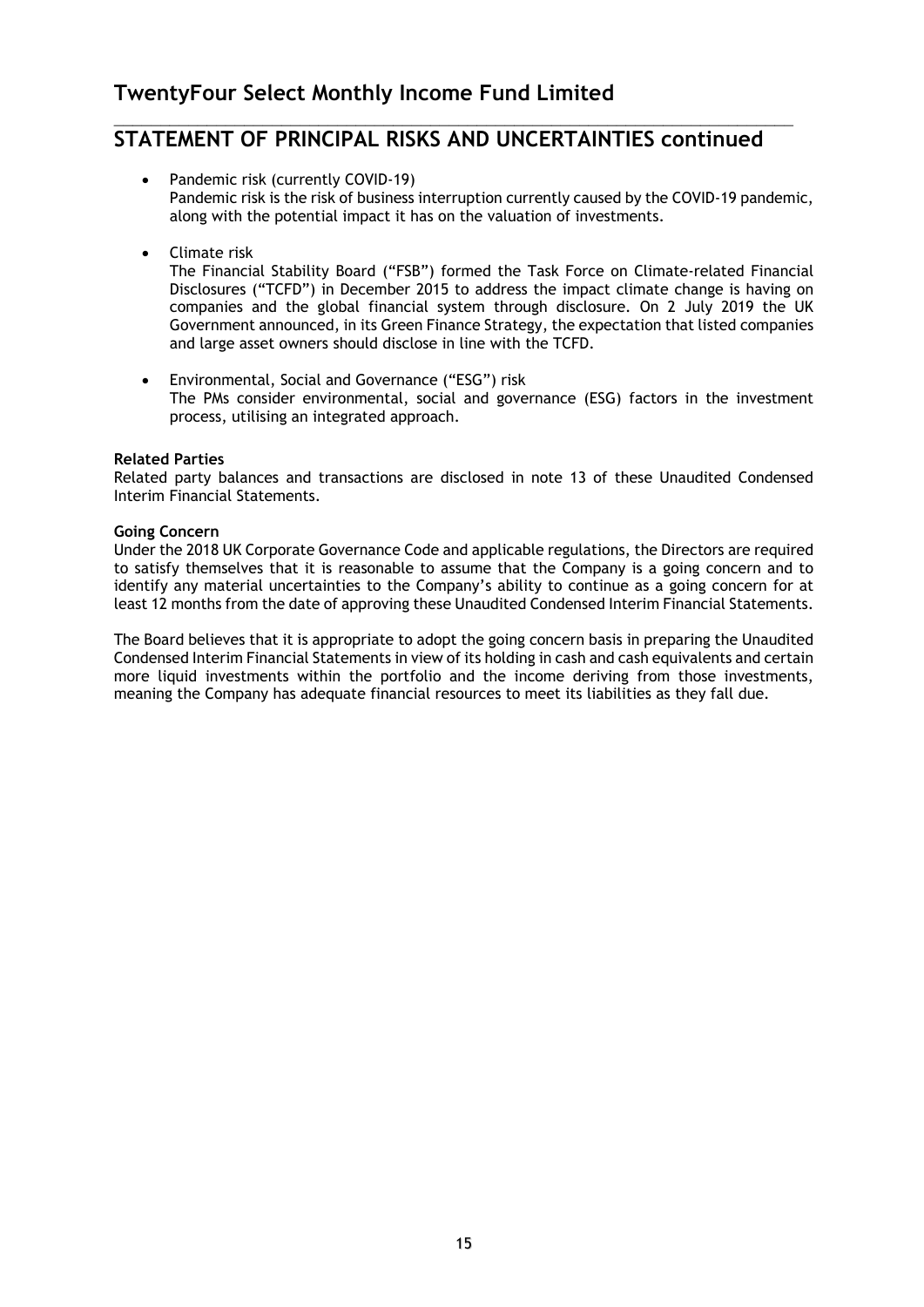## $\_$  , and the set of the set of the set of the set of the set of the set of the set of the set of the set of the set of the set of the set of the set of the set of the set of the set of the set of the set of the set of th **RESPONSIBILITY STATEMENT**

The Directors confirm that to the best of their knowledge:

- These Unaudited Condensed Interim Financial Statements have been prepared in accordance with International Accounting Standard 34, "Interim Financial Reporting" and give a true and fair view of the assets, liabilities, equity and profit or loss of the Company as required by the UK Listing Authority's Disclosure and Transparency Rule ("DTR") 4.2.4R.
- This interim management report includes a fair review of the information required by:
	- (a) DTR 4.2.7R of the Disclosure and Transparency Rules, being an indication of important events that have occurred during the period from 1 October 2021 to 31 March 2022 and their impact on the Unaudited Condensed Interim Financial Statements; and a description of the principal risks and uncertainties for the remaining six months of the financial year; and
	- (b) DTR 4.2.8R of the Disclosure and Transparency Rules, being related party transactions that have taken place during the period from 1 October 2021 to 31 March 2022 and that have materially affected the financial position or performance of the Company during that period as included in note 13.

By order of the Board,

Claire Whittet **Ashley Paxton** Chair **Director** 30 May 2022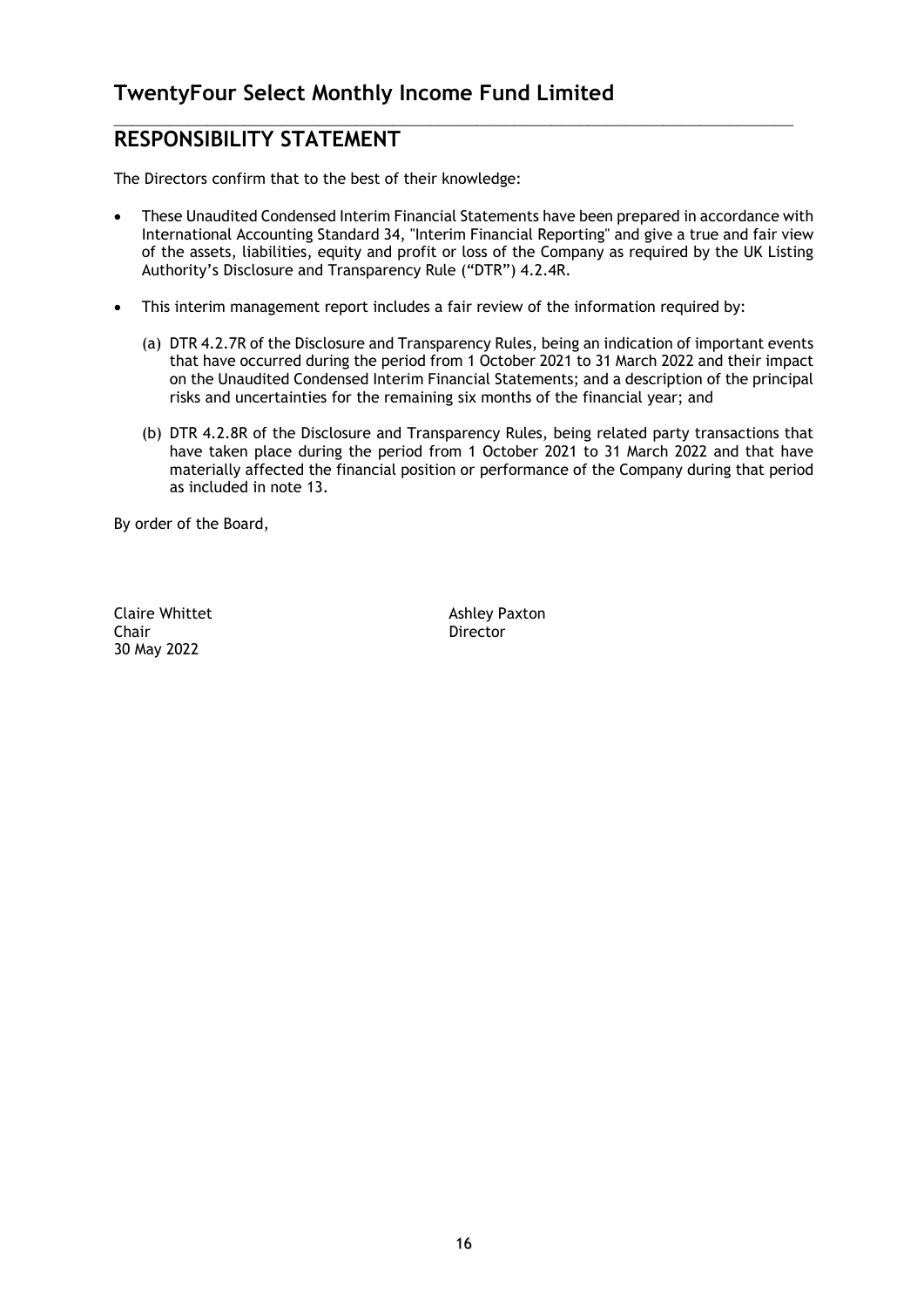## **INDEPENDENT REVIEW REPORT**

TO THE MEMBERS OF TWENTYFOUR SELECT MONTHLY INCOME FUND LIMITED

## **Report on the unaudited condensed interim financial statements**

#### **Our conclusion**

We have reviewed TwentyFour Select Monthly Income Fund Limited's unaudited condensed interim financial statements (the "interim financial statements") in the Interim Management Report and Unaudited Condensed Interim Financial Statements of TwentyFour Select Monthly Income Fund Limited for the 6-month period ended 31 March 2022. Based on our review, nothing has come to our attention that causes us to believe that the interim financial statements are not prepared, in all material respects, in accordance with International Accounting Standard 34, 'Interim Financial Reporting', and the Disclosure Guidance and Transparency Rules sourcebook of the United Kingdom's Financial Conduct Authority.

 $\_$  , and the set of the set of the set of the set of the set of the set of the set of the set of the set of the set of the set of the set of the set of the set of the set of the set of the set of the set of the set of th

 $\_$  , and the set of the set of the set of the set of the set of the set of the set of the set of the set of the set of the set of the set of the set of the set of the set of the set of the set of the set of the set of th

#### **What we have reviewed**

The interim financial statements comprise:

- the condensed statement of financial position as at 31 March 2022;
- the condensed statement of comprehensive income for the period then ended;

**\_\_\_\_\_\_\_\_\_\_\_\_\_\_\_\_\_\_\_\_\_\_\_\_\_\_\_\_\_\_\_\_\_\_\_\_\_\_\_\_\_\_\_\_\_\_\_\_\_\_\_\_\_\_\_\_\_\_\_\_\_\_\_\_\_\_\_\_\_\_\_\_\_\_\_\_**

- the condensed statement of cash flows for the period then ended;<br>● the condensed statement of changes in equity for the period then
- the condensed statement of changes in equity for the period then ended; and
- the explanatory notes to the interim financial statements.

The interim financial statements included in the Interim Management Report and Unaudited Condensed Interim Financial Statements have been prepared in accordance with International Accounting Standard 34, 'Interim Financial Reporting', and the Disclosure Guidance and Transparency Rules sourcebook of the United Kingdom's Financial Conduct Authority.

As disclosed in note 2 to the interim financial statements, the financial reporting framework that has been applied in the preparation of the full annual financial statements of the Company is The Companies (Guernsey) Law, 2008 and International Financial Reporting Standards (IFRSs).

**\_\_\_\_\_\_\_\_\_\_\_\_\_\_\_\_\_\_\_\_\_\_\_\_\_\_\_\_\_\_\_\_\_\_\_\_\_\_\_\_\_\_\_\_\_\_\_\_\_\_\_\_\_\_\_\_\_\_\_\_\_\_\_\_\_\_\_\_\_\_\_\_\_\_\_\_**

**\_\_\_\_\_\_\_\_\_\_\_\_\_\_\_\_\_\_\_\_\_\_\_\_\_\_\_\_\_\_\_\_\_\_\_\_\_\_\_\_\_\_\_\_\_\_\_\_\_\_\_\_\_\_\_\_\_\_\_\_\_\_\_\_\_\_\_\_\_\_\_\_\_\_\_\_**

#### **Responsibilities for the interim financial statements and the review**

#### Our responsibilities and those of the directors

The Interim Management Report and Unaudited Condensed Interim Financial Statements, including the interim financial statements, is the responsibility of, and has been approved by, the directors. The directors are responsible for preparing the Interim Management Report and Unaudited Condensed Interim Financial Statements in accordance with International Accounting Standard 34, 'Interim Financial Reporting', and the Disclosure Guidance and Transparency Rules sourcebook of the United Kingdom's Financial Conduct Authority.

Our responsibility is to express a conclusion on the interim financial statements in the Interim Management Report and Unaudited Condensed Interim Financial Statements based on our review. This report, including the conclusion, has been prepared for and only for the Company for the purpose of complying with the Disclosure Guidance and Transparency Rules sourcebook of the United Kingdom's Financial Conduct Authority and for no other purpose. We do not, in giving this conclusion, accept or assume responsibility for any other purpose or to any other person to whom this report is shown or into whose hands it may come save where expressly agreed by our prior consent in writing.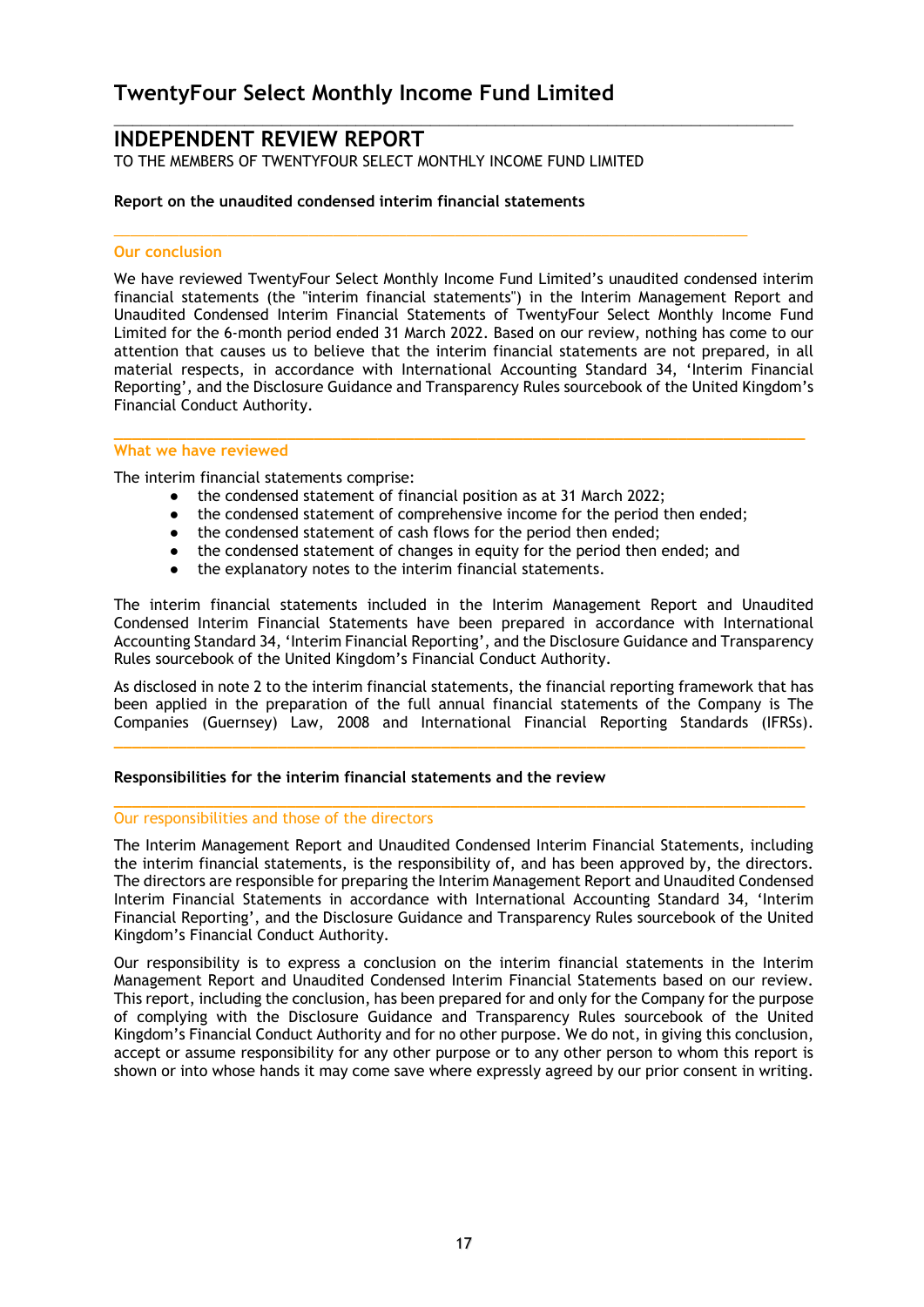## **INDEPENDENT REVIEW REPORT continued**

TO THE MEMBERS OF TWENTYFOUR SELECT MONTHLY INCOME FUND LIMITED

## **What a review of interim financial statements involves**

We conducted our review in accordance with International Standard on Review Engagements 2410, 'Review of Interim Financial Information Performed by the Independent Auditor of the Entity' issued by the International Auditing and Assurance Standards Board. A review of interim financial information consists of making enquiries, primarily of persons responsible for financial and accounting matters, and applying analytical and other review procedures.

 $\_$  , and the set of the set of the set of the set of the set of the set of the set of the set of the set of the set of the set of the set of the set of the set of the set of the set of the set of the set of the set of th

**\_\_\_\_\_\_\_\_\_\_\_\_\_\_\_\_\_\_\_\_\_\_\_\_\_\_\_\_\_\_\_\_\_\_\_\_\_\_\_\_\_\_\_\_\_\_\_\_\_\_\_\_\_\_\_\_\_\_\_\_\_\_\_\_\_\_\_\_\_\_\_\_\_\_\_\_**

A review is substantially less in scope than an audit conducted in accordance with International Standards on Auditing and, consequently, does not enable us to obtain assurance that we would become aware of all significant matters that might be identified in an audit. Accordingly, we do not express an audit opinion.

We have read the other information contained in the Interim Management Report and Unaudited Condensed Interim Financial Statements and considered whether it contains any apparent misstatements or material inconsistencies with the information in the interim financial statements.

PricewaterhouseCoopers CI LLP Chartered Accountants Guernsey, Channel Islands 30 May 2022

- (a) The maintenance and integrity of the TwentyFour Select Monthly Income Fund Limited website is the responsibility of the directors; the work carried out by the auditor does not involve consideration of these matters and, accordingly, the auditor accepts no responsibility for any changes that may have occurred to the financial statements since they were initially presented on the website.
- (b) Legislation in Guernsey governing the preparation and dissemination of financial statements may differ from legislation in other jurisdictions.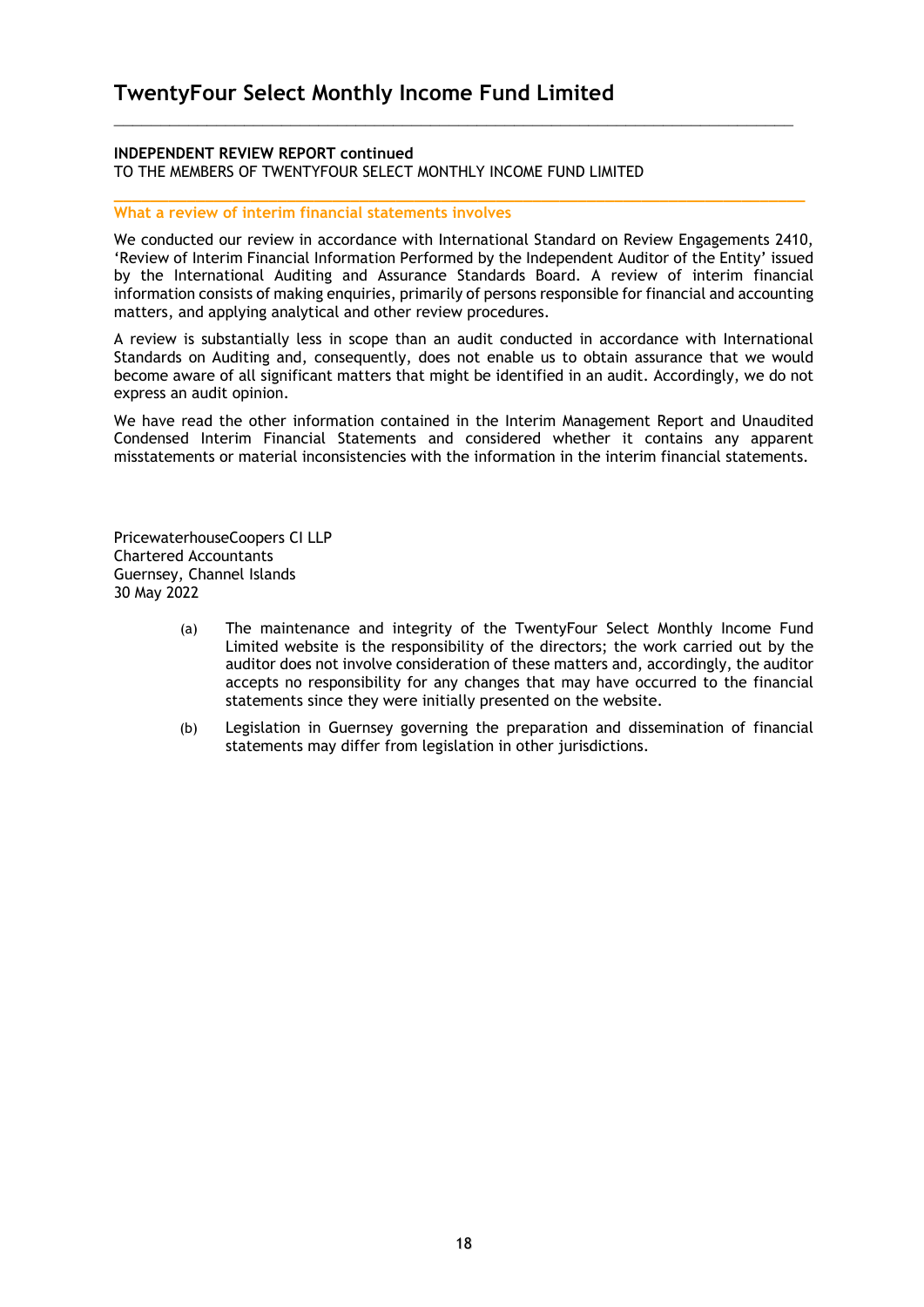# **CONDENSED STATEMENT OF COMPREHENSIVE INCOME**

 $\_$  , and the set of the set of the set of the set of the set of the set of the set of the set of the set of the set of the set of the set of the set of the set of the set of the set of the set of the set of the set of th

for the period from 1 October 2021 to 31 March 2022

|                                        |              | For the period | For the period |
|----------------------------------------|--------------|----------------|----------------|
|                                        |              | from 01.10.21  | from 01.10.20  |
|                                        |              | to 31.03.22    | to 31.03.21    |
|                                        | <b>Notes</b> | £              |                |
| Income                                 |              | (Unaudited)    | (Unaudited)    |
| Interest income on financial assets at |              |                |                |
| fair value through profit and loss     |              | 6,398,062      | 5,894,936      |
| Net foreign currency gains             | 7            | 1,211,778      | 7,095,259      |
| Net (losses)/gains on financial assets |              |                |                |
| at fair value through profit or loss   | 8            | (14, 576, 781) | 5,876,307      |
| Net gains on derivative assets - swap  |              |                |                |
| contracts                              |              | 1,157,016      |                |
| Total (loss)/income                    |              | (5,809,925)    | 18,866,502     |
| <b>Expenses</b>                        |              |                |                |
| Portfolio management fees              | 13           | (662, 172)     | (699, 118)     |
| Directors' fees                        | 13           | (68, 440)      | (58,000)       |
| Administration fees                    | 14           | (61, 596)      | (64, 034)      |
| AIFM management fees                   | 14           | (41, 446)      | (42, 924)      |
| Audit fees                             |              | (34, 500)      | (34, 500)      |
| Custody fees                           | 14           | (9, 413)       | (9,932)        |
| <b>Broker fees</b>                     |              | (24, 932)      | (24, 927)      |
| Depositary fees                        | 14           | (14, 490)      | (15, 222)      |
| Legal fees                             |              | (11, 254)      | (46, 488)      |
| Other expenses                         |              | (131, 385)     | (105, 269)     |
| <b>Total expenses</b>                  |              | (1,059,628)    | (1, 100, 414)  |
| Total (loss)/income for the period     |              | (6, 869, 553)  | 17,766,088     |
| (Loss)/earnings per Ordinary Share -   |              |                |                |
| <b>Basic &amp; Diluted</b>             | 3            | (0.035)        | 0.086          |

All items in the above statement derive from continuing operations.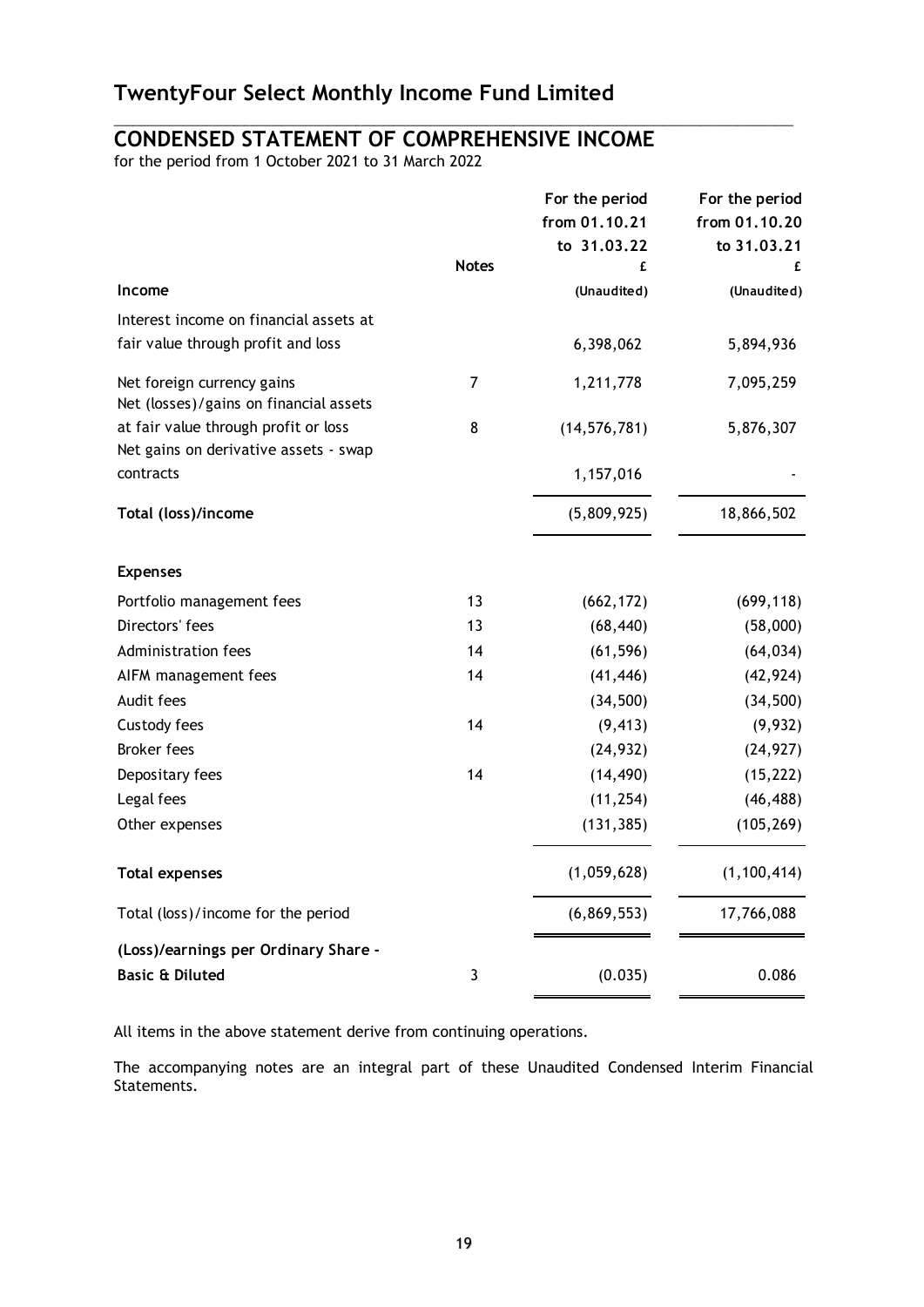$\_$  , and the set of the set of the set of the set of the set of the set of the set of the set of the set of the set of the set of the set of the set of the set of the set of the set of the set of the set of the set of th

## **CONDENSED STATEMENT OF FINANCIAL POSITION**

as at 31 March 2022

| <b>Assets</b>                                               | <b>Notes</b> | 31.03.22<br>£  | 30.09.21<br>£ |
|-------------------------------------------------------------|--------------|----------------|---------------|
| <b>Current assets</b>                                       |              | (Unaudited)    | (Audited)     |
| Financial assets at fair value through profit and loss      |              |                |               |
| - Investments                                               | 8            | 171,880,097    | 175,652,111   |
| - Derivative assets                                         | 16           | 1,050,206      | 47,708        |
| Shares sold receivable                                      |              |                | 486,350       |
| Amounts due from broker                                     |              | 1,441,115      | 832,810       |
| Other receivables                                           | 9            | 2,954,930      | 2,572,415     |
| Cash and cash equivalents                                   |              | 2,425,806      | 2,899,593     |
| <b>Total current assets</b>                                 |              | 179,752,154    | 182,490,987   |
| <b>Liabilities</b>                                          |              |                |               |
| <b>Current liabilities</b>                                  |              |                |               |
| Amounts due to broker                                       |              | 1,352,287      | 3,107,784     |
| Other payables                                              | 10           | 635,518        | 451,622       |
| Financial liabilities at fair value through profit and loss |              |                |               |
| - Derivative liabilities: Forward currency contracts        | 16           | 1,025,589      | 928,356       |
| <b>Total current liabilities</b>                            |              | 3,013,394      | 4,487,762     |
| <b>Total net assets</b>                                     |              | 176,738,760    | 178,003,225   |
| <b>Equity</b>                                               |              |                |               |
| Share capital account                                       | 11           | 192, 109, 623  | 179,677,592   |
| Retained earnings                                           |              | (15, 370, 863) | (1,674,367)   |
| <b>Total equity</b>                                         |              | 176,738,760    | 178,003,225   |
| Ordinary Shares in issue                                    | 11           | 204, 463, 518  | 190,738,518   |
| Net Asset Value per Ordinary Share (pence)                  | 5            | 86.44          | 93.32         |

The Unaudited Condensed Interim Financial Statements on pages 19 to 39 were approved by the Board of Directors on 30 May 2022 and signed on its behalf by:

Chair **Director** Director

Claire Whittet **Ashley Paxton**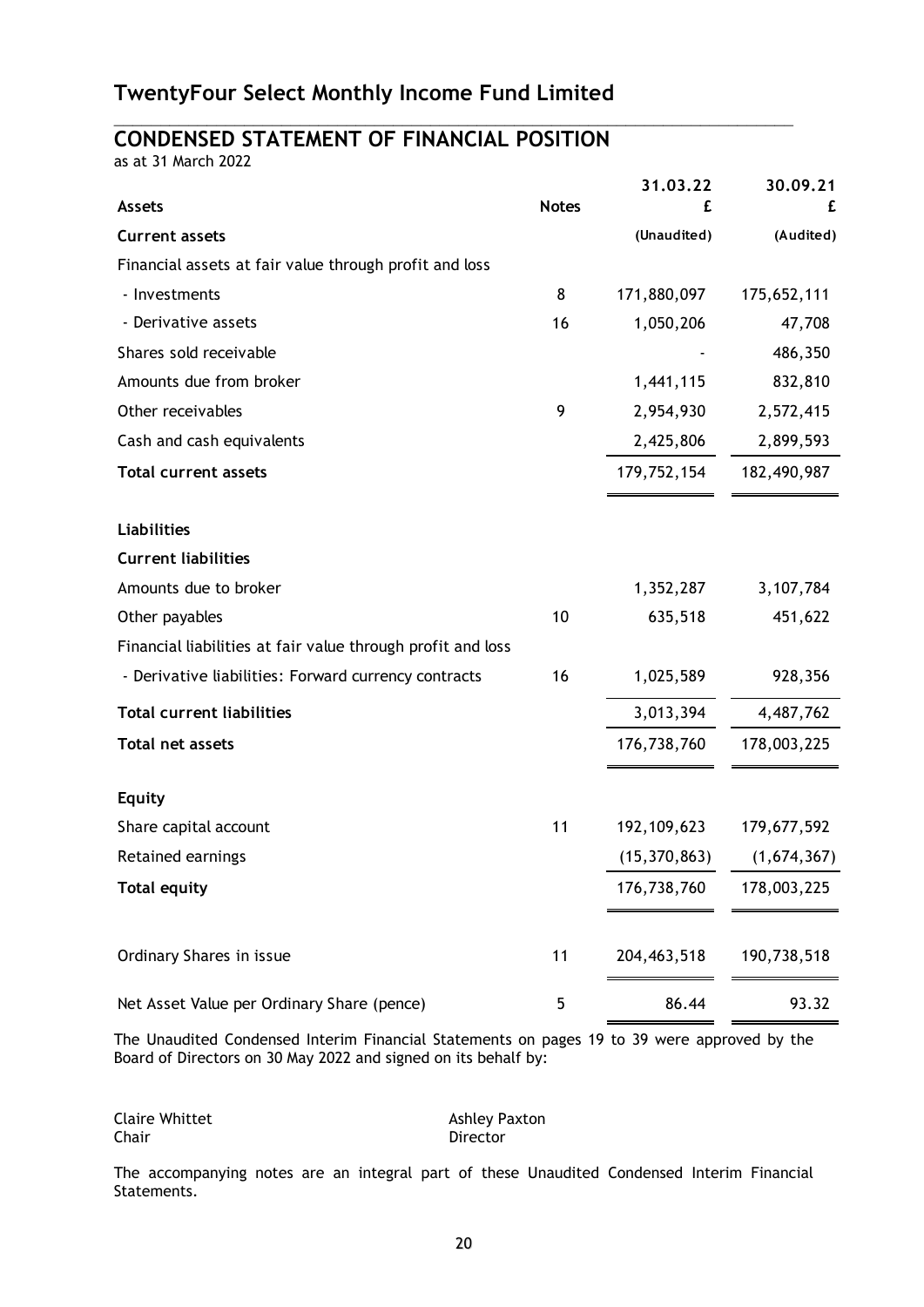## **CONDENSED STATEMENT OF CHANGES IN EQUITY**

for the period from 1 October 2021 to 31 March 2022

|                                           |             | Share capital<br>account | Retained<br>earnings         | <b>Total</b>   |
|-------------------------------------------|-------------|--------------------------|------------------------------|----------------|
|                                           |             | £                        | £                            | £              |
|                                           | <b>Note</b> |                          |                              |                |
|                                           |             | (Unaudited)              | (Unaudited)                  | (Unaudited)    |
| Balance at 1 October 2021                 |             | 179,677,592              | (1,674,367)                  | 178,003,225    |
| Issue of shares                           |             | 12,634,813               |                              | 12,634,813     |
| Share issue costs                         |             | (148, 454)               |                              | (148, 454)     |
| Income equalisation on new issues         | 4           | (54, 328)                | 54,328                       |                |
| Dividends paid                            |             |                          | (6,881,271)                  | (6,881,271)    |
| Total comprehensive loss for the period   |             |                          | (6,869,553)                  | (6,869,553)    |
| Balance at 31 March 2022                  |             | 192,109,623              | $(15,370,863)$ $176,738,760$ |                |
|                                           |             | Share capital            | <b>Retained</b>              |                |
|                                           |             | account                  | earnings                     | <b>Total</b>   |
|                                           |             | £                        | £                            | £              |
|                                           |             | (Unaudited)              | (Unaudited)                  | (Unaudited)    |
| Balance at 1 October 2020                 |             | 207,218,537              | (14, 358, 082)               | 192,860,455    |
| Repurchased tendered shares cancelled     |             | (32, 472, 475)           |                              | (32, 472, 475) |
| Income equalisation on redemptions        | 4           | 260,105                  | (260, 105)                   |                |
| Dividends paid                            |             |                          | (6, 423, 378)                | (6, 423, 378)  |
| Total comprehensive income for the period |             |                          | 17,766,088                   | 17,766,088     |
| Balance at 31 March 2021                  |             | 175,006,167              | (3, 275, 477)                | 171,730,690    |

 $\_$  , and the set of the set of the set of the set of the set of the set of the set of the set of the set of the set of the set of the set of the set of the set of the set of the set of the set of the set of the set of th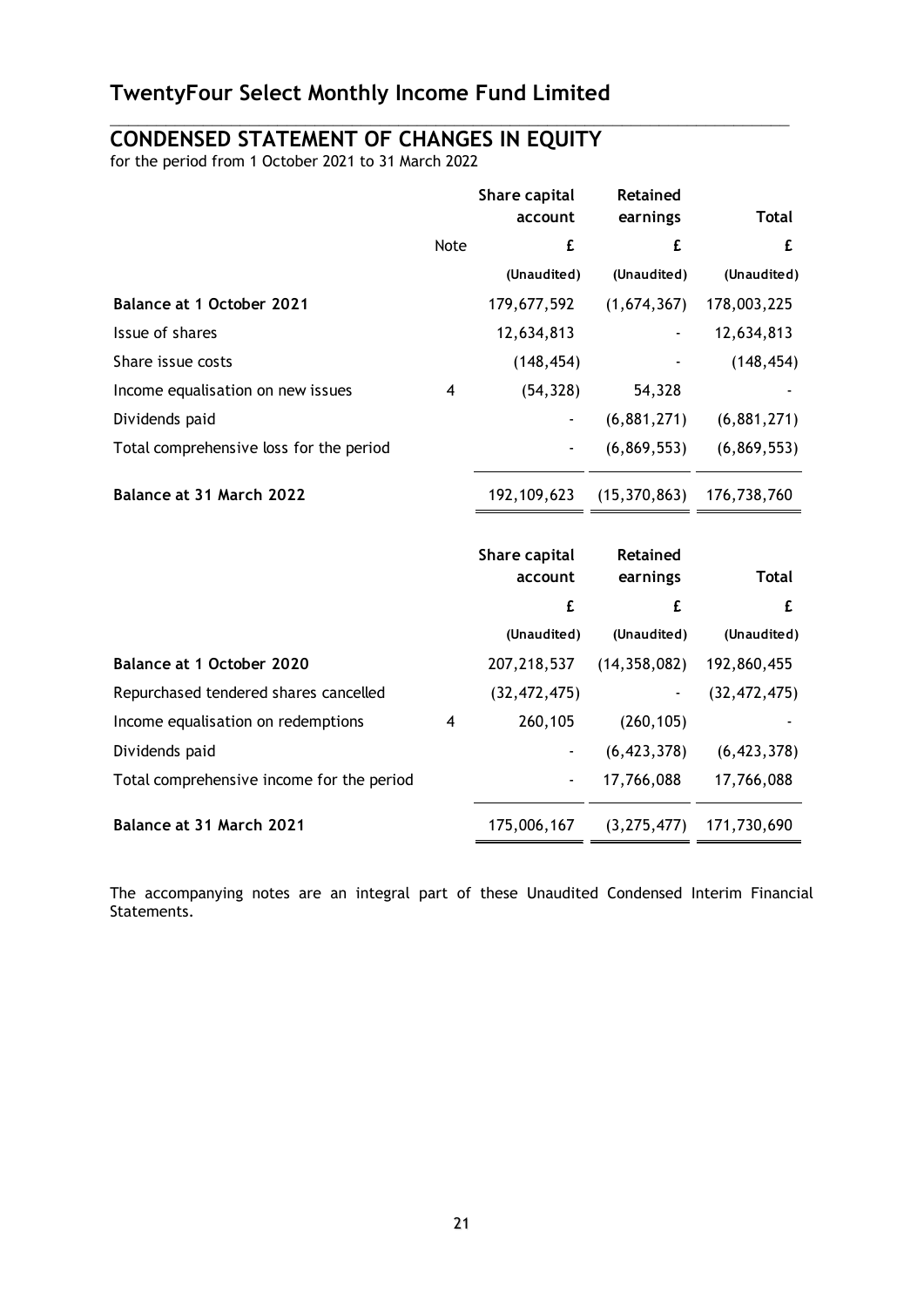$\_$  , and the set of the set of the set of the set of the set of the set of the set of the set of the set of the set of the set of the set of the set of the set of the set of the set of the set of the set of the set of th

# **CONDENSED STATEMENT OF CASH FLOWS**

for the period from 1 October 2021 to 31 March 2022

|                                                             |              | For the period<br>from 01.10.21<br>to 31.03.22 | For the period<br>from 01.10.20<br>to 31.03.21 |
|-------------------------------------------------------------|--------------|------------------------------------------------|------------------------------------------------|
|                                                             | <b>Notes</b> | £                                              | £                                              |
| Cash flows (used in)/from operating activities              |              | (Unaudited)                                    | (Unaudited)                                    |
| Total (loss)/income for the period                          |              | (6,869,553)                                    | 17,766,088                                     |
| Adjustments for:                                            |              |                                                |                                                |
| Net losses/(gains) on financial assets at fair value        |              |                                                |                                                |
| through profit or loss                                      | 8            | 14,576,781                                     | (5,876,307)                                    |
|                                                             |              |                                                |                                                |
| Net gains on derivative assets - swap contracts             |              | (1, 157, 016)                                  |                                                |
| Amortisation adjustment under effective interest            |              |                                                |                                                |
| rate method                                                 | 8            | (688, 847)                                     | (980, 653)                                     |
| Unrealised loss/(gain) on forward currency contracts        | 7            | 92,267                                         | (3, 597, 798)                                  |
| Exchange loss/(gain) on cash and cash equivalents           |              | 10,877                                         | (45, 490)                                      |
| (Increase)/decrease in other receivables                    | 9            | (382, 515)                                     | 237,535                                        |
| Increase in other payables                                  | 10           | 183,896                                        | 52,130                                         |
| Purchase of investments                                     |              | (41, 699, 048)                                 | (27, 336, 785)                                 |
| Sale of investments                                         |              | 29,219,326                                     | 50, 161, 118                                   |
| Purchases/sales of swap contracts                           |              | 159,484                                        |                                                |
| Net cash (outflow)/generated from operating activities      |              | (6, 554, 348)                                  | 30,379,838                                     |
| Cash flows from/(used in) financing activities              |              |                                                |                                                |
| Proceeds from issue of ordinary shares                      | 11           | 13, 121, 163                                   |                                                |
| Payment for repurchased tendered shares cancelled           | 11           |                                                | (32, 472, 475)                                 |
| Share issue costs                                           | 11           | (148, 454)                                     |                                                |
| Dividends paid                                              | 18           | (6,881,271)                                    | (6, 423, 378)                                  |
| Net cash generated from/(outflow) from financing activities |              | 6,091,438                                      | (38, 895, 853)                                 |
| Decrease in cash and cash equivalents                       |              | (462, 910)                                     | (8, 516, 015)                                  |
| Cash and cash equivalents at beginning of period            |              | 2,899,593                                      | 11,689,871                                     |
| Exchange (loss)/gain on cash and cash equivalents           |              | (10, 877)                                      | 45,490                                         |
| Cash and cash equivalents at end of period                  |              | 2,425,806                                      | 3,219,346                                      |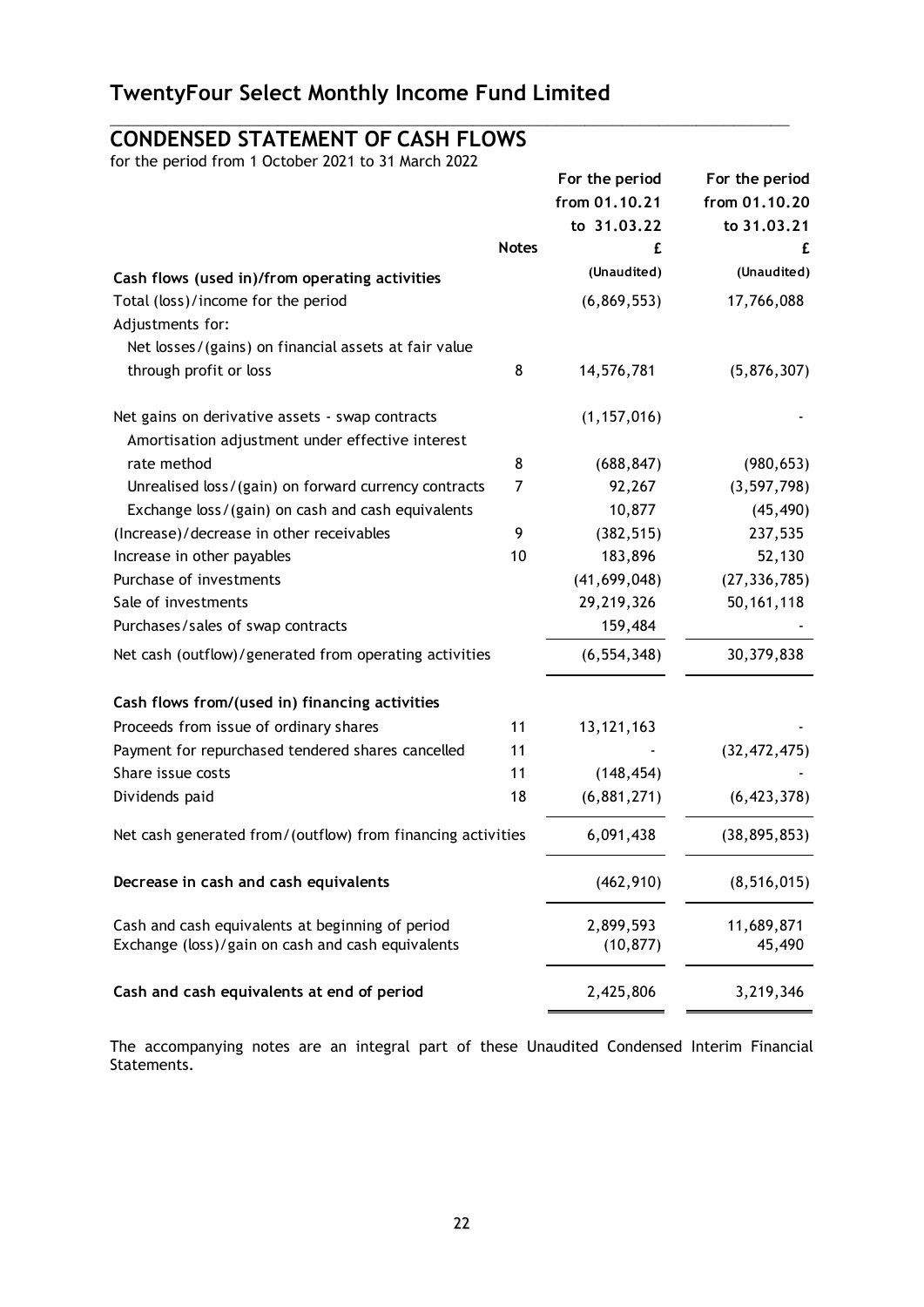## $\_$  , and the set of the set of the set of the set of the set of the set of the set of the set of the set of the set of the set of the set of the set of the set of the set of the set of the set of the set of the set of th **NOTES TO THE UNAUDITED CONDENSED INTERIM FINANCIAL STATEMENTS**

for the period from 1 October 2021 to 31 March 2022

## **1. General Information**

TwentyFour Select Monthly Income Fund Limited (the "Company") was incorporated with limited liability in Guernsey, as a closed-ended investment company on 12 February 2014. The Company's Shares were listed with a Premium Listing on the Official List of the UK Listing Authority and admitted to trading on the Main Market of the London Stock Exchange ("LSE") on 10 March 2014.

The investment objective and policy is set out in the Summary Information on page 3.

The Portfolio Manager of the Company is TwentyFour Asset Management LLP (the "Portfolio Manager").

## **2. Principal Accounting Policies**

## **a) Basis of preparation and Statement of compliance**

 The Unaudited Condensed Interim Financial Statements for the period from 1 October 2021 to 31 March 2022 have been prepared on a going concern basis in accordance with IAS 34, the Listing Rules of the LSE and applicable legal and regulatory requirements.

 The Unaudited Condensed Interim Financial Statements should be read in conjunction with the audited annual financial statements for the year ended 30 September 2021, which were prepared in accordance with International Financial Reporting Standards ("IFRS") and The Companies (Guernsey) Law, 2008 and for which an unqualified audit report was issued by the independent auditor.

#### **b) Changes in accounting policy**

 The following accounting policy has been applied in the current financial period. There have been no other changes to the accounting policies from those applied in the most recent audited annual financial statements.

#### **Swap contracts**

 Swap contracts are derivative contracts and as such are recognised at fair value on the date on which they are entered into and subsequently measured at their fair value. All swap contracts are carried as assets when fair value is positive and as liabilities when fair value is negative. Gains and losses on forward currency contracts are recognised as part of net gains on derivative assets - swap contracts in the Statement of Comprehensive Income.

#### **c) Significant judgements and estimates**

In the current financial period, there have been no changes to the significant accounting judgements, estimates and assumptions from those applied in the most recent audited annual financial statements.

#### **d) Standards, amendments and interpretations effective during the period**

## **Interest Rate Benchmark Reform (IBOR) Phase 2, Amendments to IFRS 9, IAS 39, IFRS 7, IFRS 4 and IFRS 16 (the Phase 2 Amendments) (Effective 1 January 2021)**

IBOR reform phase 2 finalises the response to the ongoing reform of inter-bank offered rates (IBOR) and other interest rate benchmarks.

The adoption of these standards has not had any impact on the financial statements of the Company.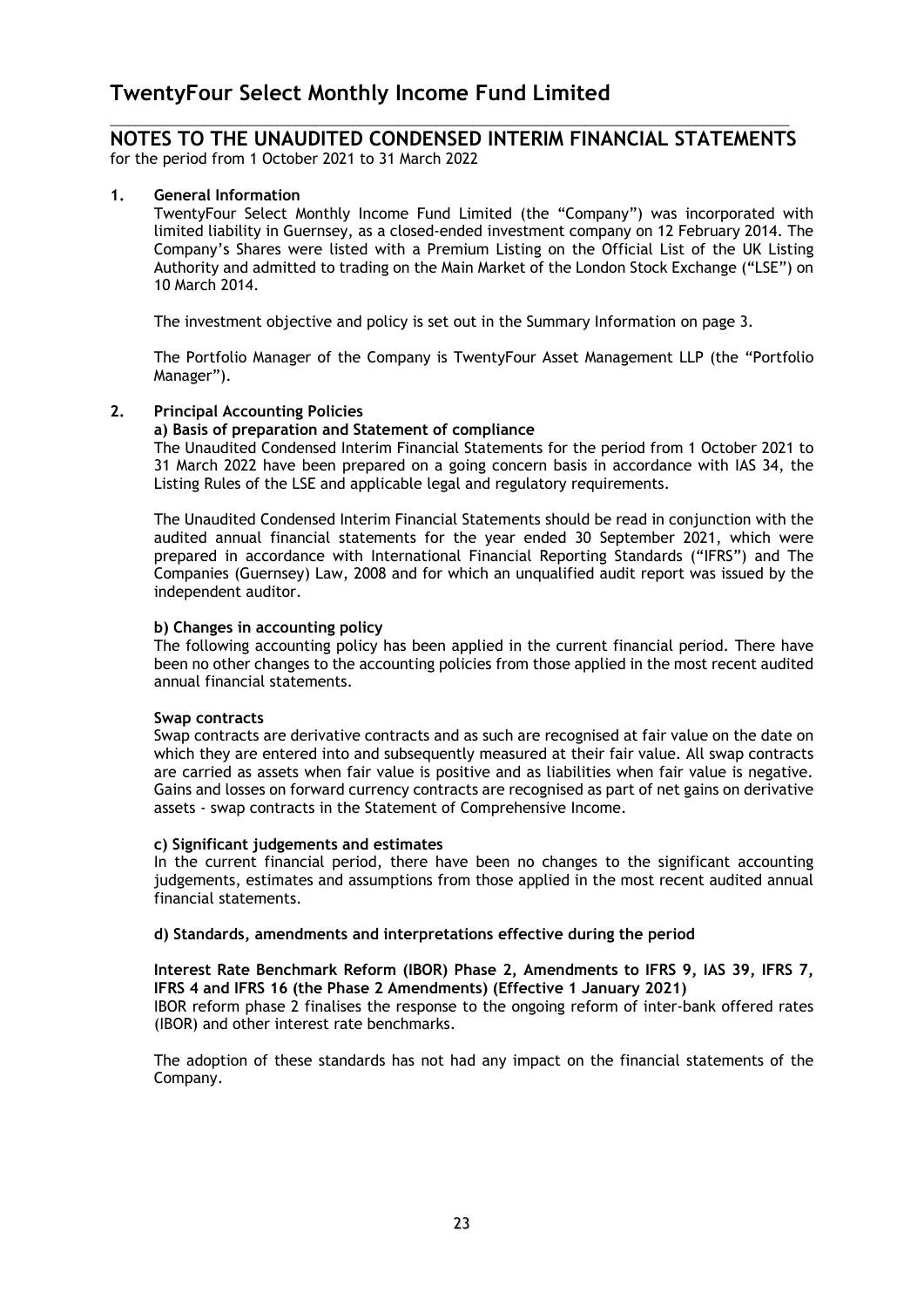$\_$  , and the set of the set of the set of the set of the set of the set of the set of the set of the set of the set of the set of the set of the set of the set of the set of the set of the set of the set of the set of th

for the period from 1 October 2021 to 31 March 2022

## **3. Earnings/(loss) per Ordinary Share - Basic & Diluted**

The loss per Ordinary Share - Basic and Diluted of 3.5p (31 March 2021: earnings of 8.6p) has been calculated based on the weighted average number of Ordinary Shares of 196,060,497 (31 March 2021: 206,882,406) and a net loss for the period of £6,879,482 (31 March 2021: income of £17,766,088).

#### **4. Income on Equalisation of New Issues**

In order to ensure there were no dilutive effects on earnings per share for current shareholders when issuing new shares, earnings have been calculated in respect of the accrued income at the time of purchase and a transfer has been made from share capital to income to reflect this. The transfer for the period amounted to £54,328 (31 March 2021: (£260,105)).

## **5. Net Asset Value per Ordinary Share**

The net asset value of each Share of 86.44p (30 September 2021: 93.32p) is determined by dividing the net assets of the Company attributed to the Shares of £176,738,760 (30 September 2021: £178,003,225) by the number of Shares in issue at 31 March 2022 of 204,463,518 (30 September 2021: 190,738,518).

## **6. Taxation**

 The Company has been granted Exempt Status under the terms of The Income Tax (Exempt Bodies) (Guernsey) Ordinance, 1989 to income tax in Guernsey. Its liability for Guernsey taxation is limited to an annual fee of £1,200 (30 September 2021: £1,200).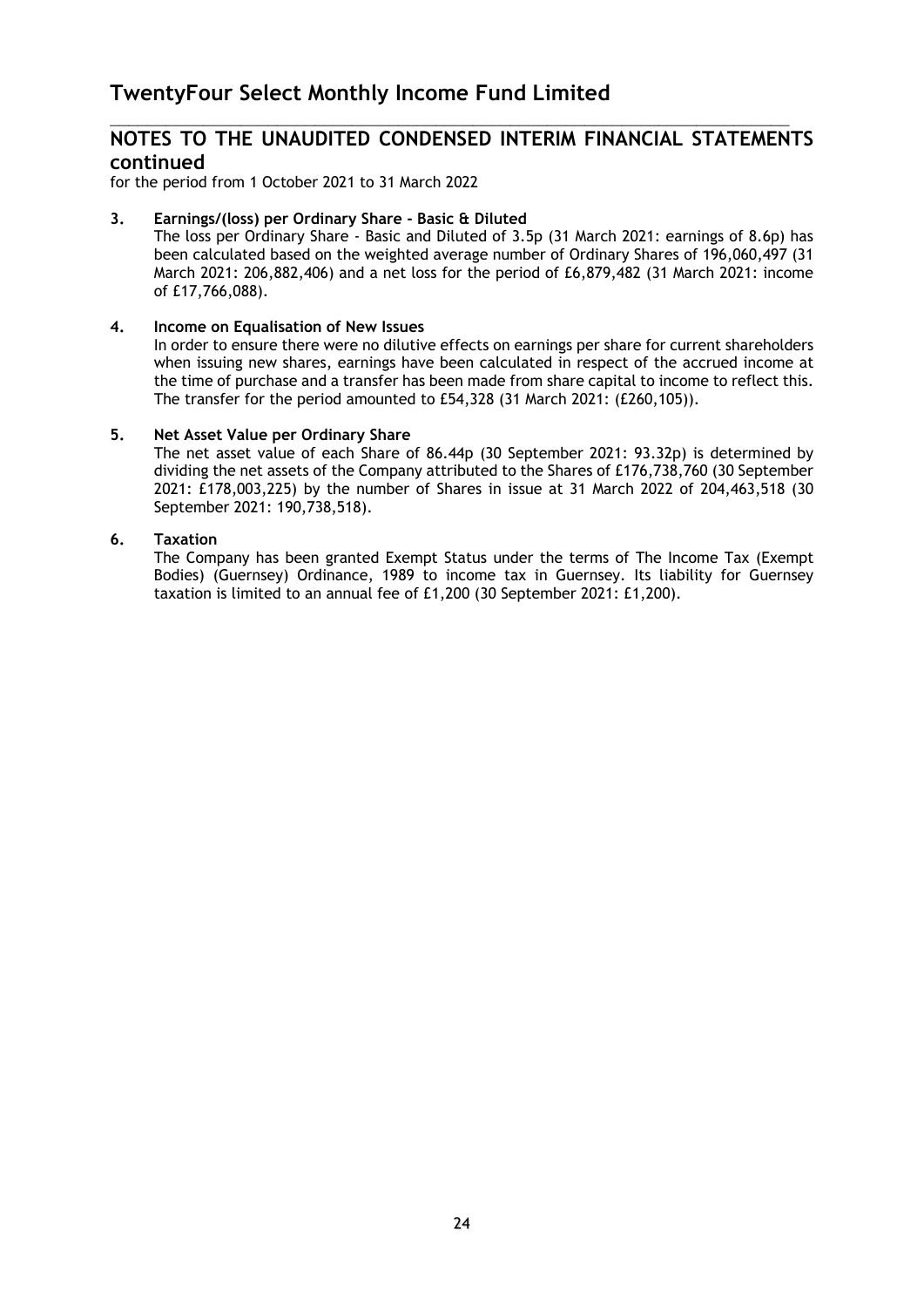## **NOTES TO THE UNAUDITED CONDENSED INTERIM FINANCIAL STATEMENTS continued**

 $\_$  , and the set of the set of the set of the set of the set of the set of the set of the set of the set of the set of the set of the set of the set of the set of the set of the set of the set of the set of the set of th

for the period from 1 October 2021 to 31 March 2022

## **7. Net foreign currency gains**

|                                                               | For the period | For the period |
|---------------------------------------------------------------|----------------|----------------|
|                                                               | from 01.10.21  | from 01,10,20  |
|                                                               | to 31.03.22    | to 31.03.21    |
|                                                               | (Unaudited)    | (Unaudited)    |
|                                                               | £              | £              |
| Movement in net unrealised (losses)/gains on forward currency |                |                |
| contracts                                                     | (92, 267)      | 3,597,798      |
| Movement in unrealised losses on spot currency contracts      |                | (2,051)        |
| Realised gains on forward currency contracts                  | 504,998        | 3,733,477      |
| Realised currency gains / (losses) on receivables / payables  | 806,795        | (239, 314)     |
| Unrealised currency (losses)/gains on receivables/payables    | (7,748)        | 5,349          |
|                                                               | 1.211.778      | 7.095.259      |

## **8. Investments**

|                                                              | As at 31.03.22 | As at 30.09.21 |
|--------------------------------------------------------------|----------------|----------------|
|                                                              | (Unaudited)    | (Audited)      |
|                                                              | £              | £              |
| Financial assets at fair value through profit and loss:      |                |                |
| Unlisted Investments:                                        |                |                |
| Opening amortised cost                                       | 166,830,696    | 183,628,540    |
| Purchases at cost                                            | 40,459,656     | 57,121,711     |
| Proceeds on sale/principal repayment                         | (30, 343, 736) | (76, 971, 774) |
| Amortisation adjustment under effective interest rate method | 688,847        | 2,105,374      |
| Realised gain on sale/principal repayment                    | 2,828,369      | 7,016,007      |
| Realised loss on sale/principal repayment                    | (6, 540, 192)  | (6,069,162)    |
| Closing amortised cost                                       | 173,923,640    | 166,830,696    |
| Unrealised gain on investments                               | 5,877,953      | 12,676,132     |
| Unrealised loss on investments                               | (7, 921, 496)  | (3,854,717)    |
| Fair value                                                   | 171,880,097    | 175,652,111    |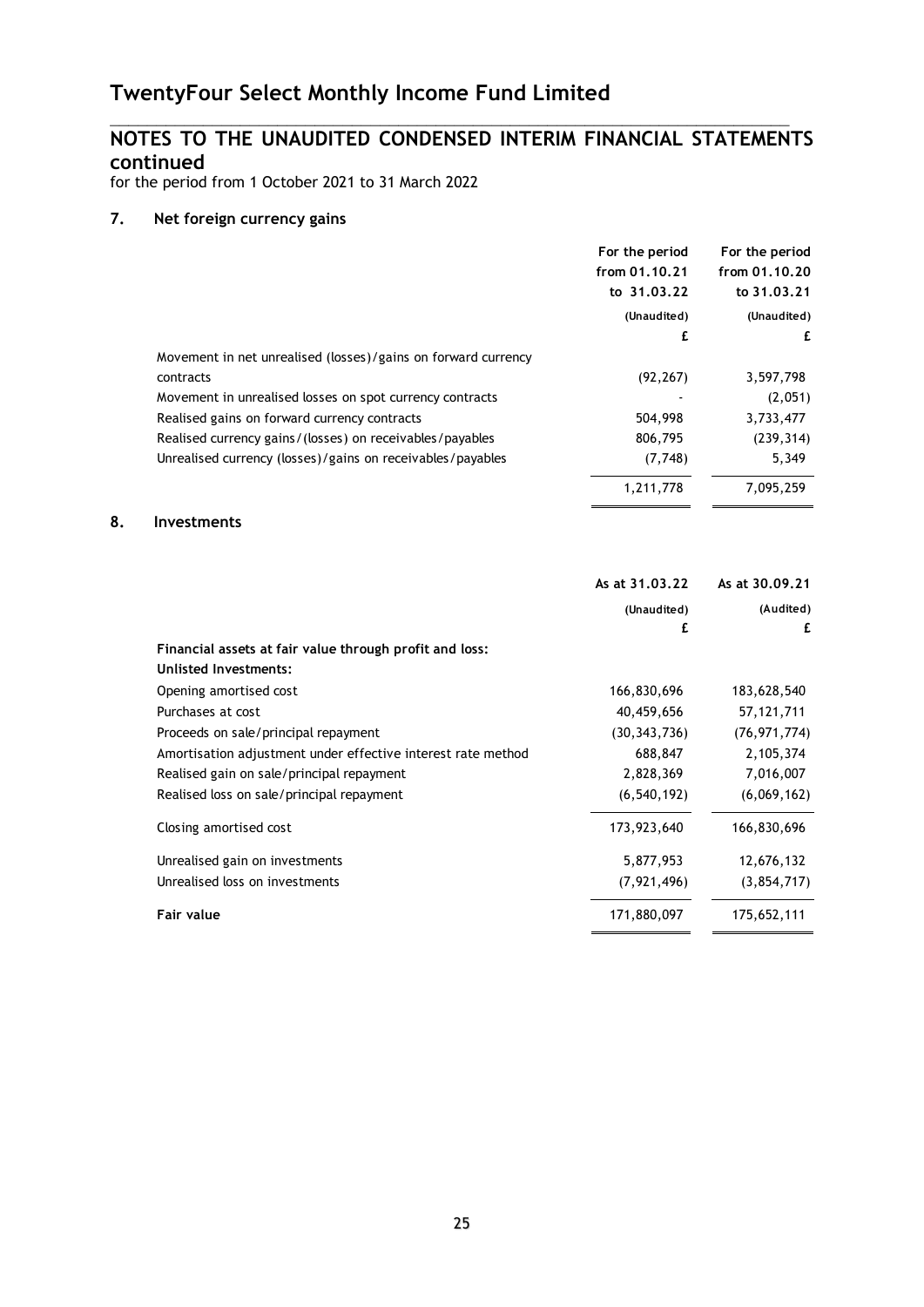## **NOTES TO THE UNAUDITED CONDENSED INTERIM FINANCIAL STATEMENTS continued**

 $\_$  , and the set of the set of the set of the set of the set of the set of the set of the set of the set of the set of the set of the set of the set of the set of the set of the set of the set of the set of the set of th

for the period from 1 October 2021 to 31 March 2022

## **8. Investments continued**

|                                                                          | For the period | For the period |
|--------------------------------------------------------------------------|----------------|----------------|
|                                                                          | from 01.10.21  | from 01.10.20  |
|                                                                          | to 31.03.22    | to 31.03.21    |
|                                                                          | (Unaudited)    | (Unaudited)    |
|                                                                          | £              |                |
| Realised gain on sale/principal repayment                                | 2,828,369      | 6,093,035      |
| Realised loss on sale/principal repayment                                | (6, 540, 192)  | (7, 384, 831)  |
| (Decrease)/increase in unrealised gain                                   | (6,798,179)    | 2,586,967      |
| (Increase)/decrease in unrealised loss                                   | (4,066,779)    | 4,581,136      |
| Net (loss)/gain on financial assets at fair value through profit or loss | (14, 576, 781) | 5,876,307      |

The Company does not experience any seasonality or cyclicality in its investing activities.

## **9. Other receivables**

|                            | As at 31.03.22 | As at 30.09.21 |
|----------------------------|----------------|----------------|
|                            | (Unaudited)    | (Audited)      |
|                            | £              | £              |
| Interest income receivable | 2,822,115      | 2,434,953      |
| Prepaid expenses           | 32,485         | 36,547         |
| Dividends receivable       | 100,330        | 100,915        |
|                            | 2,954,930      | 2,572,415      |

## **10. Other payables**

|                                   | As at 31.03.22 | As at 30.09.21 |
|-----------------------------------|----------------|----------------|
|                                   | (Unaudited)    | (Audited)      |
|                                   | £              | £              |
| Portfolio management fees payable | 447,759        | 246,822        |
| Administration fees payable       | 30,284         | 30,897         |
| AIFM management fees payable      | 11,816         | 34,280         |
| Audit fees payable                | 53,579         | 69,000         |
| Other expenses payable            | 63,764         | 54,825         |
| Depositary fees payable           | 2,330          | 2,280          |
| Custody fees payable              | 3,880          | 3,541          |
| Share issue costs payable         | 22,106         | 9,977          |
|                                   | 635,518        | 451,622        |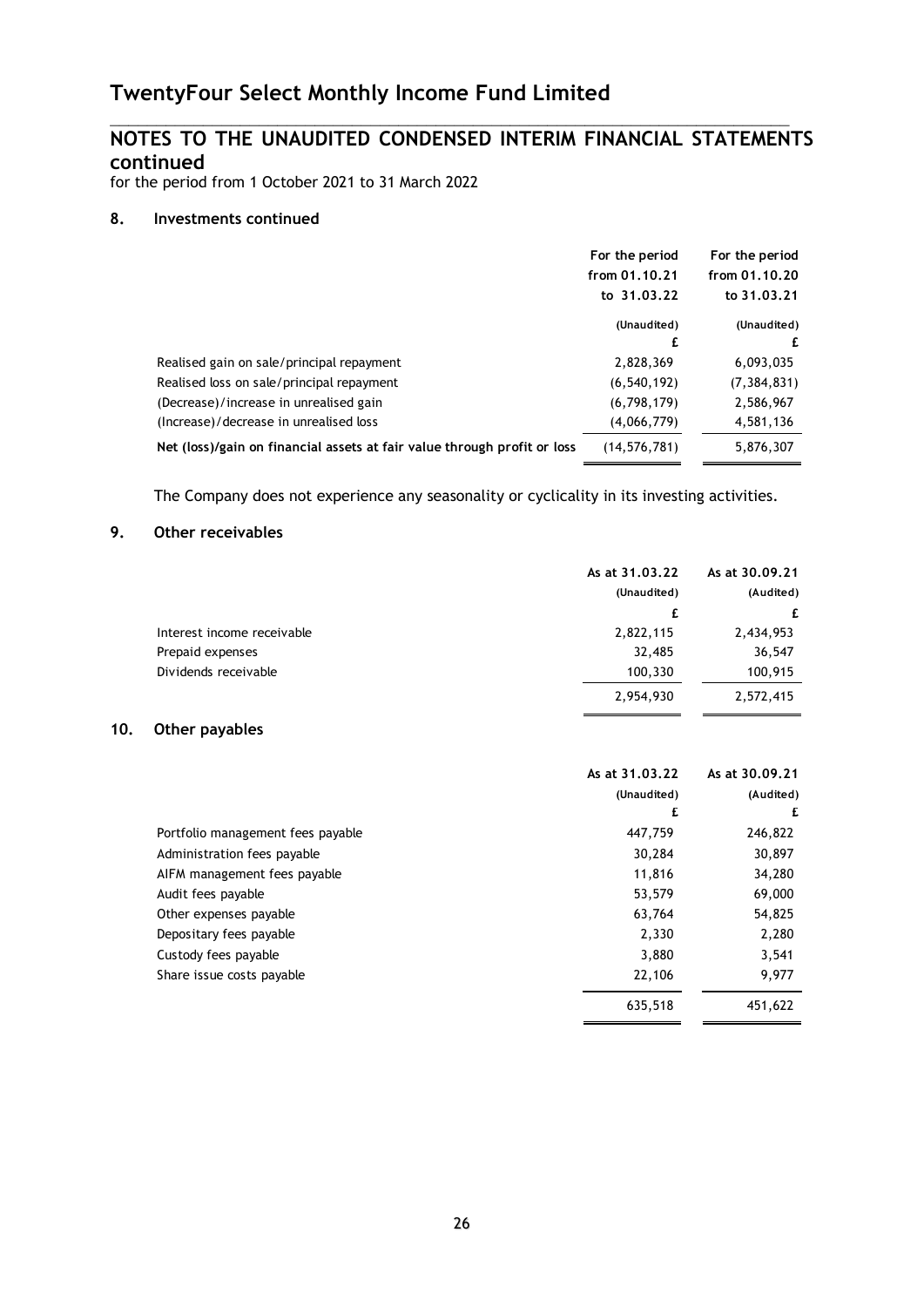$\_$  , and the set of the set of the set of the set of the set of the set of the set of the set of the set of the set of the set of the set of the set of the set of the set of the set of the set of the set of the set of th

for the period from 1 October 2021 to 31 March 2022

## **11. Share Capital**

## **Authorised Share Capital**

The Directors may issue an unlimited number of Ordinary Shares at no par value and an unlimited number of Ordinary Shares with a par value.

## **Issued Share Capital**

|                                                   | As at 31.03.22 | As at 30.09.21 |
|---------------------------------------------------|----------------|----------------|
|                                                   | (Unaudited)    | (Audited)      |
|                                                   | £              | £              |
| <b>Ordinary Shares</b>                            |                |                |
| Share Capital at the beginning of the period/year | 179,677,592    | 207,218,537    |
| Issue of shares                                   | 12,634,813     | 4,760,903      |
| Repurchased tendered shares cancelled             |                | (32, 472, 475) |
| Share issue costs                                 | (148, 454)     | (54, 842)      |
| Income equalisation on new issues                 | (54, 328)      | 225,469        |
| Total Share Capital at the end of the period/year | 192, 109, 623  | 179,677,592    |
| Reconciliation of number of Shares                |                |                |
|                                                   | 31.03.22       | 30.09.21       |
|                                                   | <b>Shares</b>  | <b>Shares</b>  |

| <b>Ordinary Shares</b>                              |             |                |
|-----------------------------------------------------|-------------|----------------|
| Shares at the beginning of the period/year          | 190,738,518 | 222,214,981    |
| Issue of shares                                     | 13,725,000  | 4,900,000      |
| Repurchased tendered shares cancelled               | $\sim$      | (36, 376, 463) |
| Total Shares in issue at the end of the period/year | 204,463,518 | 190,738,518    |
|                                                     |             |                |

The Ordinary Shares carry the following rights:

- a) the Ordinary Shares carry the right to receive all income of the Company attributable to the Ordinary Shares.
- b) the Shareholders present in person or by proxy or present by a duly authorised representative at a general meeting has, on a show of hands, one vote and, on a poll, one vote for each Share held.

 The Company has the right to issue and purchase up to 14.99% of the total number of its own shares at £0.01 each, to be classed as Treasury Shares and may cancel those Shares or hold any such Shares as Treasury Shares, provided that the number of Shares held as Treasury Shares shall not at any time exceed 10% of the total number of Shares of that class in issue at that time or such amount as provided in the Companies Law.

The Company held no shares in Treasury as at 31 March 2022 (30 September 2021: Nil).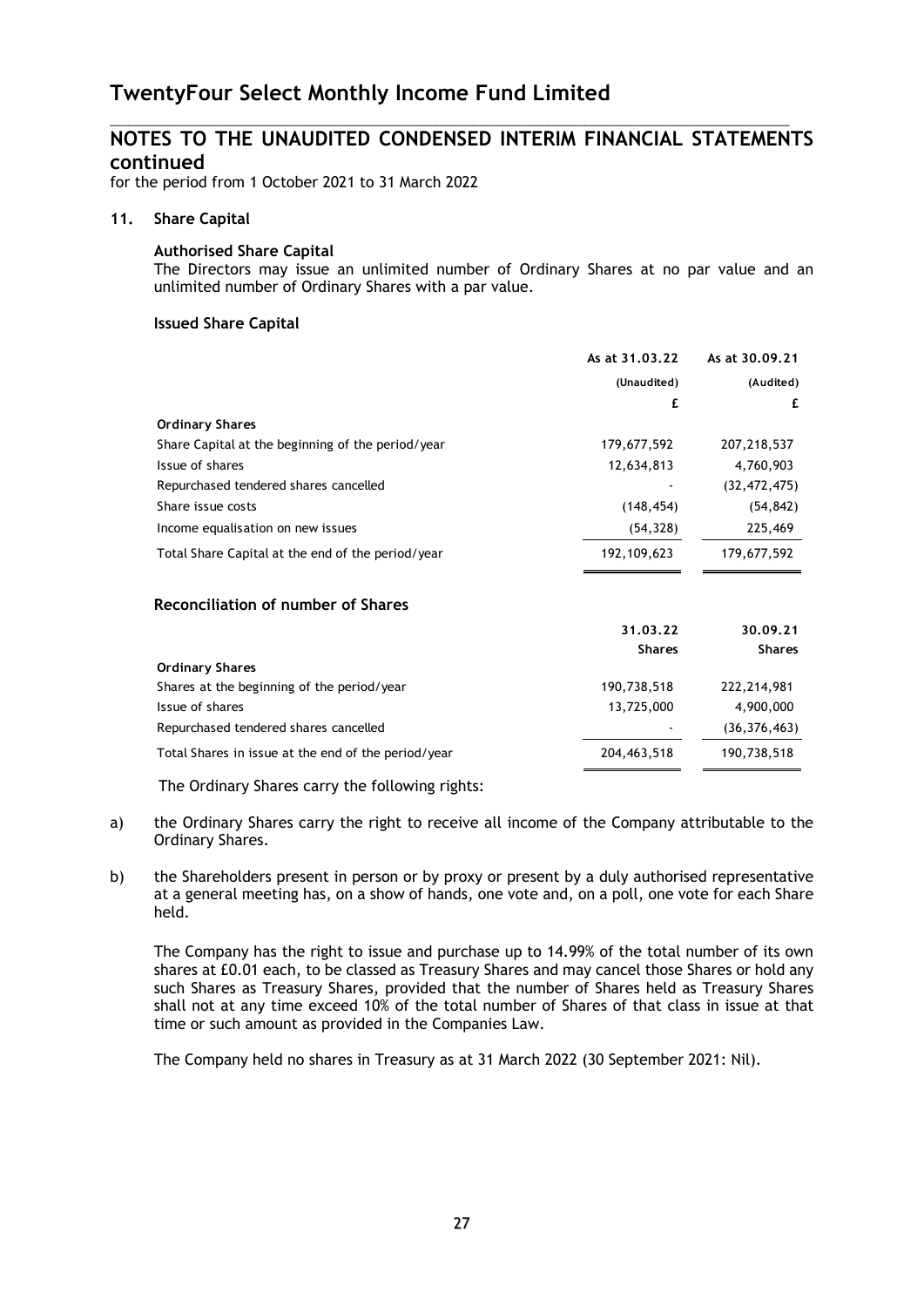## **NOTES TO THE UNAUDITED CONDENSED INTERIM FINANCIAL STATEMENTS continued**

 $\_$  , and the set of the set of the set of the set of the set of the set of the set of the set of the set of the set of the set of the set of the set of the set of the set of the set of the set of the set of the set of th

for the period from 1 October 2021 to 31 March 2022

#### **12. Analysis of Financial Assets and Liabilities by Measurement Basis as per Statement of Financial Position Financial**

|                                                             | r inancial<br>assets at fair<br>value through<br>profit and loss | Amortised<br>Cost | Total       |
|-------------------------------------------------------------|------------------------------------------------------------------|-------------------|-------------|
|                                                             | £                                                                | £                 | £           |
| 31 March 2022 (Unaudited)                                   |                                                                  |                   |             |
| <b>Financial Assets</b>                                     |                                                                  |                   |             |
| Financial assets at fair value through profit and loss      |                                                                  |                   |             |
| -Investments                                                |                                                                  |                   |             |
| - Corporate Bonds                                           | 110,880,810                                                      |                   | 110,880,810 |
| - Asset backed securities                                   | 60,999,287                                                       |                   | 60,999,287  |
| -Derivative assets: Swap contracts                          | 997,532                                                          |                   | 997,532     |
| -Derivative assets: Forward currency contracts              | 52,674                                                           |                   | 52,674      |
| Amounts due from broker                                     | $\blacksquare$                                                   | 1,441,115         | 1,441,115   |
| Other receivables (excluding prepaid expenses)              |                                                                  | 2,922,445         | 2,922,445   |
| Cash and cash equivalents                                   |                                                                  | 2,425,806         | 2,425,806   |
|                                                             | 172,930,303                                                      | 6,789,366         | 179,719,669 |
|                                                             |                                                                  |                   |             |
|                                                             | Financial                                                        |                   |             |
|                                                             | liabilities at fair<br>value through                             | Amortised         |             |
|                                                             | profit and loss                                                  | Cost              | Total       |
|                                                             | £                                                                | £                 | £           |
| 31 March 2022 (Unaudited)                                   |                                                                  |                   |             |
| <b>Financial Liabilities</b>                                |                                                                  |                   |             |
| Amounts due to broker                                       |                                                                  | 1,352,287         | 1,352,287   |
| Other payables                                              |                                                                  | 635,518           | 635,518     |
| Financial liabilities at fair value through profit and loss |                                                                  |                   |             |
| -Derivative liabilities: Forward currency contracts         | 1,025,589                                                        |                   | 1,025,589   |
|                                                             | 1,025,589                                                        | 1,987,805         | 3,013,394   |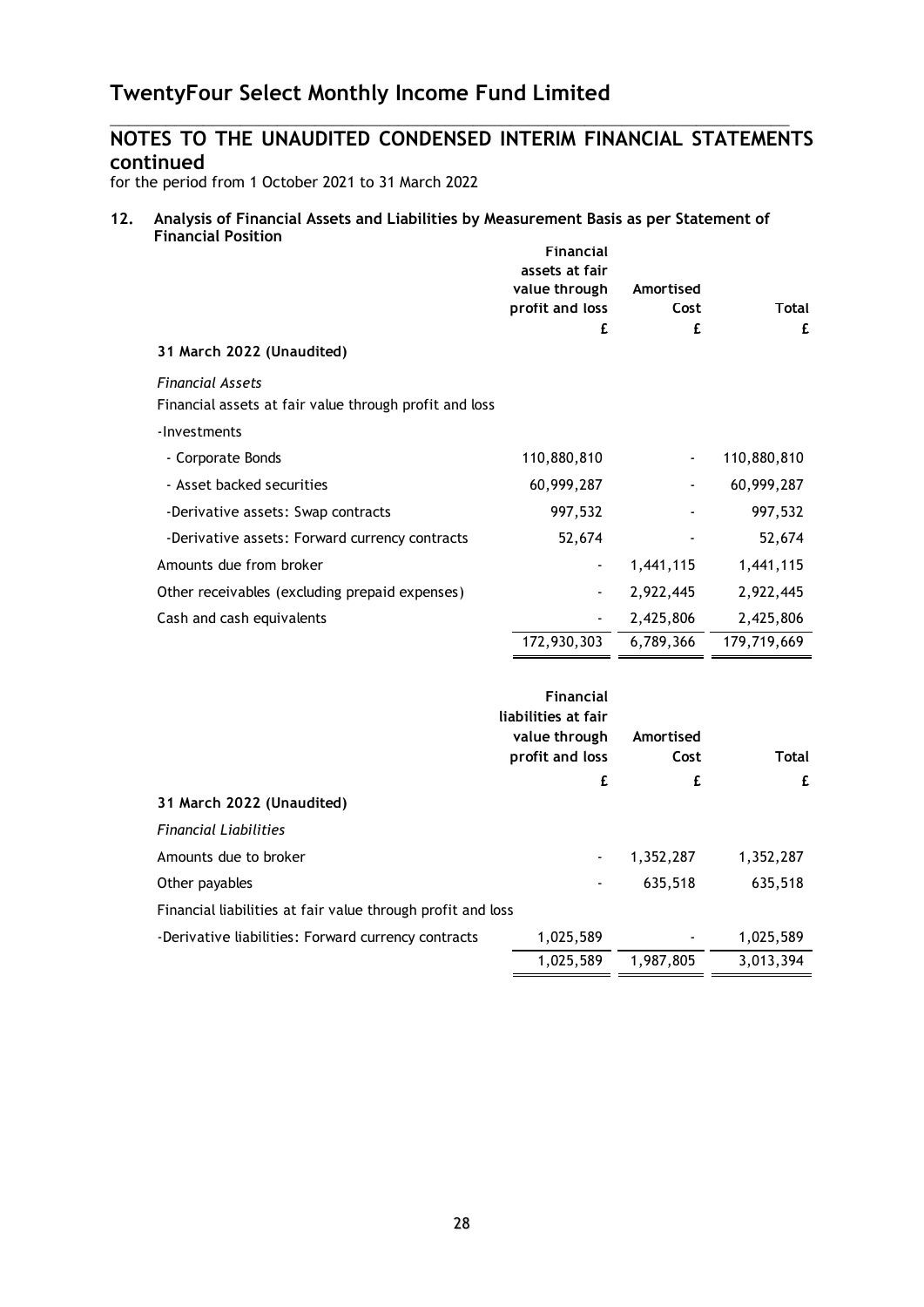## **NOTES TO THE UNAUDITED CONDENSED INTERIM FINANCIAL STATEMENTS continued**

 $\_$  , and the set of the set of the set of the set of the set of the set of the set of the set of the set of the set of the set of the set of the set of the set of the set of the set of the set of the set of the set of th

for the period from 1 October 2021 to 31 March 2022

## **12. Analysis of Financial Assets and Liabilities by Measurement Basis as per Statement of Financial Position continued**

|                                                             | Financial<br>assets at fair<br>value through<br>profit and loss      | Amortised<br>Cost | <b>Total</b> |
|-------------------------------------------------------------|----------------------------------------------------------------------|-------------------|--------------|
|                                                             | £                                                                    | £                 | £            |
| 30 September 2021 (Audited)                                 |                                                                      |                   |              |
| <b>Financial Assets</b>                                     |                                                                      |                   |              |
| Financial assets at fair value through profit and loss      |                                                                      |                   |              |
| -Investments                                                |                                                                      |                   |              |
| - Corporate Bonds                                           | 112,451,508                                                          |                   | 112,451,508  |
| - Asset backed securities                                   | 63,200,603                                                           |                   | 63,200,603   |
| -Derivative assets: Forward currency contracts              | 47,708                                                               |                   | 47,708       |
| Shares sold receivable                                      |                                                                      | 486,350           | 486,350      |
| Amounts due from broker                                     |                                                                      | 832,810           | 832,810      |
| Other receivables (excluding prepaid expenses)              |                                                                      | 2,535,868         | 2,535,868    |
| Cash and cash equivalents                                   |                                                                      | 2,899,593         | 2,899,593    |
|                                                             | 175,699,819                                                          | 6,754,621         | 182,454,440  |
|                                                             | Financial<br>liabilities at fair<br>value through<br>profit and loss | Amortised<br>Cost | <b>Total</b> |
|                                                             | £                                                                    | £                 | £            |
| 30 September 2021 (Audited)                                 |                                                                      |                   |              |
| <b>Financial Liabilities</b>                                |                                                                      |                   |              |
| Amounts due to broker                                       |                                                                      | 3,107,784         | 3,107,784    |
| Other payables                                              |                                                                      | 451,622           | 451,622      |
| Financial liabilities at fair value through profit and loss |                                                                      |                   |              |
| -Derivative liabilities: Forward currency contracts         | 928,356                                                              |                   | 928,356      |
|                                                             | 928,356                                                              | 3,559,406         | 4,487,762    |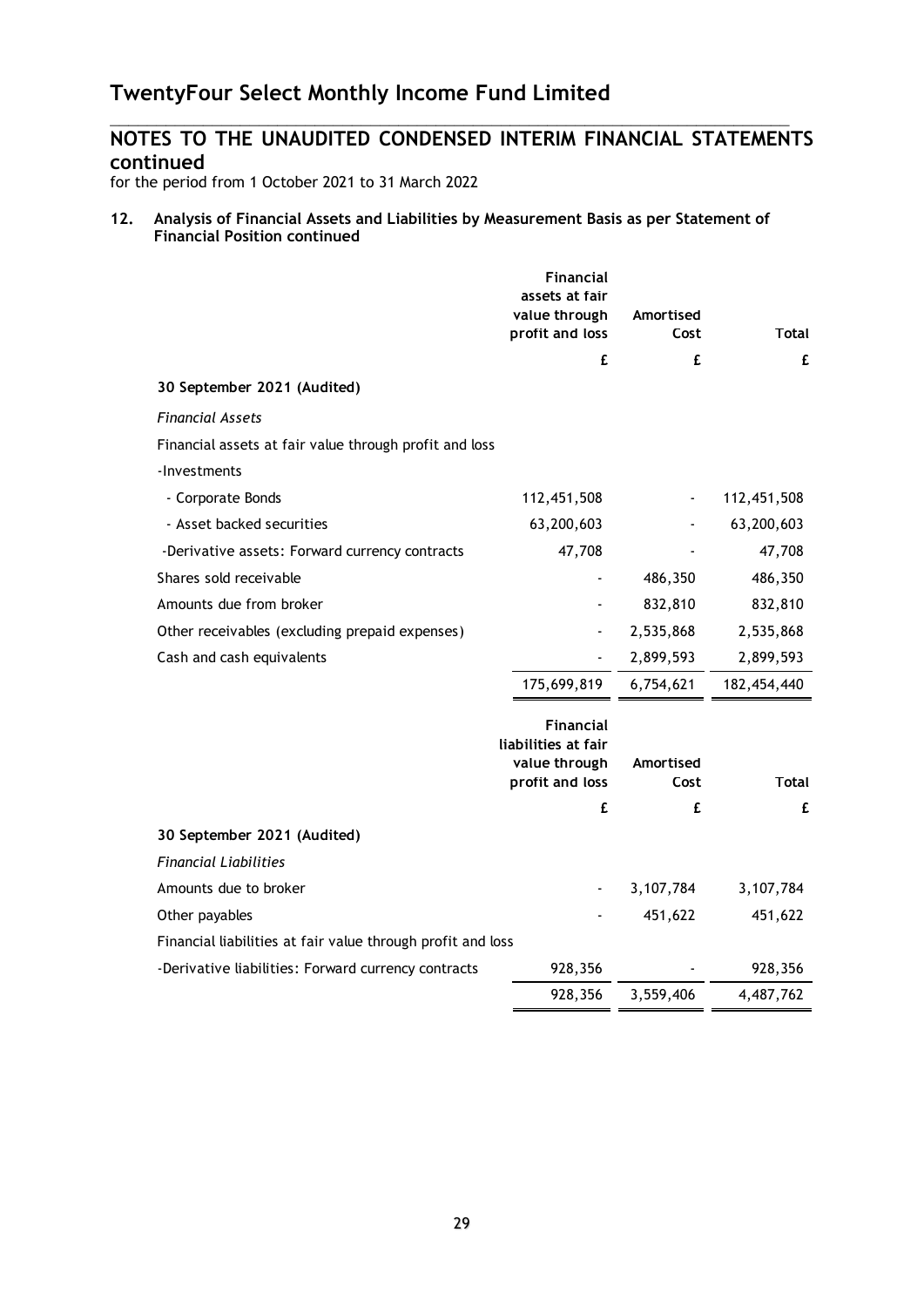$\_$  , and the set of the set of the set of the set of the set of the set of the set of the set of the set of the set of the set of the set of the set of the set of the set of the set of the set of the set of the set of th

for the period from 1 October 2021 to 31 March 2022

## **13. Related Parties**

#### **a) Directors' Remuneration & Expenses**

The Directors of the Company are remunerated for their services at such a rate as the Directors determine. The aggregate fees of the Directors will not exceed £200,000.

The Directors' fees for the period/year and the outstanding fees at period/year end are as follows.

|                                                       | (Unaudited)<br>31.03.22 | (Audited)<br>30.09.21 |
|-------------------------------------------------------|-------------------------|-----------------------|
|                                                       | £                       | £                     |
| Claire Whittet (Chair of the Board)                   | 22,000                  | 44,000                |
| Christopher Legge*                                    | 12,895                  | 38,500                |
| Ian Martin (Management Engagement Committee Chairman) | 18,500                  | 33,500                |
| Ashley Paxton*                                        | 15,045                  |                       |
| Total Directors' fees                                 | 68,440                  | 116,000               |

\* On 31 January 2022, Christopher Legge resigned as Chairman of the Audit Committee and of the Remuneration and Nomination Committee, and Ashley Paxton was appointed in his place.

With the effect from 1 October 2021, the base director fee level was increased to £35,000 per annum and the MEC Chairman be increased to £37,000 per annum. The Chair of the Board and Audit Committee Chairman remuneration remained unchanged.

No Directors fees were outstanding as at 31 March 2022 (30 September 2021: £Nil).

## **b) Shares held by related parties**

The Directors of the Company held the following shares beneficially:

|                       | 31,03,22      | 30.09.21<br><b>Shares</b> |
|-----------------------|---------------|---------------------------|
|                       | <b>Shares</b> |                           |
| <b>Claire Whittet</b> | 25,000        | 25,000                    |
| Christopher Legge *   | 50,000        | 50,000                    |
| lan Martin            | 35,000        | 35,000                    |
| Ashley Paxton**       |               |                           |

\* Christopher Legge resigned on 31 January 2022.

\*\*Ashley Paxton and his wife acquired 22,500 shares on 1 April 2022.

Directors are entitled to receive the dividends on any shares held by them during the period. Dividends declared by the Company are set out in note 18.

As at 31 March 2022, the Portfolio Manager held no Shares (30 September 2021: no Shares) of the Issued Share Capital. Partners and employees of the Portfolio Manager increased their holdings during the period, and held 4,216,692 (30 September 2021: 1,725,691), which is 2.06% (30 September 2021: 0.90%) of the Issued Share Capital.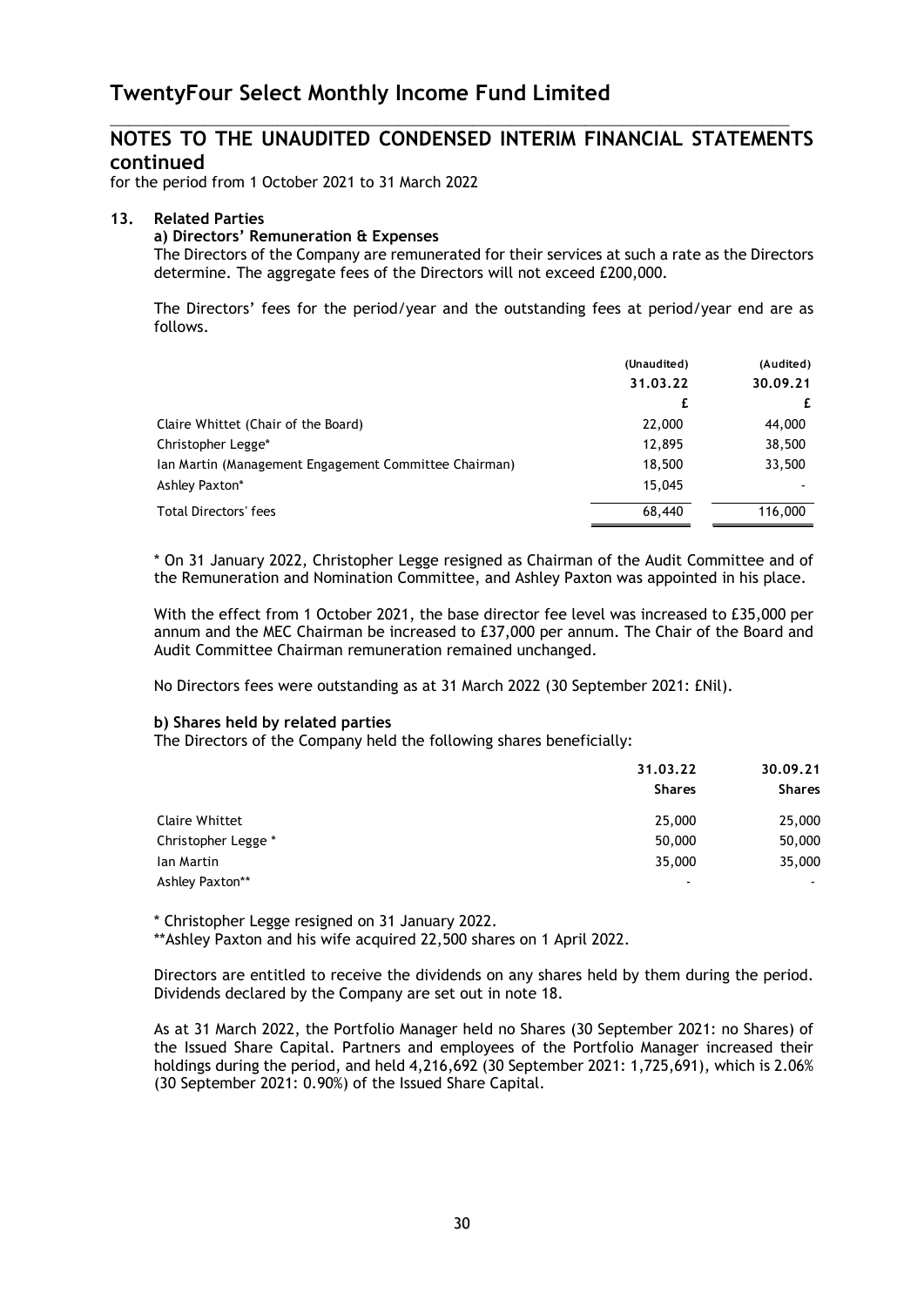$\_$  , and the contribution of the contribution of  $\mathcal{L}_\mathcal{A}$  , and the contribution of  $\mathcal{L}_\mathcal{A}$ 

for the period from 1 October 2021 to 31 March 2022

## **13. Related Parties continued**

## **c) Portfolio Manager**

 The portfolio management fee is payable to the Portfolio Manager, monthly in arrears at a rate of 0.75% per annum of the lower of NAV, which is calculated weekly on each valuation day, or market capitalisation of each class of shares. Total portfolio management fees for the period amounted to £662,172 (31 March 2021: £699,118) of which £447,759 (30 September 2021: £251,935) is payable at period/year end. The Portfolio Management Agreement dated 17 February 2014 remains in force until determined by the Company or the Portfolio Manager giving the other party not less than twelve months' notice in writing. Under certain circumstances, the Company or the Portfolio Manager is entitled to immediately terminate the agreement in writing.

 The Portfolio Manager is also entitled to a commission of 0.175% of the aggregate gross offering proceeds plus any applicable VAT in relation to any issue of new Shares, following admission, in consideration of marketing services that it provides to the Company. During the period, the Portfolio Manager received £22,106 (31 March 2021: £nil) in commission, which is charged as a cost of issuance.

## **14. Material Agreements**

## **a) Alternative Investment Fund Manager ("AIFM")**

The Company's AIFM is Maitland Institutional Services Limited. In consideration for the services provided by the AIFM under the AIFM Agreement the AIFM is entitled to receive from the Company a minimum fee of £20,000 per annum and fees payable quarterly in arrears at a rate of 0.07% of the Net Asset Value of the Company below £50 million, 0.05% on Net Assets between £50 million and £100 million and 0.03% on Net Assets in excess of £100 million. During the period, AIFM fees of £41,446 (31 March 2021: £42,924) were charged to the Company, of which £12,691 (30 September 2021: £34,280) remained payable at the end of the period (year).

## **b) Administrator and Secretary**

 Administration fees are payable to Northern Trust International Fund Administration Services (Guernsey) Limited monthly in arrears at a rate of 0.06% of the Net Asset Value of the Company below £100 million, 0.05% on Net Assets between £100 million and £200 million and 0.04% on Net Assets in excess of £200 million as at the last business day of the month subject to a minimum of £75,000 for each year. In addition, an annual fee of £25,000 will be charged for corporate governance and company secretarial services. During the period, administration and secretarial fees of £61,596 (31 March 2021: £64,034) were charged to the Company, of which £30,284 (30 September 2021: £30,897) remained payable at the end of the period (year).

#### **c) Broker**

For its services as the Company's broker, Numis Securities Limited (the "Broker") is entitled to receive a retainer fee of £50,000 per annum and also a commission of 1% on all tap issues. During the period, the Broker received £126,348 (31 March 2021: £nil) in commission, which is charged as a cost of issuance.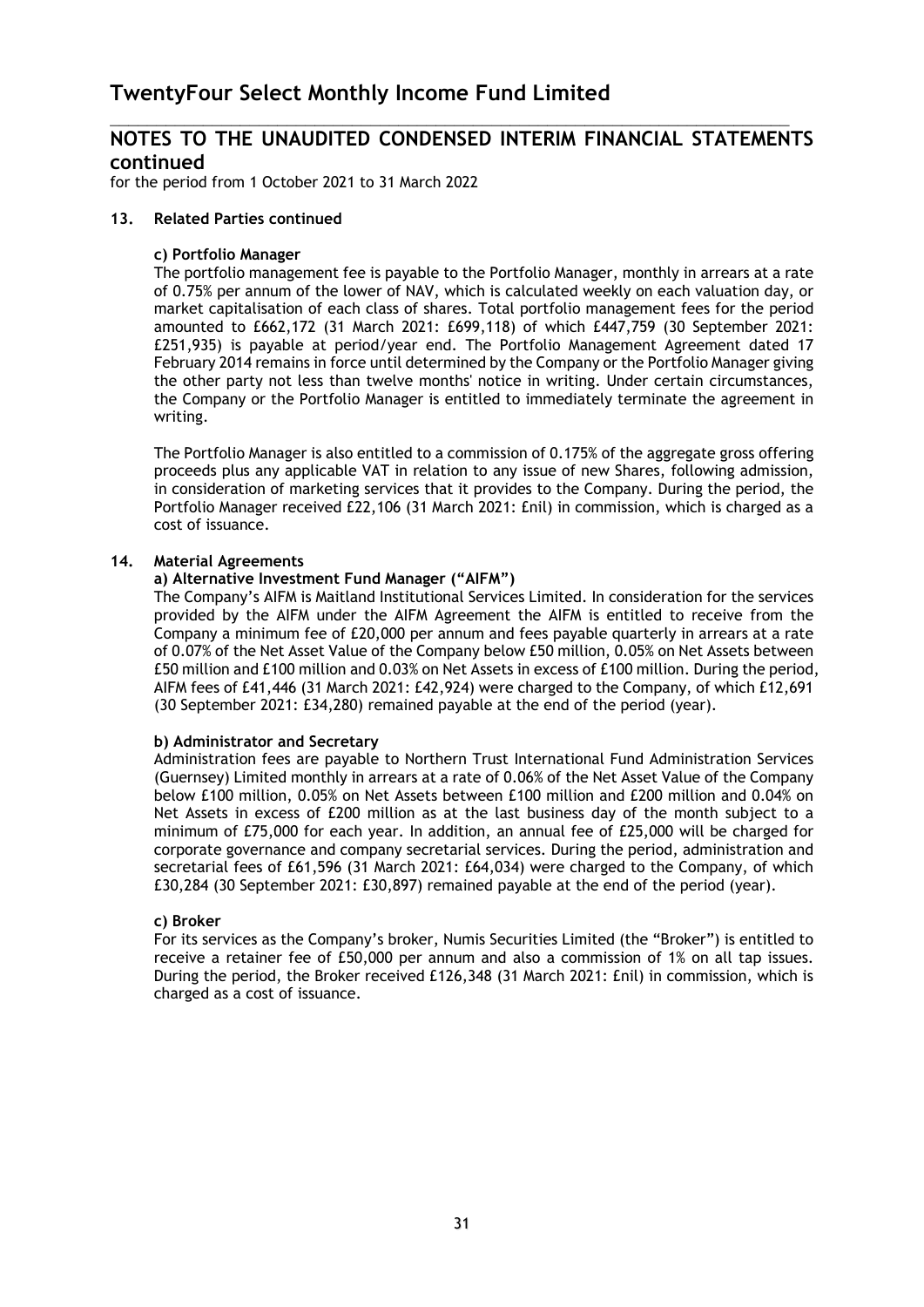$\_$  , and the contribution of the contribution of  $\mathcal{L}_\mathcal{A}$  , and the contribution of  $\mathcal{L}_\mathcal{A}$ 

for the period from 1 October 2021 to 31 March 2022

#### **14. Material Agreements continued**

#### **d) Depositary**

 Depositary's fees are payable to Northern Trust (Guernsey) Limited monthly in arrears at a rate of 0.0175% of the NAV of the Company below £100 million, 0.0150% on Net Assets between £100 million and £200 million and 0.0125% on Net Assets in excess of £200 million as at the last business day of the month subject to a minimum of £25,000 for each year. During the period, depositary fees of £14,490 (31 March 2021: £15,222) were charged to the Company, of which £2,330 (30 September 2021: £2,280) remained payable at the end of the period (year).

The Depositary is also entitled to a Global Custody fee of a minimum of £8,500 per annum plus transaction fees. Total Global Custody fees and charges for the period amounted to £9,413 (31 March 2021: £9,932) of which £3,880 (30 September 2021: £3,541) is due and payable at the end of the period (year).

## **15. Financial Risk Management**

The Company's activities expose it to a variety of financial risks: Market risk (including price risk, reinvestment risk, interest rate risk and foreign currency risk), credit risk, liquidity risk and capital risk.

These Unaudited Condensed Interim Financial Statements do not include the financial risk management information and disclosures required in the annual financial statements; they should be read in conjunction with the Company's annual financial statements for the year ended 30 September 2021.

#### **16. Fair Value Measurement**

All assets and liabilities are carried at fair value or at carrying value which equates to fair value.

 IFRS 13 requires the Company to classify fair value measurements using a fair value hierarchy that reflects the significance of the inputs used in making the measurements. The fair value hierarchy has the following levels:

- (i) Quoted prices (unadjusted) in active markets for identical assets or liabilities (Level 1).
- (ii) Inputs other than quoted prices included within level 1 that are observable for the asset or liability, either directly (that is, as prices) or indirectly (that is, derived from prices including interest rates, yield curves, volatilities, prepayment speeds, credit risks and default rates) or other market corroborated inputs (level 2).
- (iii) Inputs for the asset or liability that are not based on observable market data (that is, unobservable inputs) (level 3).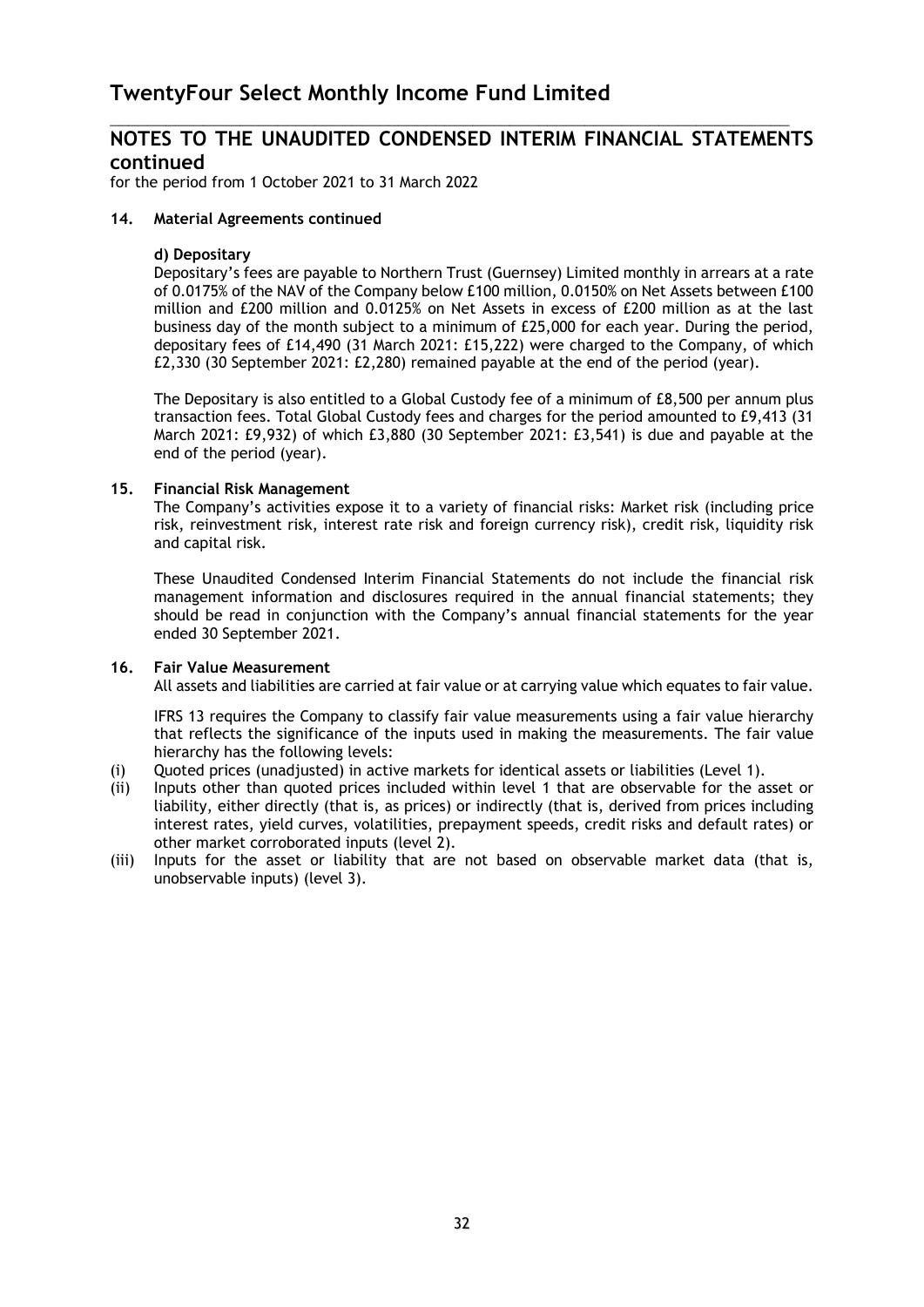$\_$  , and the contribution of the contribution of  $\mathcal{L}_\mathcal{A}$  , and the contribution of  $\mathcal{L}_\mathcal{A}$ 

for the period from 1 October 2021 to 31 March 2022

#### **16. Fair Value Measurement continued**

 The following table analyses within the fair value hierarchy the Company's financial assets and liabilities (by class) measured at fair value as at 31 March 2022.

|                                           | Level 1     | Level 2     | Level 3     | Total       |
|-------------------------------------------|-------------|-------------|-------------|-------------|
|                                           | £           | £           | £           | £           |
| <b>Assets</b>                             | (Unaudited) | (Unaudited) | (Unaudited) | (Unaudited) |
| Financial assets at fair value            |             |             |             |             |
| through profit or loss<br>-Investments    |             |             |             |             |
| - Corporate Bonds                         |             | 110,880,810 |             | 110,880,810 |
| -Asset backed securities                  |             | 53,877,207  | 7,122,080   | 60,999,287  |
| -Derivative assets: Swap contracts        |             | 997,532     |             | 997,532     |
| -Derivative assets: Forward currency      |             |             |             |             |
| contracts                                 |             | 52,674      |             | 52,674      |
| Total assets as at 31 March 2022          |             | 165,808,223 | 7,122,080   | 172,930,303 |
| <b>Liabilities</b>                        |             |             |             |             |
| Financial liabilities at fair value       |             |             |             |             |
| through profit or loss                    |             |             |             |             |
| -Derivative liabilities: Forward currency |             |             |             |             |
| contracts                                 |             | 1,025,589   |             | 1,025,589   |
| Total liabilities as at 31 March 2022     |             | 1,025,589   |             | 1,025,589   |
|                                           |             |             |             |             |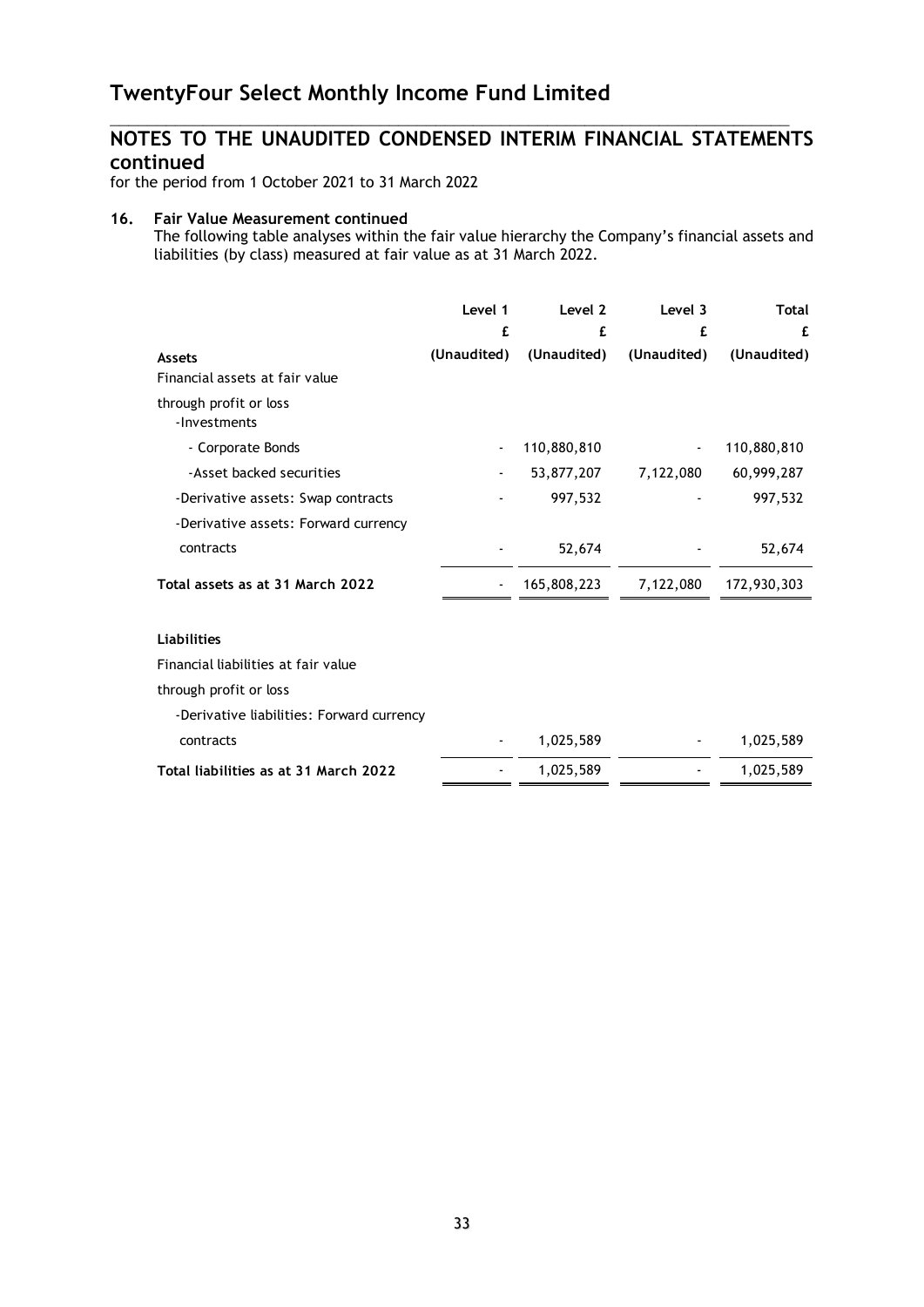$\_$  , and the contribution of the contribution of  $\mathcal{L}_\mathcal{A}$  , and the contribution of  $\mathcal{L}_\mathcal{A}$ 

for the period from 1 October 2021 to 31 March 2022

#### **16. Fair Value Measurement continued**

 The following table analyses within the fair value hierarchy the Company's financial assets and liabilities (by class) measured at fair value as at 30 September 2021.

|                                           | Level 1   | Level 2     | Level 3    | <b>Total</b> |
|-------------------------------------------|-----------|-------------|------------|--------------|
|                                           | £         | £           | £          | £            |
| <b>Assets</b>                             | (Audited) | (Audited)   | (Audited)  | (Audited)    |
| Financial assets at fair value            |           |             |            |              |
| through profit or loss                    |           |             |            |              |
| - Corporate Bonds                         | ٠         | 112,451,508 |            | 112,451,508  |
| - Asset backed securities                 |           | 50,428,986  | 12,771,617 | 63,200,603   |
| -Derivative assets: Forward currency      |           |             |            |              |
| contracts                                 |           | 47,708      |            | 47,708       |
| Total assets as at 30 September 2021      |           | 162,928,202 | 12,771,617 | 175,699,819  |
| <b>Liabilities</b>                        |           |             |            |              |
| Financial liabilities at fair value       |           |             |            |              |
| through profit or loss                    |           |             |            |              |
| -Derivative liabilities: Forward currency |           |             |            |              |
| contracts                                 |           | 928,356     |            | 928,356      |
| Total liabilities as at 30 September 2021 |           | 928,356     |            | 928,356      |

Credit Securities which have a value based on quoted market prices in active markets are classified in Level 1. At the end of the period, no Credit Securities held by the Company are classified as Level 1.

 Credit Securities which are not traded or dealt on organised markets or exchanges are classified in Level 2 or Level 3. Credit securities priced at cost are classified as Level 3. Credit securities with prices obtained from independent price vendors, where the Portfolio Manager is able to assess whether the observable inputs used for their modelling of prices are accurate and the Portfolio Manager has the ability to challenge these vendors with further observable inputs, are classified as Level 2. Prices obtained from vendors who are not easily challengeable or transparent in showing their assumptions for the method of pricing these assets, are classified as Level 3. Credit Securities priced at an average of two vendors' prices are classified as level 3.

Where the Portfolio Manager determines that the price obtained from an independent price vendor is not an accurate representation of the fair value of the Credit Security, the Portfolio Manager may source prices from third party dealer quotes and if the price represents a reliable and an observable price, the Credit Security is classified in Level 2. Any dealer quote that is over 20 days old is considered stale and is classified as Level 3.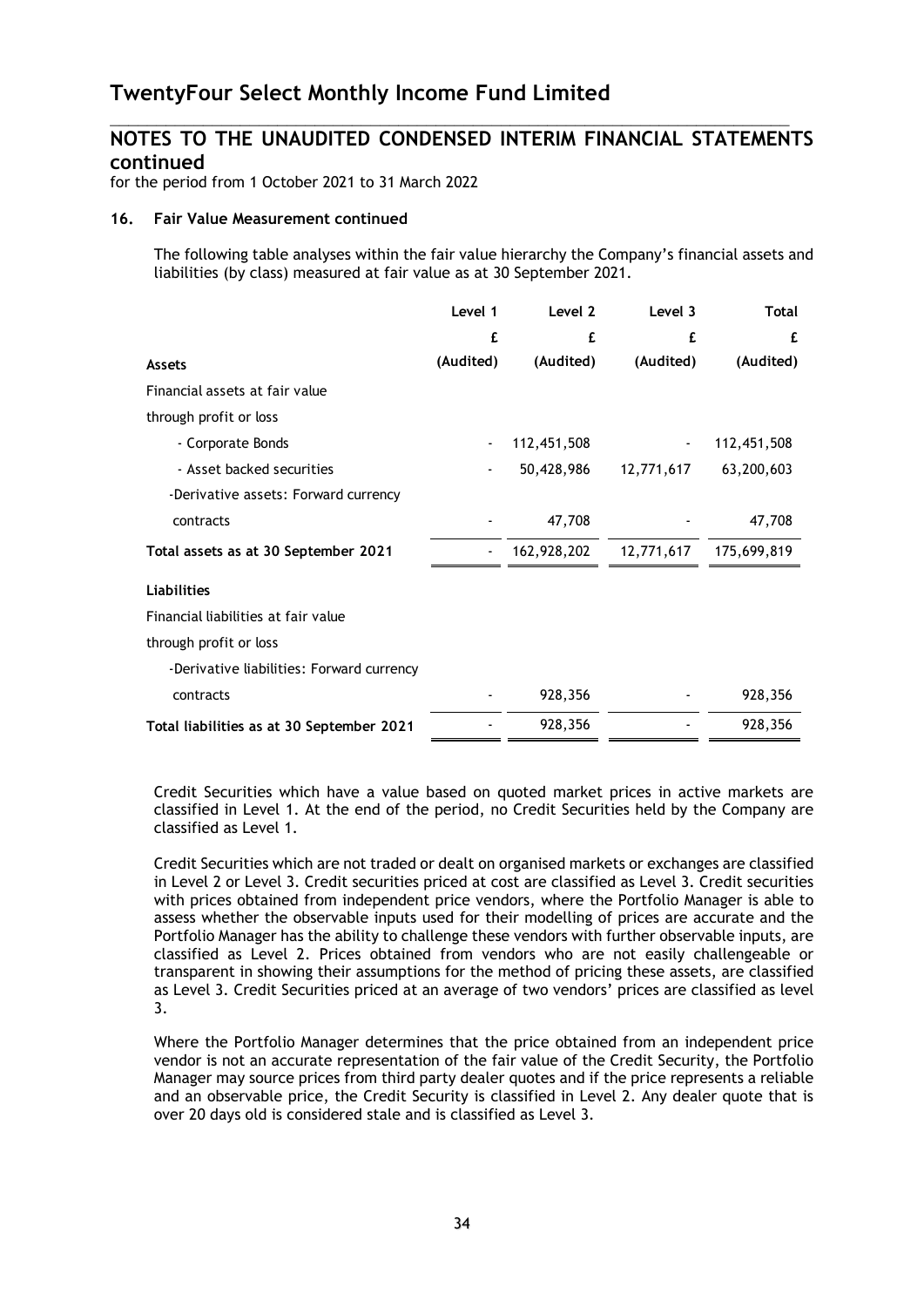$\_$  , and the contribution of the contribution of  $\mathcal{L}_\mathcal{A}$  , and the contribution of  $\mathcal{L}_\mathcal{A}$ 

for the period from 1 October 2021 to 31 March 2022

#### **16. Fair Value Measurement continued**

There were no transfers between levels during the period.

Due to the inputs into the valuation of Credit Securities classified as level 3 not being available or visible to the Company, no meaningful sensitivity on inputs can be performed.

 The following table presents the movement in level 3 instruments for the period ended 31 March 2022 by class of financial instrument.

|                                    | Asset backed |               |               |
|------------------------------------|--------------|---------------|---------------|
|                                    | <b>Bonds</b> | securities    | <b>Total</b>  |
| 31 March 2022 (Unaudited)          | £            | £             | £             |
| Opening balance                    | ٠            | 12,771,617    | 12,771,617    |
| Net purchases                      |              | (3,876,389)   | (3,876,389)   |
| Net realised loss for the period   | ٠            | (478, 951)    | (478, 951)    |
| Net unrealised loss for the period |              | (1, 294, 197) | (1, 294, 197) |
| Closing balance                    |              | 7,122,080     | 7,122,080     |

 The following table presents the movement in level 3 instruments for the year ended 30 September 2021 by class of financial instrument.

|                                  |              | Asset backed  |               |
|----------------------------------|--------------|---------------|---------------|
|                                  | <b>Bonds</b> | securities    | Total         |
| 30 September 2021 (Audited)      | £            | £             | £             |
| Opening balance                  |              | 12,206,367    | 12,206,367    |
| Net purchases                    |              | 218,865       | 218,865       |
| Net realised loss for the year   |              | 2,164,731     | 2,164,731     |
| Net unrealised gain for the year | -            | (1, 818, 346) | (1, 818, 346) |
| Closing balance                  |              | 12,771,617    | 12,771,617    |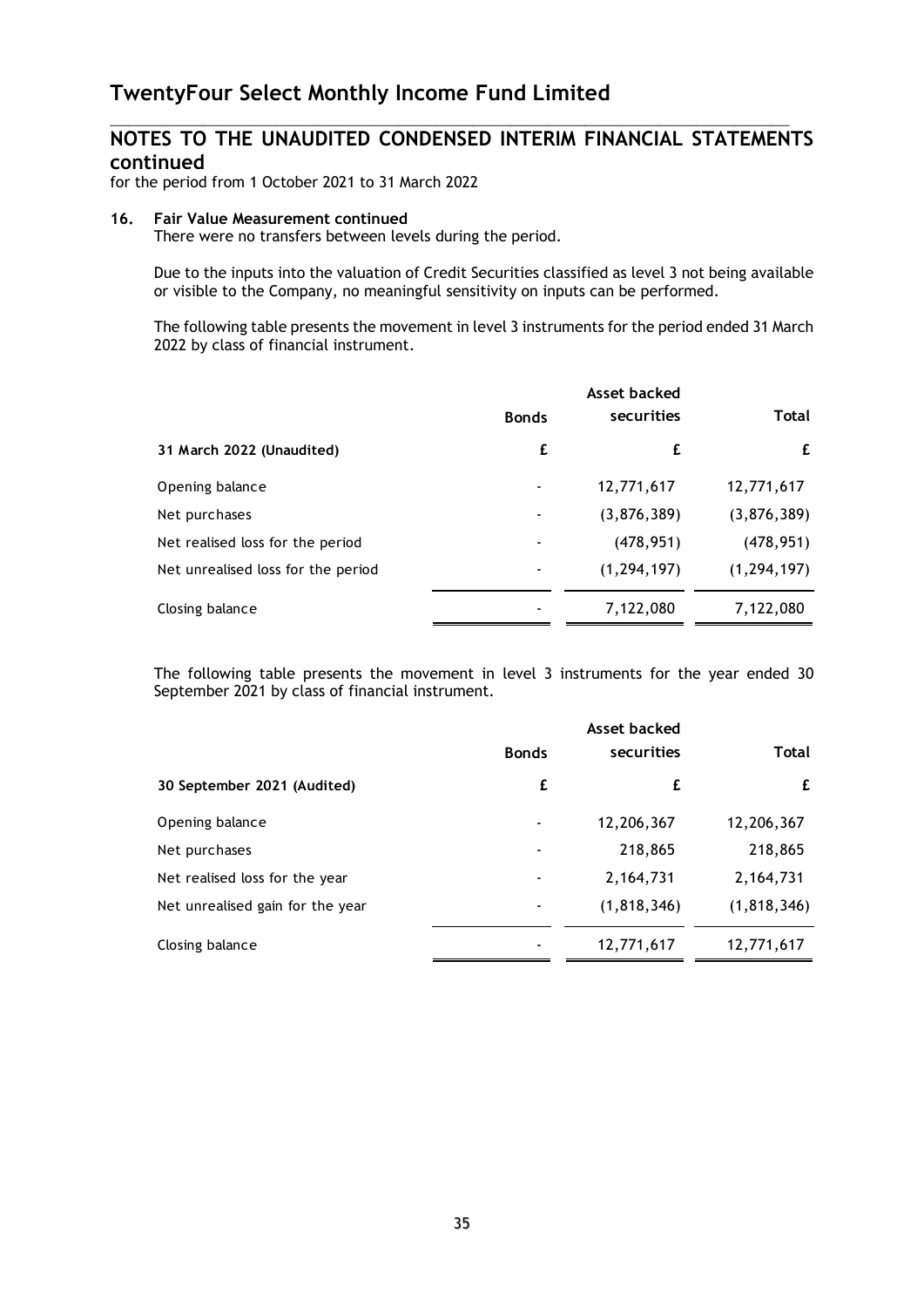$\_$  , and the contribution of the contribution of  $\mathcal{L}_\mathcal{A}$  , and the contribution of  $\mathcal{L}_\mathcal{A}$ 

for the period from 1 October 2021 to 31 March 2022

## **16. Fair Value Measurement continued**

 The following table analyses within the fair value hierarchy the Company's assets and liabilities not measured at fair value at 31 March 2022 but for which fair value is disclosed.

|                                                 | Level 1   | Level 2   | Level 3 | Total     |
|-------------------------------------------------|-----------|-----------|---------|-----------|
| 31 March 2022 (Unaudited)                       | £         | £         | £       | £         |
| Assets                                          |           |           |         |           |
| Amounts due from broker                         |           | 1,441,115 |         | 1,441,115 |
| Other receivables excluding<br>prepaid expenses |           | 2,922,445 |         | 2,922,445 |
| Cash and cash equivalents                       | 2,425,806 |           |         | 2,425,806 |
| Total                                           | 2,425,806 | 4,363,560 |         | 6,789,366 |
| <b>Liabilities</b>                              |           |           |         |           |
| Amounts due to broker                           |           | 1,352,287 |         | 1,352,287 |
| Other payables                                  |           | 635,518   |         | 635,518   |
| Total                                           |           | 1,987,805 |         | 1,987,805 |

 The following table analyses within the fair value hierarchy the Company's assets and liabilities not measured at fair value at 30 September 2021 but for which fair value is disclosed.

|                                                 | Level 1   | Level 2   | Level 3 | <b>Total</b> |
|-------------------------------------------------|-----------|-----------|---------|--------------|
| 30 September 2021 (Audited)                     | £         | £         | £       | £            |
| Assets                                          |           |           |         |              |
| Amounts due from broker                         |           | 832,810   |         | 832,810      |
| Other receivables excluding<br>prepaid expenses |           | 2,535,868 |         | 2,535,868    |
| Cash and cash equivalents                       | 2,899,593 |           |         | 2,899,593    |
| Total                                           | 2,899,593 | 3,368,678 |         | 6,268,271    |
| <b>Liabilities</b>                              |           |           |         |              |
| Amounts due to broker                           |           | 3,107,784 |         | 3,107,784    |
| Other payables                                  |           | 451,622   |         | 451,622      |
| Total                                           |           | 3,559,406 |         | 3,559,406    |

The assets and liabilities included in the above tables are carried at amortised cost; their carrying values are a reasonable approximation of fair value.

Cash and cash equivalents include deposits held with banks.

Amounts due to brokers and other payables represent the contractual amounts and obligations due by the Company for settlement of trades and expenses. Amounts due from brokers and other receivables represent the contractual amounts and rights due to the Company for settlement of trades and income.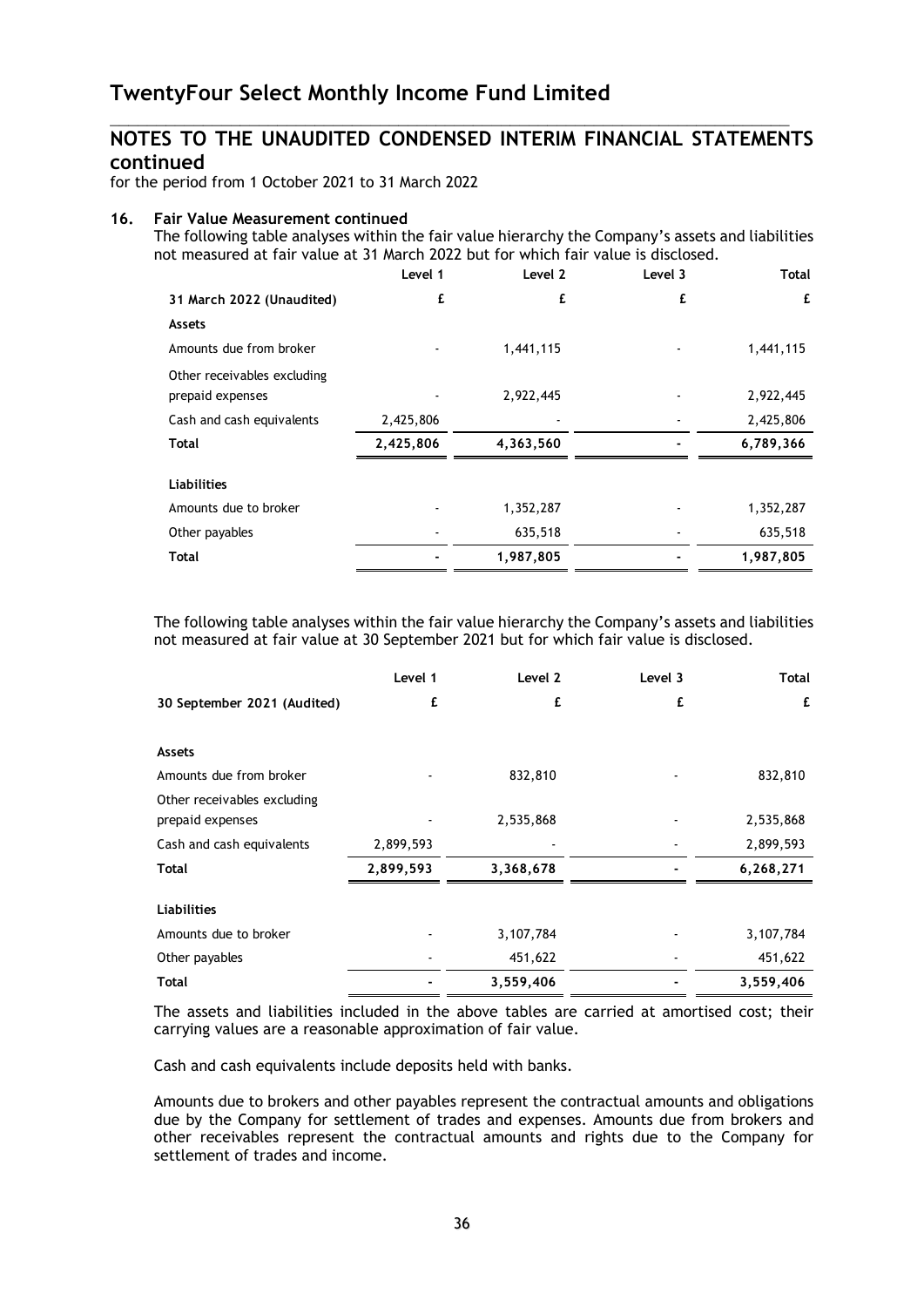$\_$  , and the contribution of the contribution of  $\mathcal{L}_\mathcal{A}$  , and the contribution of  $\mathcal{L}_\mathcal{A}$ 

for the period from 1 October 2021 to 31 March 2022

## **17. Segmental Reporting**

The Board is responsible for reviewing the Company's entire portfolio and considers the business to have a single operating segment. The Board's asset allocation decisions are based on a single, integrated investment strategy, and the Company's performance is evaluated on an overall basis.

 The Company invests in a diversified portfolio of Credit Securities. The fair value of the major financial instruments held by the Company and the equivalent percentages of the total value of the Company are reported in the Top Twenty Holdings.

 Revenue earned is reported separately on the face of the Condensed Statement of Comprehensive Income as interest income on financial assets at fair value through profit and loss being interest income received from Credit Securities.

## **18. Dividend Policy**

 The Board intends to distribute an amount at least equal to the value of the Company's excess income, as defined below, arising each financial year to the holders of Ordinary Shares. However, there is no guarantee that the dividend target of 6.0 pence per Ordinary Share for each financial year will be met or that the Company will make any distributions at all.

Excess income is defined as the distributions made with respect to any income period, which comprise (a) the accrued income of the portfolio for the period (for these purposes, the Company's income will include the interest payable by the Credit Securities in the portfolio and amortisation of any discount or premium to par at which a Credit Security is purchased over its remaining expected life); (b) an additional amount to reflect any income purchased in the course of any share subscriptions that took place during the period. Including purchased income in this way ensures that the income yield of the shares is not diluted as a consequence of the issue of new shares during an income period; (c) any relevant expenses less 50% of the portfolio management fees for the period; and (d) any gain/(loss) on the foreign exchange contracts caused by the LIBOR/interest rates benchmarks differentials between each foreign exchange currency pair. This definition differs from the IFRS "net income" definition which also recognises gains and losses on financial assets.

The Board expects that dividends will constitute the principal element of the return to the holders of Ordinary Shares.

|                  | Dividend<br>per Share | Dividend<br>declared |                  |                  |                  |
|------------------|-----------------------|----------------------|------------------|------------------|------------------|
| Period to        | (pence)               | (E)                  | Ex-dividend date | Record date      | Pay date         |
| 29 October 2021  | 0.50                  | 966,193              | 18 November 2021 | 19 November 2021 | 30 November 2021 |
| 30 November 2021 | 0.50                  | 966,193              | 16 December 2021 | 17 December 2021 | 5 January 2022   |
| 31 December 2021 | 0.50                  | 978,693              | 20 January 2021  | 21 January 2022  | 4 February 2022  |
| 31 January 2022  | 0.50                  | 998,693              | 17 February 2022 | 18 February 2022 | 4 March 2022     |
| 28 February 2022 | 0.50                  | 1,014,818            | 17 March 2022    | 18 March 2022    | 1 April 2022     |
| 31 March 2022    | 0.50                  | 1,029,318            | 14 April 2022    | 19 April 2022    | 6 May 2022       |

The Company declared the following dividends in respect of the profit for the period ended 31 March 2022: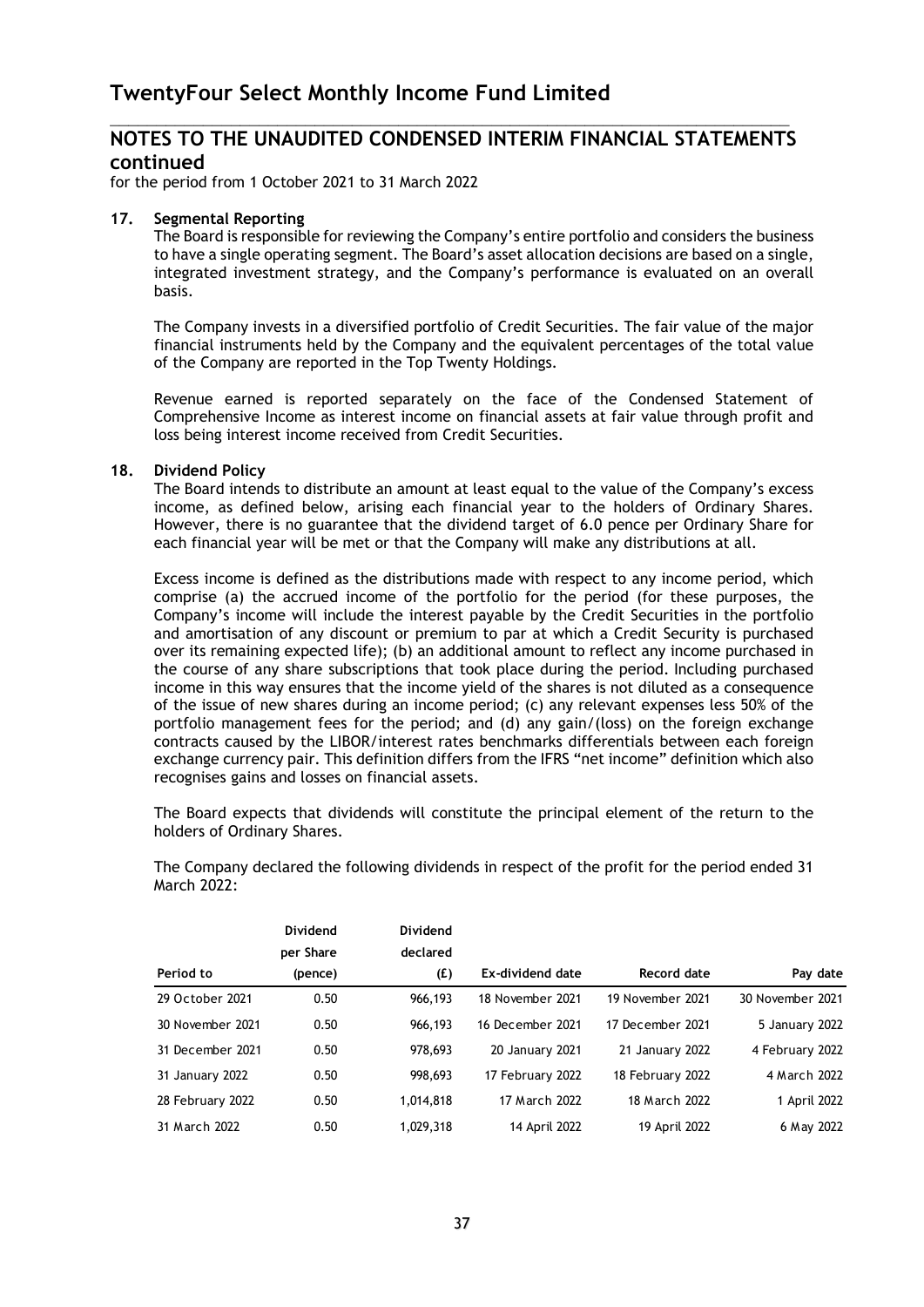$\_$  , and the contribution of the contribution of  $\mathcal{L}_\mathcal{A}$  , and the contribution of  $\mathcal{L}_\mathcal{A}$ 

for the period from 1 October 2021 to 31 March 2022

## **18. Dividend Policy continued**

Under The Companies (Guernsey) Law, 2008, the Company can distribute dividends from capital and revenue reserves, subject to the net asset and solvency test. The net asset and solvency test considers whether a company is able to pay its debts when they fall due, and whether the value of a company's assets is greater than its liabilities. The Board confirms that the Company passed the net asset and solvency test for each dividend paid.

## **19. Ultimate Controlling Party**

In the opinion of the Directors on the basis of shareholdings advised to them, the Company has no ultimate controlling party.

#### **20. Other significant events**

Russia's invasion of Ukraine is a new emerging risk to the global economy. The resulting imposition of international sanctions on Russia will have wider global effect on the supply and prices of certain commodities and consequently on inflation and general economic growth of the global economy.

## **21. Subsequent Events**

 These Unaudited Condensed Interim Financial Statements were approved for issuance by the Board on 30 May 2022. Subsequent events have been evaluated to this date.

 Subsequent to the period end and up to the date of signing of the Unaudited Condensed Interim Financial Statements, the following events took place:

| Dividend declarations |                   |
|-----------------------|-------------------|
|                       | Dividend rate per |
| Declaration date      | Share (pence)     |
| 7 April 2022          | 0.50              |
| 12 May 2022           | 0.50              |

#### *Tenders*

On 6 April 2022, 69,154 shares were tendered, all of which were placed rather than repurchased by the Company.

#### *Share issues*

Ashley Paxton and his wife acquired 22,500 shares on 1 April 2022.

On 4 April 2022, 500,000 new ordinary shares were issued for a total consideration of £442,500 (before costs and expenses).

On 8 April 2022, 900,000 new ordinary shares were issued for a total consideration of £798,930 (before costs and expenses).

On 22 April 2022, 1,100,000 new ordinary shares were issued for a total consideration of £968,770 (before costs and expenses).

On 29 April 2022, 600,000 new ordinary shares were issued for a total consideration of £524,040 (before costs and expenses).

On 20 May 2022, 600,000 new ordinary shares were issued for a total consideration of £503,640 (before costs and expenses).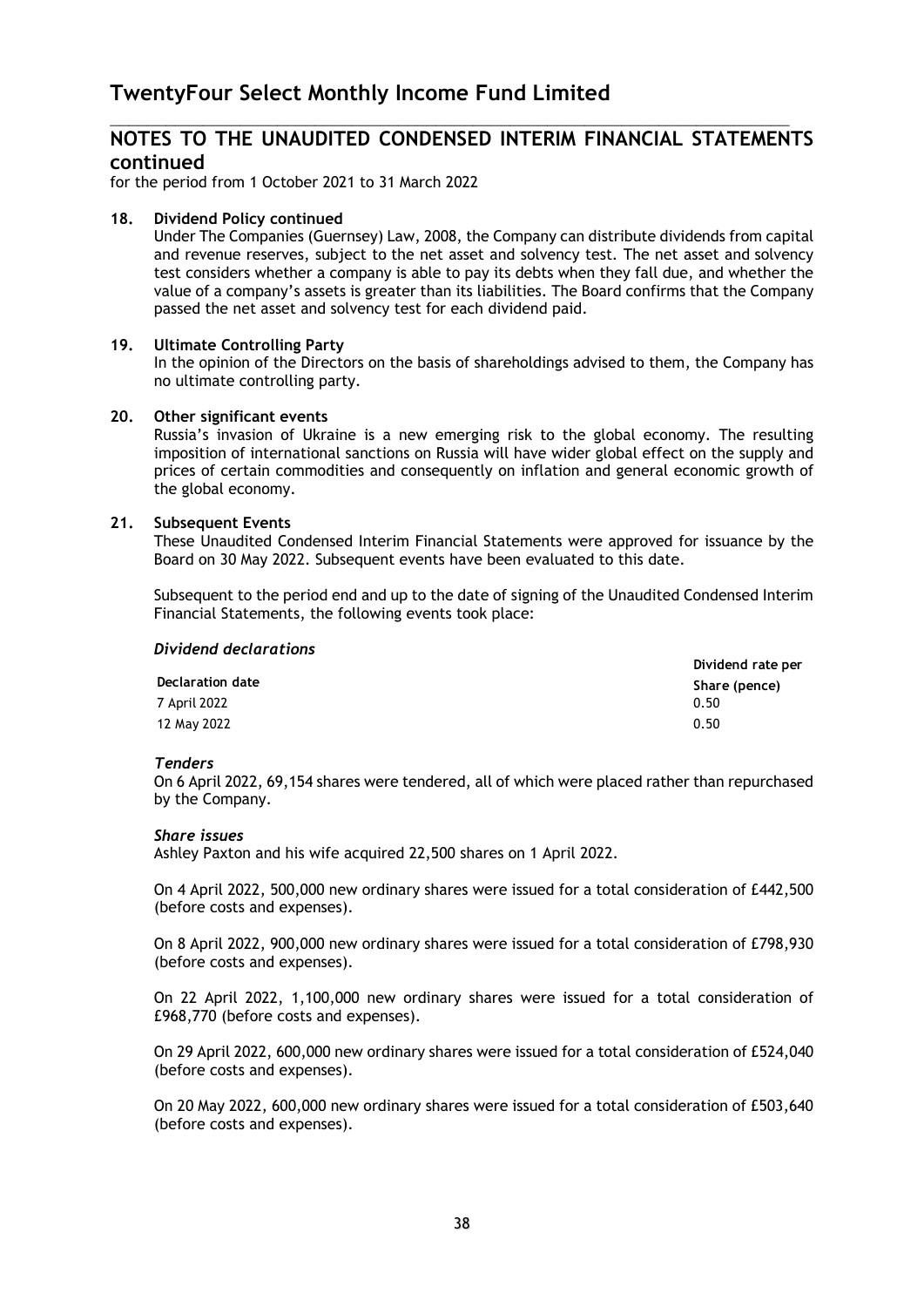## **GLOSSARY OF TERMS AND ALTERNATIVE PERFORMANCE MEASURES**

 $\_$  , and the contribution of the contribution of  $\mathcal{L}_\mathcal{A}$  , and the contribution of  $\mathcal{L}_\mathcal{A}$ 

## **Alternative Performance Measures ("APMS")**

In accordance with ESMA Guidelines on Alternative Performance Measures ("APMs") the Board has considered what APMs are included in the Annual Report and Audited Financial Statements which require further clarification. APMs are defined as a financial measure of historical or future financial performance, financial position or cash flows, other than a financial measure defined or specified in the applicable financial reporting framework. The APMs included in the annual report and accounts, is unaudited and outside the scope of IFRS.

## **Discount/Premium**

If the share price of an investment company is lower than the NAV per share, the shares are said to be trading at a discount. The size of the discount is calculated by subtracting the share price from the NAV per share and is usually expressed as a percentage of the NAV per share. If the share price is higher than the NAV per share, the shares are said to be trading at a premium.

## **Dividends Declared**

Dividends declared are the dividends that are announced in respect of the current accounting period.

## **Dividend Yield**

Dividend yield is the percentage of dividends declared in respect of the period, divided by the initial share issue price of 100.00 pence.

## **Dividend Target**

The Company maintains an annual minimum dividend target of 6p per share or higher and if it does not meet this target at the end of an accounting year, a Continuation Vote is held for all Shareholders.

## **Net Asset Value ("NAV")**

NAV is the assets attributable to Shareholders expressed as an amount per individual share. NAV is calculated using the accounting standards specified by International Financial Reporting Standards ("IFRS") and consists of total assets, less total liabilities.

## **NAV per Share**

NAV per share is calculated by dividing the total net asset value of £176,738,760 (30 September 2021: £178,003,225) by the number of shares at the end of the period/year of 204,463,518 units (30 September 2021: 190,738,518). This produces a NAV per share of 86.44p (30 September 2021: 93.32p), which was a decrease of 7.59% (30 September 2021: 7.52%).

#### **Ongoing Charges**

The ongoing charges represent the Company's management fee and all other operating expenses, excluding finance costs, expressed as a percentage of the average of the daily net assets during the period/year (see page 4). The Board continues to be conscious of expenses and works hard to maintain a sensible balance between good quality service and cost.

#### **NAV Total Return per Share**

NAV Total return is the percentage increase or decrease in NAV, inclusive of dividends paid and reinvested, in the reporting period. It is calculated by adding the increase or decrease in NAV per share with the dividend per share when paid and reinvested back into the NAV, and dividing it by the NAV per share at the start of the period.